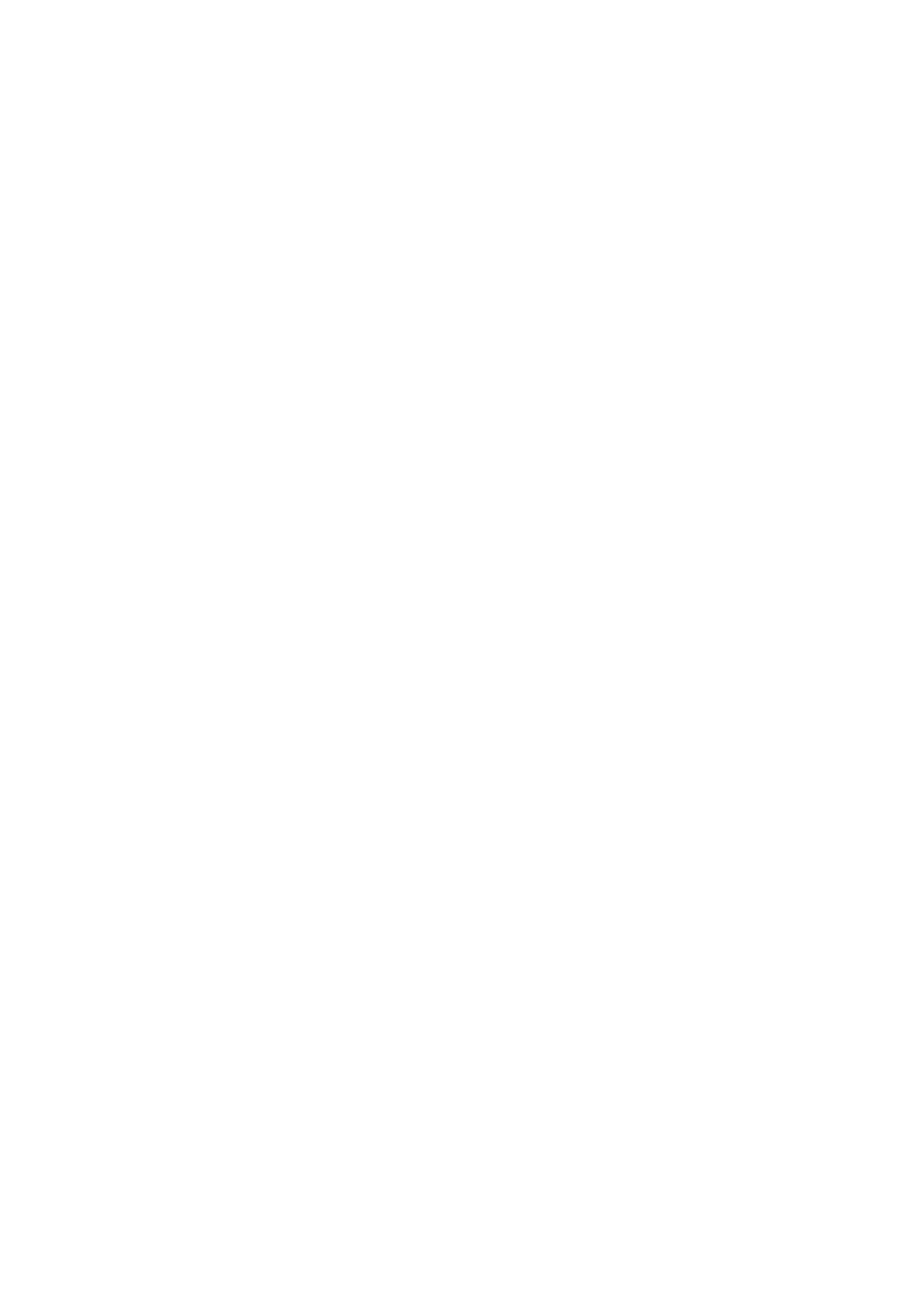# Policing and non-nationals

Community Police Forums and xenophobic violence in South Africa

Louise Edwards, Azwi Netshikulwe and Laura Freeman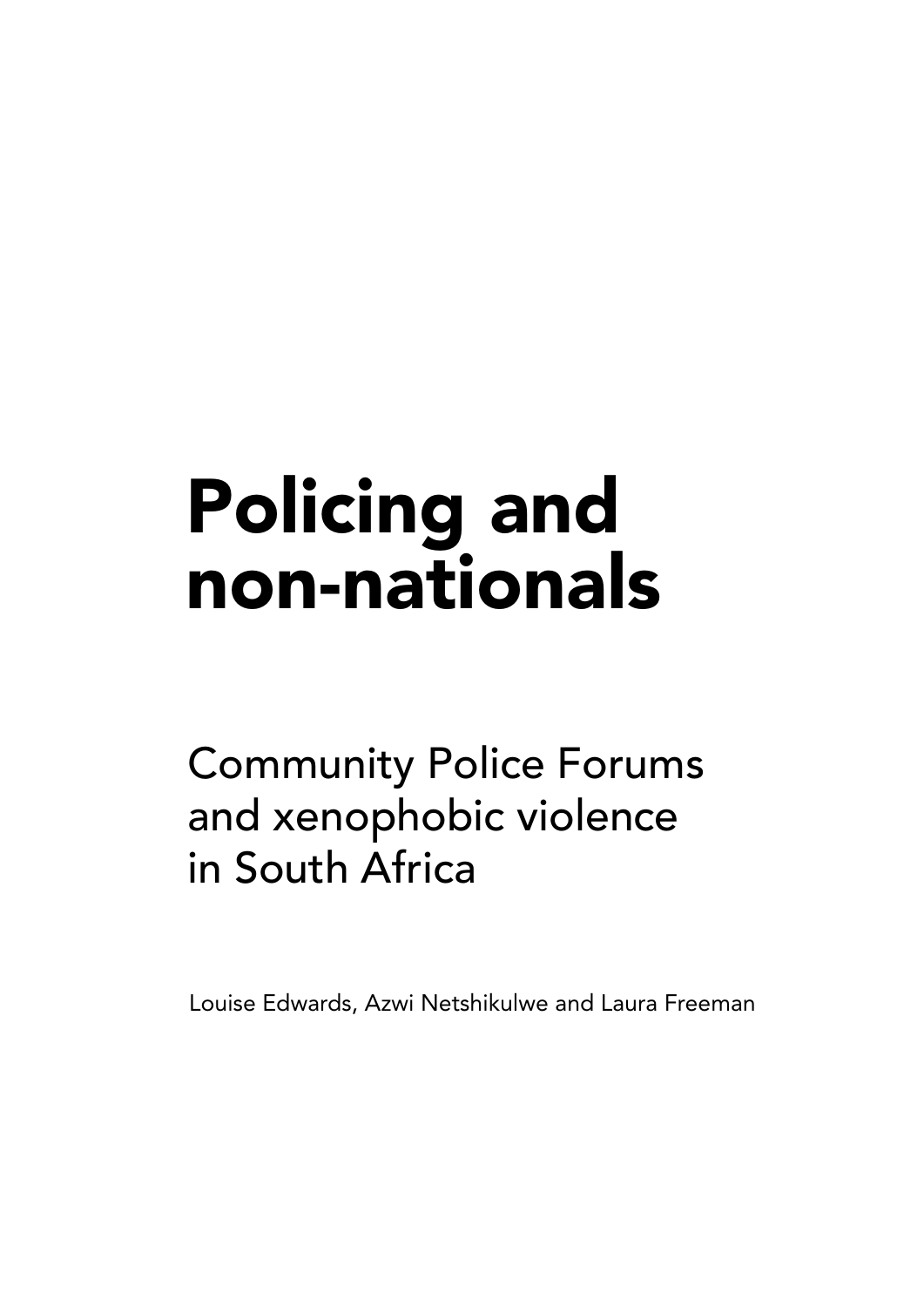© African Policing Civilian Oversight Forum, 2021

ISBN: 978-1-928332-77-0

The material in this report may be used, as long as the source is acknowledged.

African Policing Civilian Oversight Forum (APCOF) Building 23b, Suite 16 The Waverley Business Park Wyecroft Road Mowbray, 7925 Cape Town, ZA

Tel: +27 21 447 2415 www.apcof.org

Designed, typeset and proofread by COMPRESS.dsl | 800362 | www.compressdsl.com

This publication has been produced with the assistance of the EU. The contents of the publication are the sole responsibility of APCOF and should in no way be taken to reflect the views of the EU.



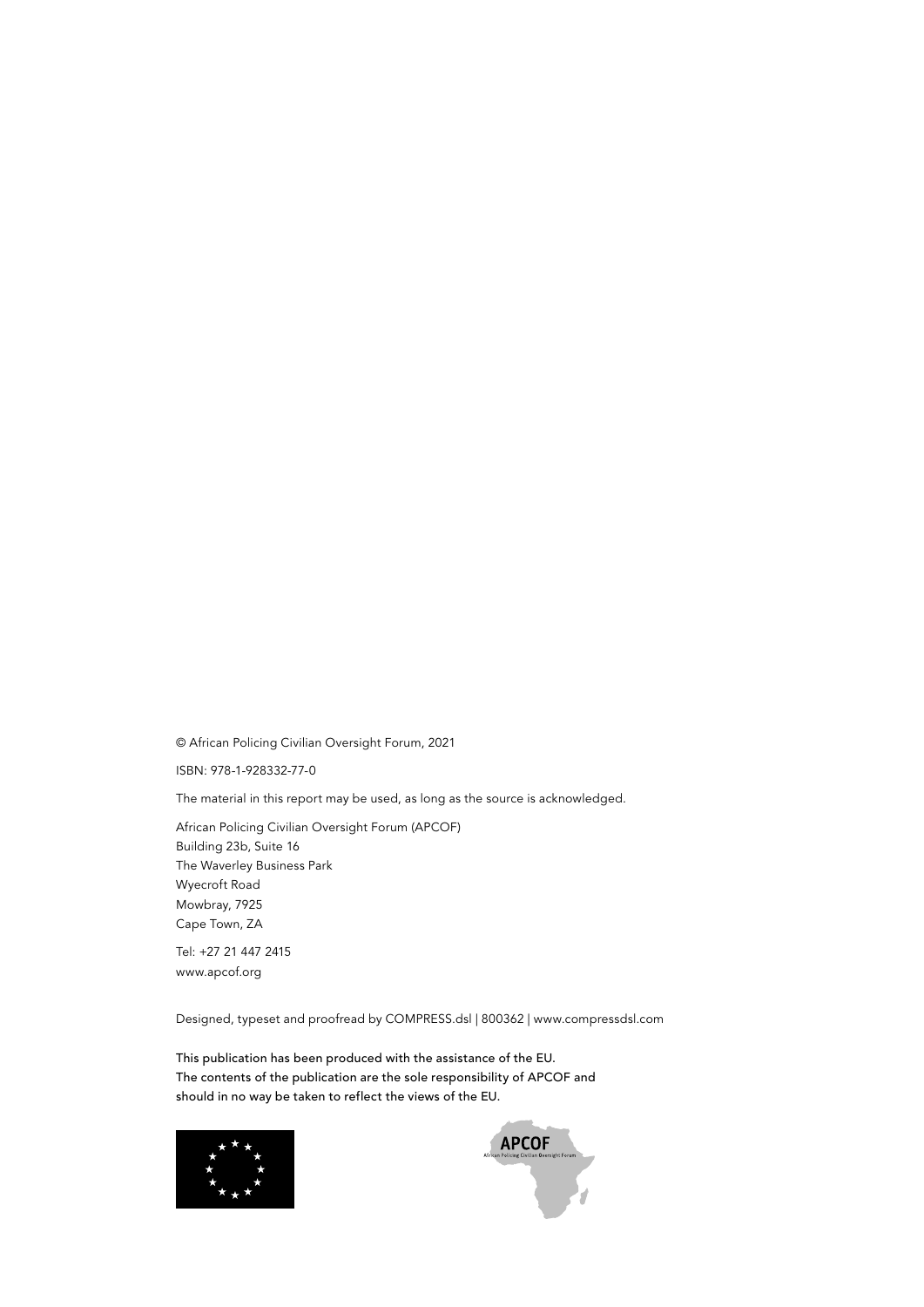# **Contents**

| Introduction                                                                                                                      | 1              |
|-----------------------------------------------------------------------------------------------------------------------------------|----------------|
| Context                                                                                                                           | 1              |
| Terminology                                                                                                                       | 2              |
| Methodology                                                                                                                       | $\overline{2}$ |
| Structure                                                                                                                         | 3              |
| CPFs and violence prevention: legislative and policy framework                                                                    | 4              |
| Overview                                                                                                                          | 4              |
| Defining the personality and mandate of CPFs: prevention and accountability                                                       | 5              |
| Introduction to the gaps in the legislative, policy and operational capacity of CPFs                                              |                |
| to prevent xenophobic violence and related hate crimes                                                                            | 6              |
| Gap 1: Composition of CPF structures                                                                                              | 8              |
| Gap 2: Training and capacity building                                                                                             | 10             |
| Gap 3: Community safety planning                                                                                                  | 11             |
| Gap 4: Geographical and jurisdictional issues                                                                                     | 12             |
| Gap 5: Funding and resourcing for CPFs                                                                                            | 14             |
| Conclusion                                                                                                                        | 15             |
| Evidence gathered from the ground                                                                                                 | 16             |
| Overview                                                                                                                          | 16             |
| What is known about CPFs during xenophobic attacks?                                                                               | 16             |
| Scenario 1: CPFs as causing xenophobic violence                                                                                   | 17             |
| The politicised nature of CPFs                                                                                                    | 17             |
| CPFs as vigilante groups                                                                                                          | 18             |
| CPFs as xenophobic                                                                                                                | 18             |
| Scenario 2: CPFs as preventing xenophobic violence                                                                                | 19             |
| Scenario 3: CPFs as irrelevant or unimportant in the prevention of xenophobic violence                                            | 20             |
| Conclusion                                                                                                                        | 21             |
| Strengthening the role of CPFs in preventing xenophobic violence and related hate crimes                                          | 22             |
| Introduction                                                                                                                      | 22             |
| Application of a broader understanding of 'prevention' to addressing the role of CPFs<br>in the prevention of xenophobic violence | 23             |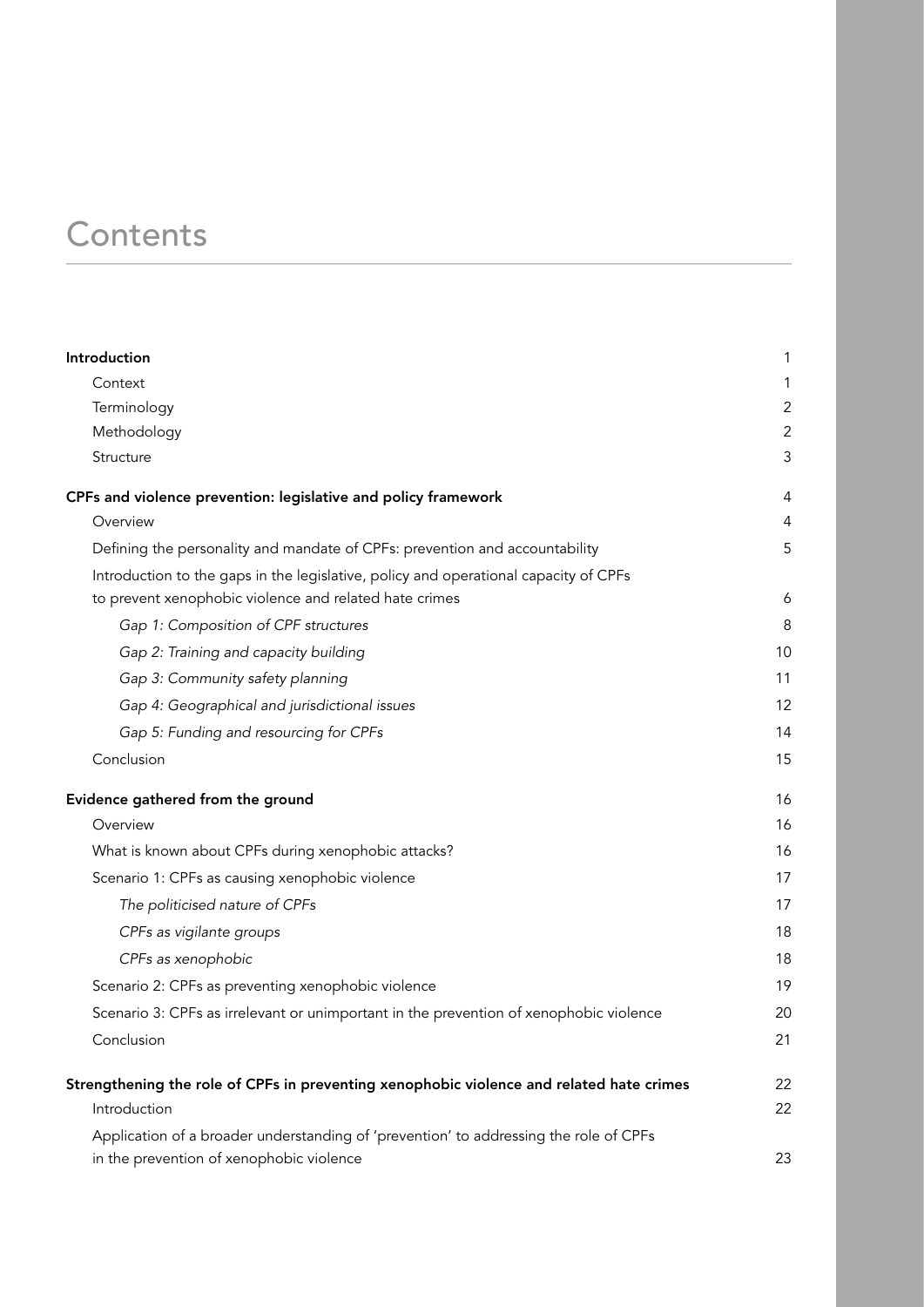| <b>Conclusion and recommendations</b>                                                                                                                                                                                                                            | 26 |
|------------------------------------------------------------------------------------------------------------------------------------------------------------------------------------------------------------------------------------------------------------------|----|
| Recommendation 1: Close the gaps in the regulatory framework governing CPFs                                                                                                                                                                                      | 27 |
| Recommendation 2: Ensure that CPFs are representative, inclusive bodies that work with<br>other community structures                                                                                                                                             | 28 |
| Recommendation 3: Support the development of community safety plans and other<br>prevention activities such as community dialogues and outreach to<br>non-national communities and South Africans on issues of crime,<br>violence, safety and non-discrimination | 29 |
| Recommendation 4: Work at the community level                                                                                                                                                                                                                    | 30 |
| Recommendation 5: Secure resourcing for CPFs                                                                                                                                                                                                                     | 30 |
| Recommendation 6: Establish mechanisms and procedures to improve the flow<br>of information between CPFs and SAPS as part of the<br>development of a Rapid Response Mechanism                                                                                    | 30 |
| Recommendation 7: Broaden the conceptualisation in the NAP of an early warning system<br>to extend beyond a rapid response to encompass a prevention planning                                                                                                    | 31 |
| Recommendation 8: Include CPFs as a stakeholder in NAP implementation planning and delivery                                                                                                                                                                      | 32 |
| Annexure 1: Legislative and policy framework for CPFs                                                                                                                                                                                                            | 33 |
| <b>Endnotes</b>                                                                                                                                                                                                                                                  | 36 |
| About the authors                                                                                                                                                                                                                                                | 40 |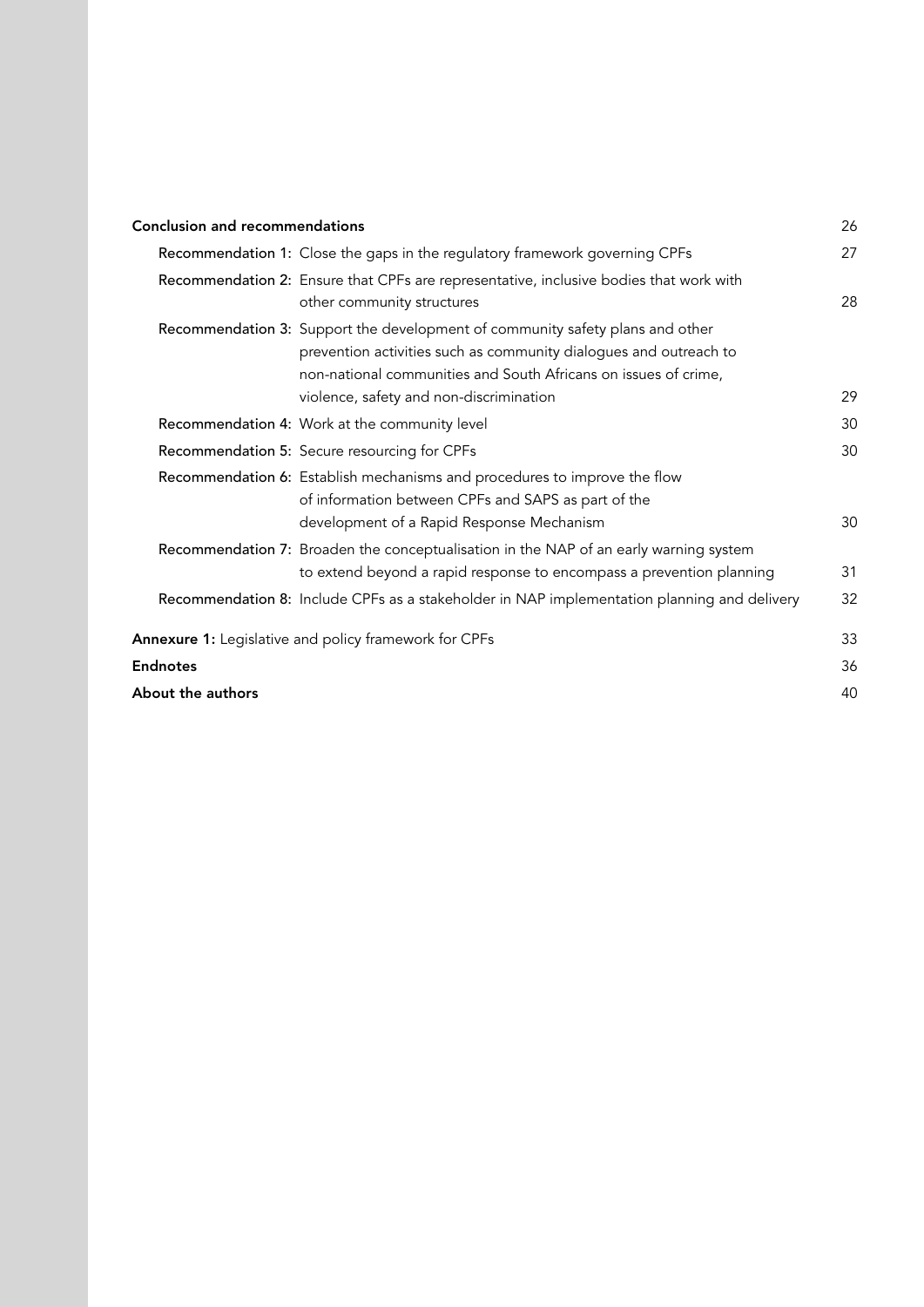# Introduction

# **Context**

Community Police Forums (CPFs) were designed to play a central role in the democratic transformation of policing in South Africa by inviting local-level police accountability, community support, and participation in crime prevention and the setting of priorities. However, gaps and contradictions in the CPF regulatory framework, together with contestation regarding the extent to which they are representative of, and accessible to, the local community, have resulted in unmatched expectations. In the context of the prevention of xenophobic violence, the challenges inherent in the current structure and functioning of CPFs have manifested in serious failures by CPFs to work effectively with key stakeholders such as the South African Police Service (SAPS). Indeed, in some instances, CPFs have been accused of instigating and fuelling crime and violence against non-nationals.

Preventing crime and violence against non-nationals is a significant task which requires effort by not only SAPS and CPFs, but by society as a whole. The multi-sectoral National Action Plan to Combat Racism, Racial Discrimination, Xenophobia and Related Intolerance (the NAP) recognises this. In its implementation plan, the NAP co-opts various departments and other stakeholders in implementation activities under the coordination of the Department of Justice and Constitutional Development (DOJ). Local community structures are recognised as having the potential to significantly shape the trajectory of xenophobic violence and related hate crimes, either by playing a positive role in working towards violence prevention and social cohesion, or a negative role in terms of actively fuelling or doing nothing in response to violence against non-nationals. CPFs have an especially important contribution to make in preventing crime and violence as mandated by legislation and policy as part of the formal architecture of policing, violence prevention and safety in South Africa.1 Understanding and strengthening their role– centred on preventing violence as it threatens to flare, and being an active part of a broader push towards local-level social cohesion–must be addressed if NAP implementation efforts by the DOJ, SAPS and other departments and role-players are to be successful.

With support from the European Union (EU), the African Policing Civilian Oversight Forum (APCOF) has developed this report to examine the role under regulation and policy that CPFs can play in the prevention of xenophobic violence and related hate crimes in South Africa. It explores the challenges inherent in both the framework and its implementation that have resulted in critical failures. The report then examines whether a broader understanding of 'prevention' in the context of the role of CPFs is required, before identifying opportunities under the current NAP implementation to bolster the role of CPFs in actively preventing violence against non-nationals.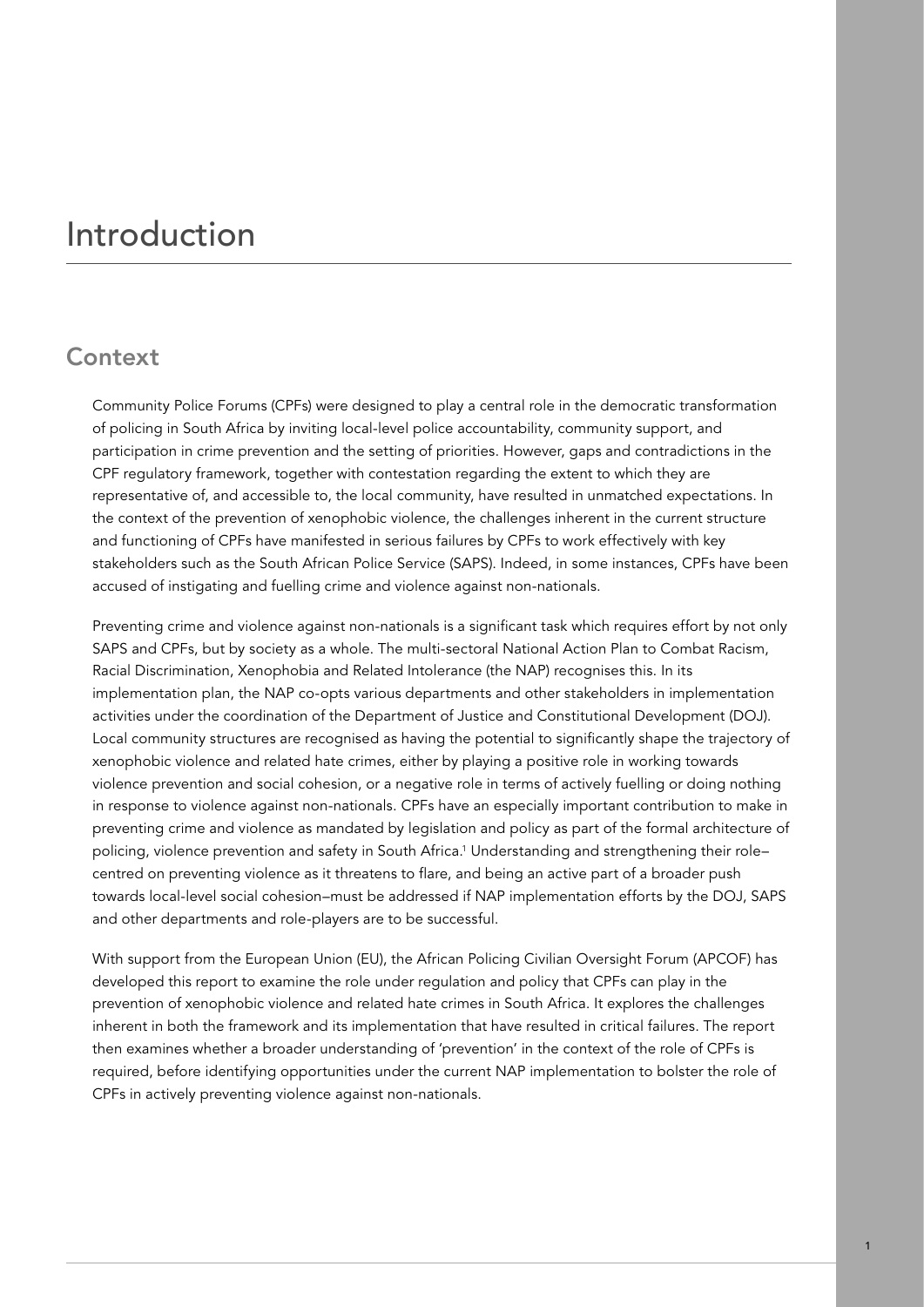# **Terminology**

This report uses the term 'non-national' to describe a person who resides in the Republic of South Africa and is perceived as 'foreign', as not belonging to South Africa, and/or as originating from another country. 'Non-national' therefore includes:2

- $\Box$  migrants;
- **n** immigrants;
- foreigners/foreign nationals;
- undocumented immigrants;
- refugees and asylum-seekers; and
- South Africans who are perceived to be foreign, including naturalised citizens and those from different ethnic groups.

This report adopts the definition of xenophobia in the NAP, which is given as:<sup>3</sup>

*… an unreasonable fear, distrust or hatred of strangers, foreigners or anything perceived as foreign or different and is often based on unfounded reasons and stereotypes. It can manifest itself in several ways in a country. For example, it can be through victimisation on the basis of one's nationality or appearance, brutal assaults, murders, ethnic cleansing in an area, and mass expulsion from the country.*

# Methodology

This study was developed through a mixed methodology of primary and secondary research methods. Researchers conducted limited semi-structured interviews with several respondents, which included police officers, policing experts, staff of the Civilian Secretariat for Police Service, provincial departments of community safety, civil society, and community members. Although every attempt was made to interview targeted experts and senior police officers with the requisite knowledge of the subject matter, it was not always possible to do so as many were not available for interviews given the challenges associated with the COVID-19 lockdown period and remote working. Previous field research conducted between 2016 and 2020 was reviewed and this has been included, in addition to a review of the policy, legislative and regulatory framework for CPFs, and other literature on the formation and function of CPFs. Thus, the research that underpins this report relies mainly on secondary data obtained from previous field research conducted by two of the report's contributing authors, and other relevant data and information that is available in the public domain.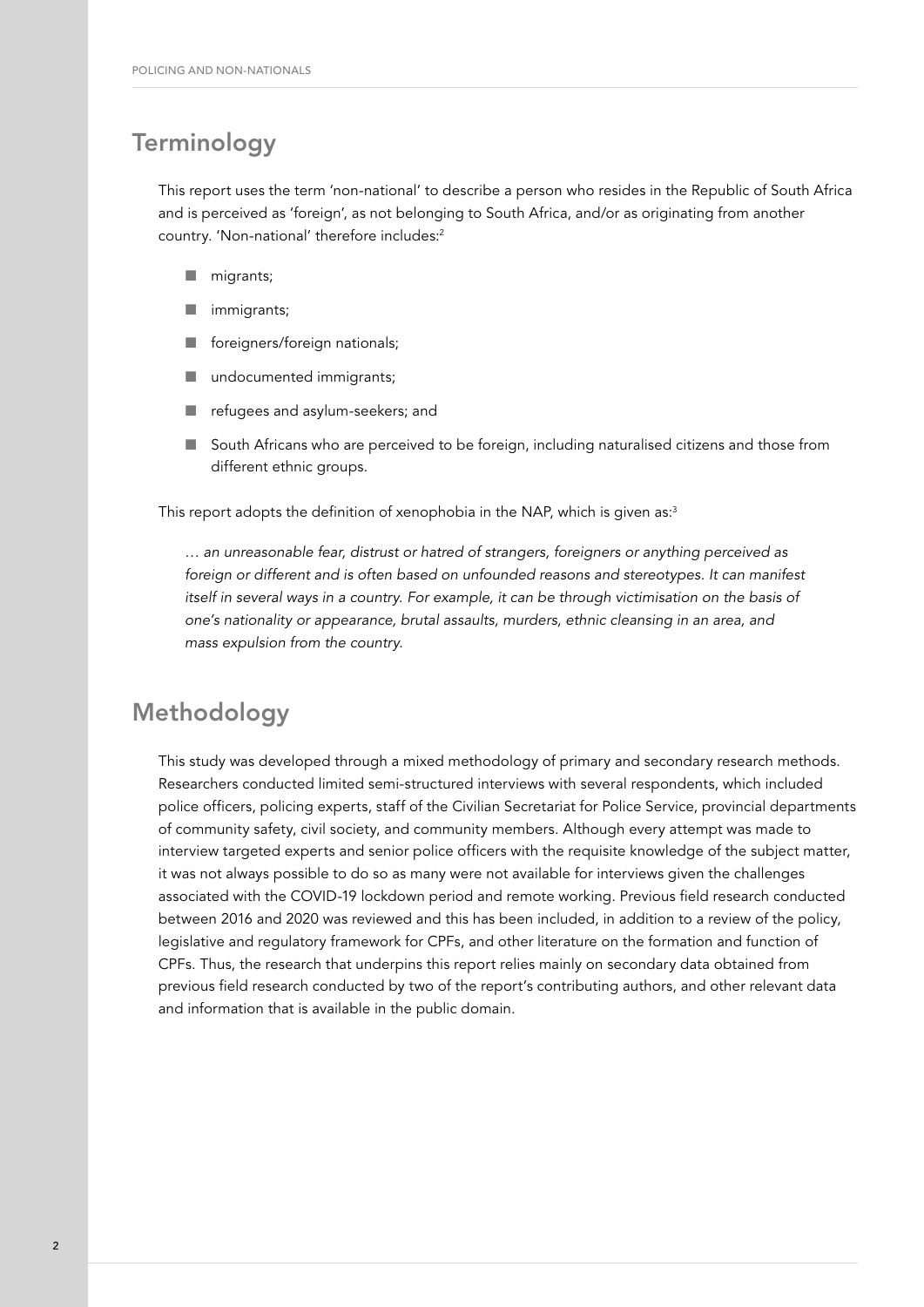# **Structure**

This report begins by providing a critical analysis of the legislative and policy framework that governs the establishment and functioning of CPFs, with a focus on those aspects that provide it with a mandate to engage, promote cooperation between the police and the community, improve the rendering of police service, promote joint problem identification and solving, or cooperate on crime- and violenceprevention initiatives. The capacity of CPFs to function as effective partners in the prevention of violence is rooted in their structure, historical and political context. Accordingly, this report provides some analysis of the effect of these elements on CPFs' contribution to the prevention of xenophobic violence and related hate crimes. The report then considers what an effective 'prevention' role could look like within the constraints of the current legislative and policy environment governing CPFs, before concluding with recommendations for action based on the research findings.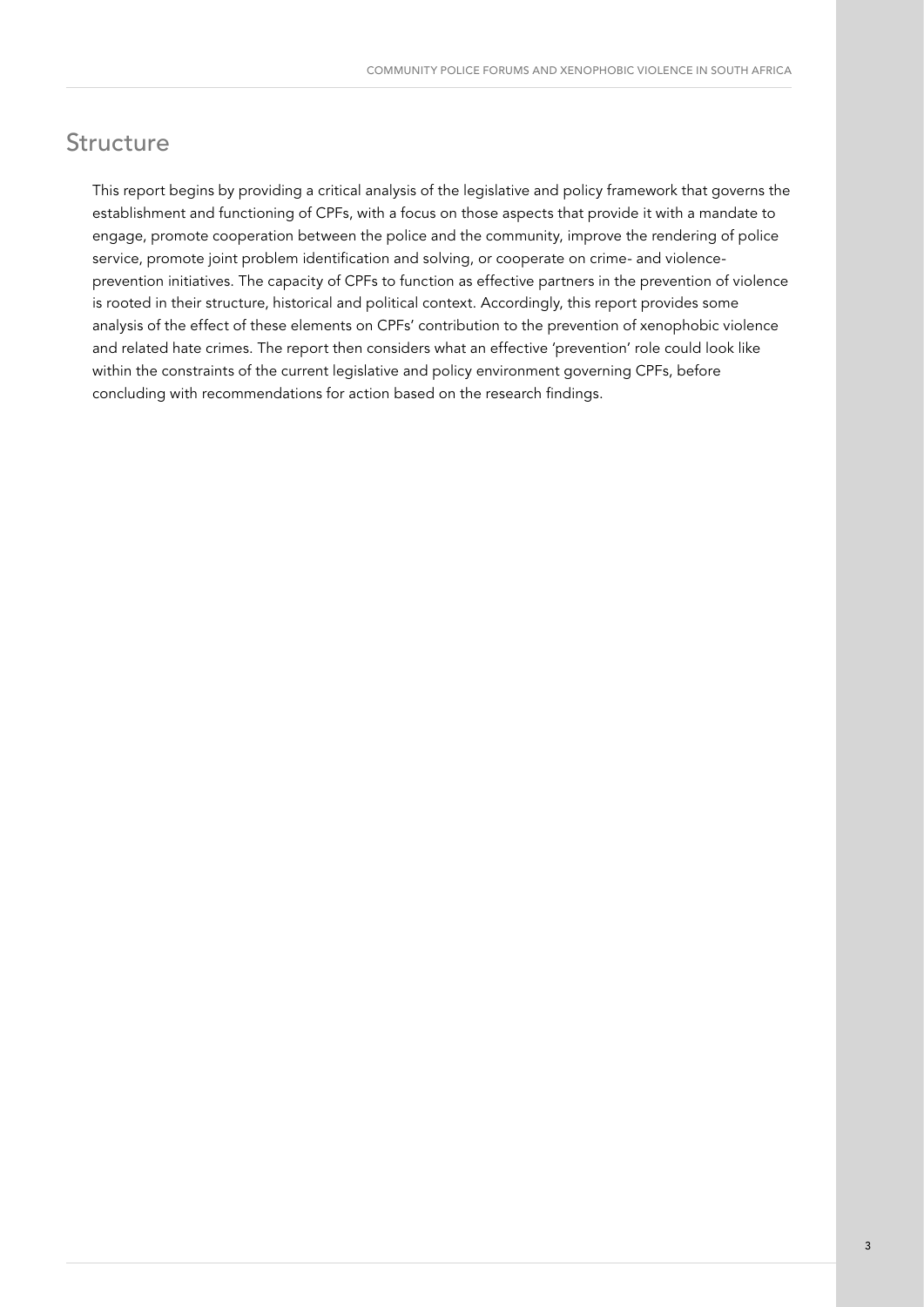# CPFs and violence prevention: legislative and policy framework

### **Overview**

CPFs have been part of the South African policing landscape since before the 1994 transition to democratic rule. From as far back as the African National Congress' (ANC) policy document *Ready to govern: ANC policy guidelines for a democratic South Africa* in 1992, the blueprint for democratic policing included a strong emphasis on community participation, support and consultation.<sup>4</sup> That position found expression in the interim Constitution of 1993 and in section 18 of the South African Police Service (SAPS) Act.<sup>5</sup> However, as this report will show, almost 30 years since their establishment, key policies and regulatory instruments either remain in draft, are outdated, or are still outstanding (see Appendix 1 of this report), with the proper functioning of CPFs not receiving clear articulation.

At the time of writing, the functioning of CPFs is primarily governed by the SAPS Act. Their functions are given effect in the SAPS Interim Regulations for Community Police Forums and Boards (2011) (SAPS Interim Regulations), which focus on the establishment of CPFs and associated structures.<sup>6</sup> However, the Interim Regulations do not provide sufficient detail on the functioning and work of CPFs relating to crime and violence prevention, or about training, resources and powers of CPFs. The Regulations also do not provide detail on the relationship between CPFs, the Civilian Secretariat for Police (CSP) and its provincial secretariats and departments, to whom responsibility for the functioning and resourcing of CPFs shifted, in policy and practice, in the 2016 White Paper on Police. As such, the necessary amendments to the legislative framework to give full effect to this shift in responsibility from SAPS to the CSP remain outstanding, and a comprehensive policy framework is required to give full effect of the powers, function and support in the shift in responsibility for CPFs from SAPS to the CSP.<sup>7</sup>

The effect of the legislative and policy ambiguity is that CPFs experience weak governance, underresourcing, and under-performance in the application of their mandate. In the context of the prevention of xenophobic violence and related hate crimes, these challenges manifest in often unrepresentative and unresponsive structures that are not fulfilling what is arguably one of their key roles: namely, promoting community safety and assisting SAPS with the setting of policing priorities which, in communities where xenophobia is prevalent, includes violence prevention.

The mandate of CPFs in terms of crime and violence prevention, the key challenges inherent in the current legislative and policy framework, and how these impact CPFs' capacity to work with SAPS as a stakeholder in the prevention of xenophobic violence and related hate crimes are discussed below.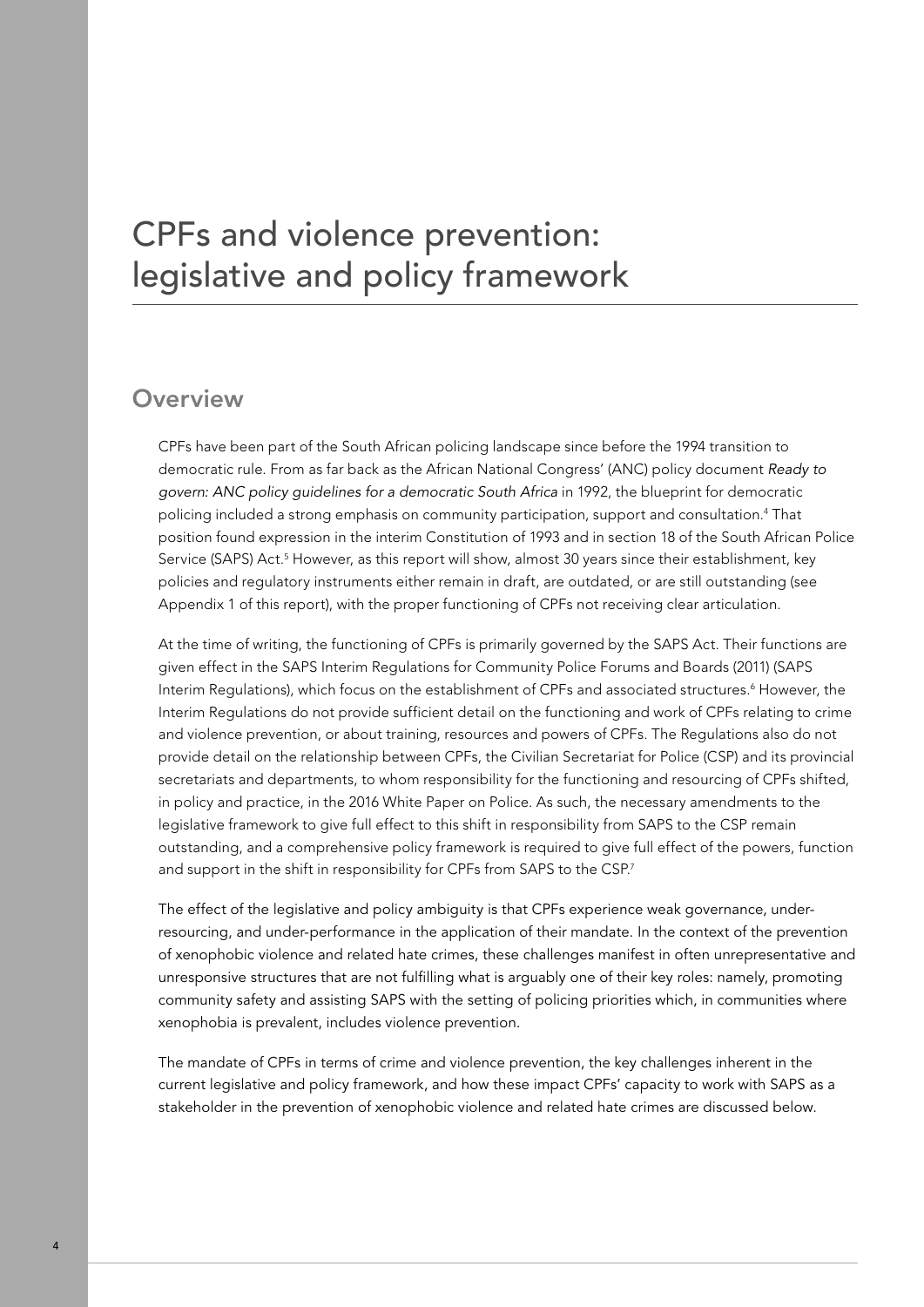# Defining the personality and mandate of CPFs: prevention and accountability

In the lead up to the drafting of the interim Constitution of South Africa, a great deal of work was done to lay the foundations at a policy level to reimagine policing as a community service, with local communities involved in police accountability, as well as shaping local-level policing priorities through the participation and support of local communities.8 A centrepiece of these efforts were CPFs, provided for in the 1993 interim Constitution as local-level mechanisms with a role in the promotion of police accountability, monitoring police effectiveness, efficiency and service delivery, as well as advising on local policing priorities.<sup>9</sup> The role of CPFs in accountability was provided for in the 1995 SAPS Act, with CPFs mandated to maintain partnership, promote communication and cooperation, improve rendering of policing services, promote joint problem identification and problem-solving with SAPS.10 Accordingly, it can be inferred that CPFs were expected to play an active role in local-level policing.

In the 1996 Constitution, the role of CPFs is not defined; rather, provinces are mandated to 'promote good relations between the police and the community' without further reference to the promotion of local-level accountability, or prescribing the establishment of the mechanism to achieve this.<sup>11</sup> However, maintaining good relations between the community and the police, when read together with the SAPS Act and Interim Regulations, requires SAPS to work together with the communities as envisaged in section 18 of the SAPS Act.

The early redefining of the functions of CPFs from the interim to the final Constitution, and the subsequent confusion in defining a personality for CPFs in terms of their role as an accountability and cooperative mechanism, remain unresolved by subsequent legislative and policy provisions.12

Defining the personality of CPFs, and their intended relationship with SAPS for the purposes of understanding and addressing their role in the prevention of xenophobic violence and related hate crimes, is therefore difficult. However, based on the most recent iteration of relevant policy, taken from the 2016 White Paper on Policing<sup>13</sup> and the 2016 White Paper on Safety and Security,<sup>14</sup> their role and relationship with SAPS has been defined at the level of policy as one of cooperative partnership in promoting safety. The White Paper on Safety and Security recognises the importance of public and community participation in the development, planning and implementation of interventions to support safety, crime and violence prevention, with CPFs as central to that approach. The White Paper on Policing envisages a relationship between SAPS and CPFs that is forged on cooperative partnerships to facilitate regular communication and information sharing.

In support of this pre-eminence of cooperative partnership over accountability, the Civilian Secretariat for Police draft policy for the establishment of CPFs clearly defines the role of CPFs as to:<sup>15</sup>

'facilitate community–police relations within a specific police station precinct…and serve as the mouthpiece of the community with the police and *vice versa* on policing matters and other relevant safety issues…'.

As part of implementing this mandate, CPFs are required to play a proactive role in informing crime- and violence-prevention strategies through the development of community safety plans under the SAPS Interim Regulations.<sup>16</sup> Community safety plans include a list of the priorities and needs of the CPF as determined by the community, and form part of the annual operational plan of the aligned police station. The plans must also set out the action steps, programmes and projects, how these will be funded, and how they meet the objectives of the SAPS Act in the station area.<sup>17</sup> The community safety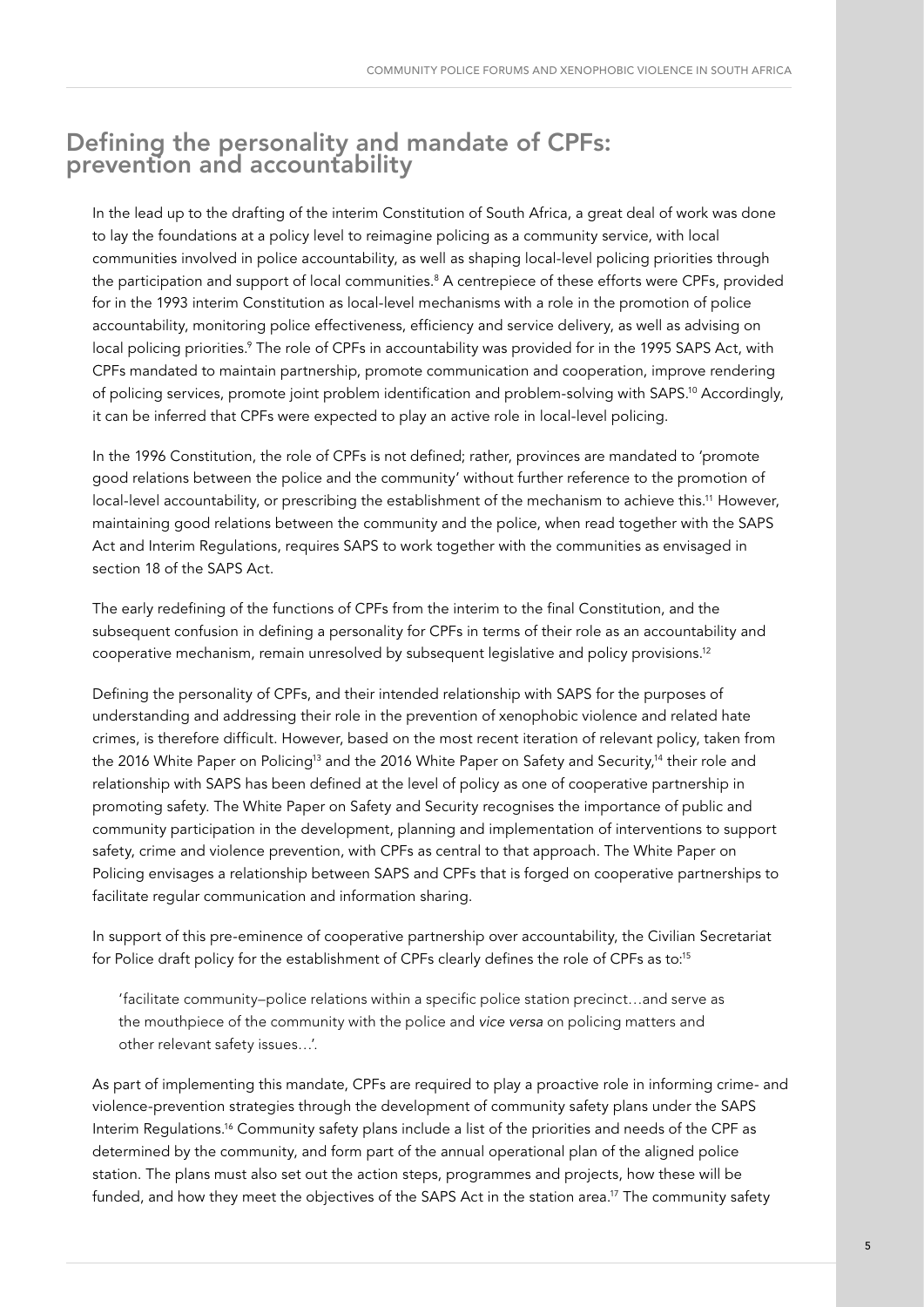plans are to be developed by CPFs and implemented together with SAPS. If xenophobic violence and related hate crimes are identified as a community safety need, the plan can be used to put in place the systems and structures that the CPF and SAPS–collectively and individually–require in order to prevent the violence.

The prevention mandate of CPFs is also evident in a broader understanding of its oversight function which, although watered down in more recent legislative and policy framing of CPFs, remains in play.<sup>18</sup> Accountability and oversight by CPFs can include assessment of policing responses to xenophobic violence and related hate crimes that have taken place in the community. This oversight would then become preventive where it fed into changes to policing strategy and responses to xenophobic violence. Similarly, CPF monitoring of SAPS community safety plan implementation in relation to the prevention of xenophobic violence would also be relevant here. However, the extent to which CPFs engage on an accountability level has been questioned by research, which indicates that CPFs operate most 'effectively' when they work in cooperative partnership with the police. When CPFs take on a 'watchdog' role, and pursue the mandate of local-level accountability over SAPS, the relationship between the CPF and SAPS tends to break down.<sup>19</sup> This raises questions about the effectiveness of CPFs to conduct their work objectively and independently, with criticism levelled that they are 'either non-active, dysfunctional, or merely a police-controlled talk shop'.<sup>20</sup>

The preceding analysis makes it clear: CPFs have a clear mandate to guide and monitor SAPS performance on community safety needs, which incorporates notions of crime and violence prevention.<sup>21</sup> However, the extent to which CPFs have been effective in achieving this role, according to the research available, is questionable. The legislative and policy ambiguity of CPFs has played a significant role in this, which is set out in detail in the section below.

### Introduction to the gaps in the legislative, policy and operational capacity of CPFs to prevent xenophobic violence and related hate crimes

With the shift of responsibility for CPFs from SAPS to the CSP and provincial secretariats in the 2016 White Paper on Policing remaining incomplete, CPFs are still managed under the SAPS Act and its outdated Interim Regulations. The 2019 CSP policy on community policing, which was to address a number of key issues related to the shift in responsibility for CPFs, is still in draft form, and the required amendment to the SAPS Act to reflect the relationship between SAPS and CPFs has not been adopted. Critically, the CSP is also still to action key resources for CPFs, including a model constitution, nationallevel training materials and induction manuals, a resourcing policy, and SAPS national instructions to members on their role and relationship with CPFs, amongst others.22

In the meantime, the SAPS Interim Regulations for CPFs, which came into effect in 2001, remain the principal guiding instrument on CPF establishment. These regulations are largely administrative and set out the rules for the establishment and governance of CPFs, their constitutions, sub-forums or boards, the provision of community safety planning, information on logistics and fundraising, communication and dispute resolution procedures.

The Interim Regulations have 'long been seen as a weak response on the part of the SAPS […] reflected in the weak overall support for CPFs and hostility towards their presence by SAPS prevalent at the time (early 2000s)'.23 As observed by members of provincial departments of safety, this has resulted in 'police [that] have never embraced the concept and the responsibility to look after CPFs […] and CPFs have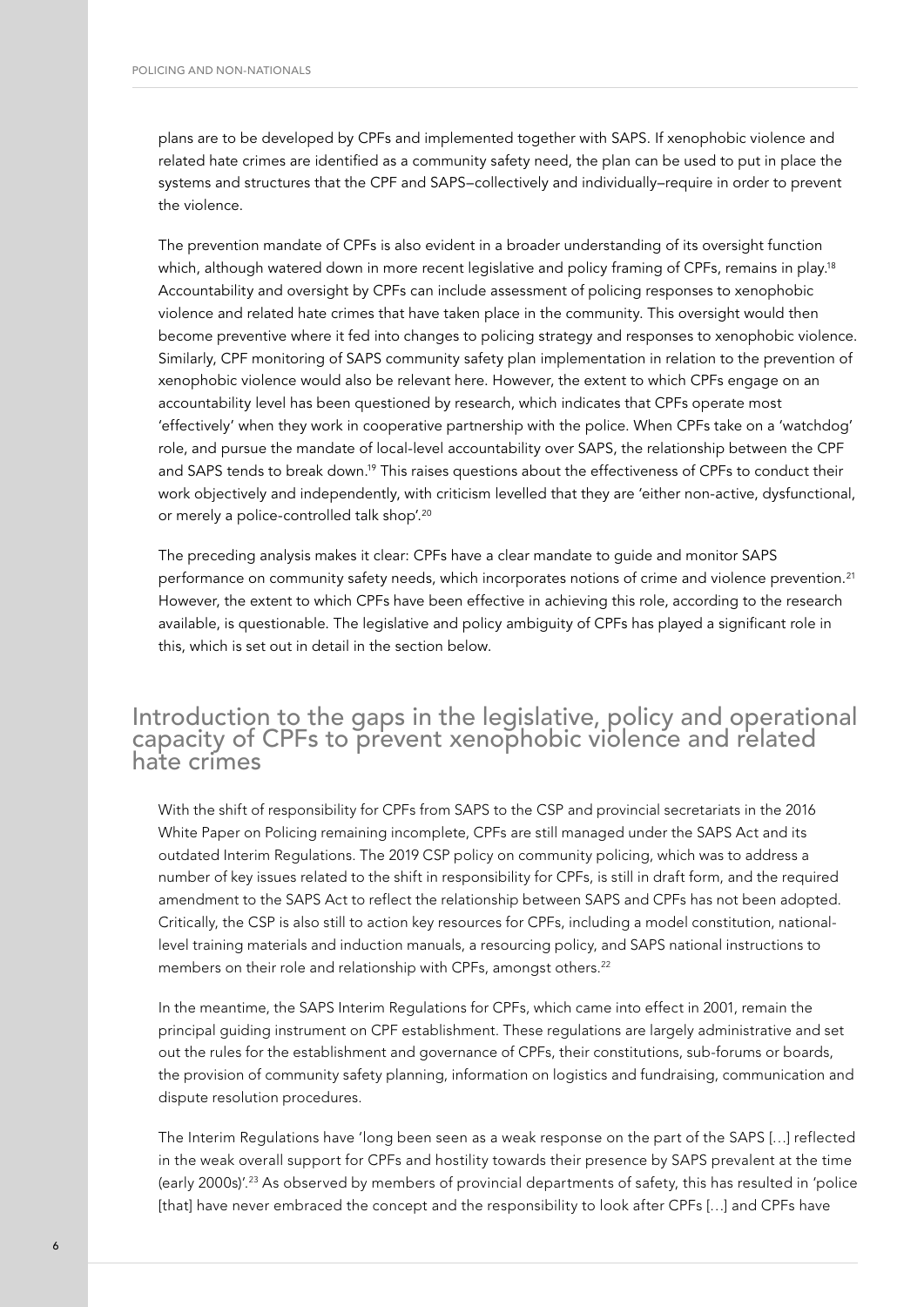seen themselves being treated like a stepchild'.<sup>24</sup> However, over time, other experts have noted that what was initially an 'unfamiliar burden' for SAPS has shifted to a more wider acceptance of the need for CPFs.25 CPF members themselves have expressed frustration and confusion about the legislative and policy framework, with a CPF member in the Eastern Cape noting that '[f]or years there was a problem because nobody knew where CPFs belonged in terms of the SAPS Act until it was clarified last year [2019] that we are under SAPS.'26 This, despite the CPF member's observation that it is the provincial department of community safety and liaison that monitors and supports the functioning of the CPF and associated programmes.<sup>27</sup>

The 2020 SAPS draft Amendment Bill focusses on shifting the responsibility of CPFs to the CSP, which becomes responsible for establishing CPFs and sub-forums, ensuring their membership is representative, and ensuring they are trained, capacitated and receive financial support.<sup>28</sup> However, aside from creating a role for SAPS as *ex officio* members of CPFs, and requiring monthly reporting by CPFs to SAPS and provinces on their performance and functions,<sup>29</sup> the draft Amendment Bill does not provide further clarity on the substantive engagement between SAPS and CPFs in terms of the key mandate areas such as the development of community safety plans and crime prevention.

Accordingly, neither the 2020 draft Police Act Amendment Bill, nor the draft CPS policy addresses the core issue of how SAPS works with CPFs, administrative, operationally or substantively. What this means in terms of defining and evaluating their role in the prevention of xenophobic violence is that key mechanisms for ensuring coherency and consistency in personality, approach and performance of CPFs – such as constitutions, induction, training and an agreed framework for engagement with SAPS – are absent, and it becomes a question of personality and leadership at a local level to define a CPF's approach.

The effectiveness of CPFs in achieving their mandates is also dependent on the extent to which provincial departments of community safety and secretariats have the institutional capacity to develop and support CPFs, with the Western Cape, KwaZulu-Natal and Gauteng operating with much larger budgets and better ""pressure points" for improving community safety'.<sup>30</sup> In these areas, the provincial secretariats and departments have provided support as varied as the creation of uniform constitutions, funding and training, but these are resource-dependent and apply only at the provincial level.

The overarching challenge that emerges from this situation is that the framework provided by the SAPS Act and Interim Regulations have inherent gaps and grey areas which affect the performance of CPFs in their prevention and accountability mandates, with concerning impacts on their role in the prevention of xenophobic violence and related hate crimes. Based on an analysis of the legislative and policy framework, and a review of the performance of CPFs in local communities that have experienced xenophobic violence and related hate crimes, the following key gaps that speak directly to issues of xenophobia and violence prevention emerge:

- 1. Gap 1: Inclusivity in the composition of CPF structures;
- 2. Gap 2: Training and capacity building;
- 3. Gap 3: Community safety planning;
- 4. Gap 4: Geographical or jurisdictional issues; and
- 5. Gap 5: Funding and resourcing.

Each of these five gaps, and the way in which they have been observed to manifest in situations of xenophobic violence and related hate crimes, are discussed in detail in the following sections.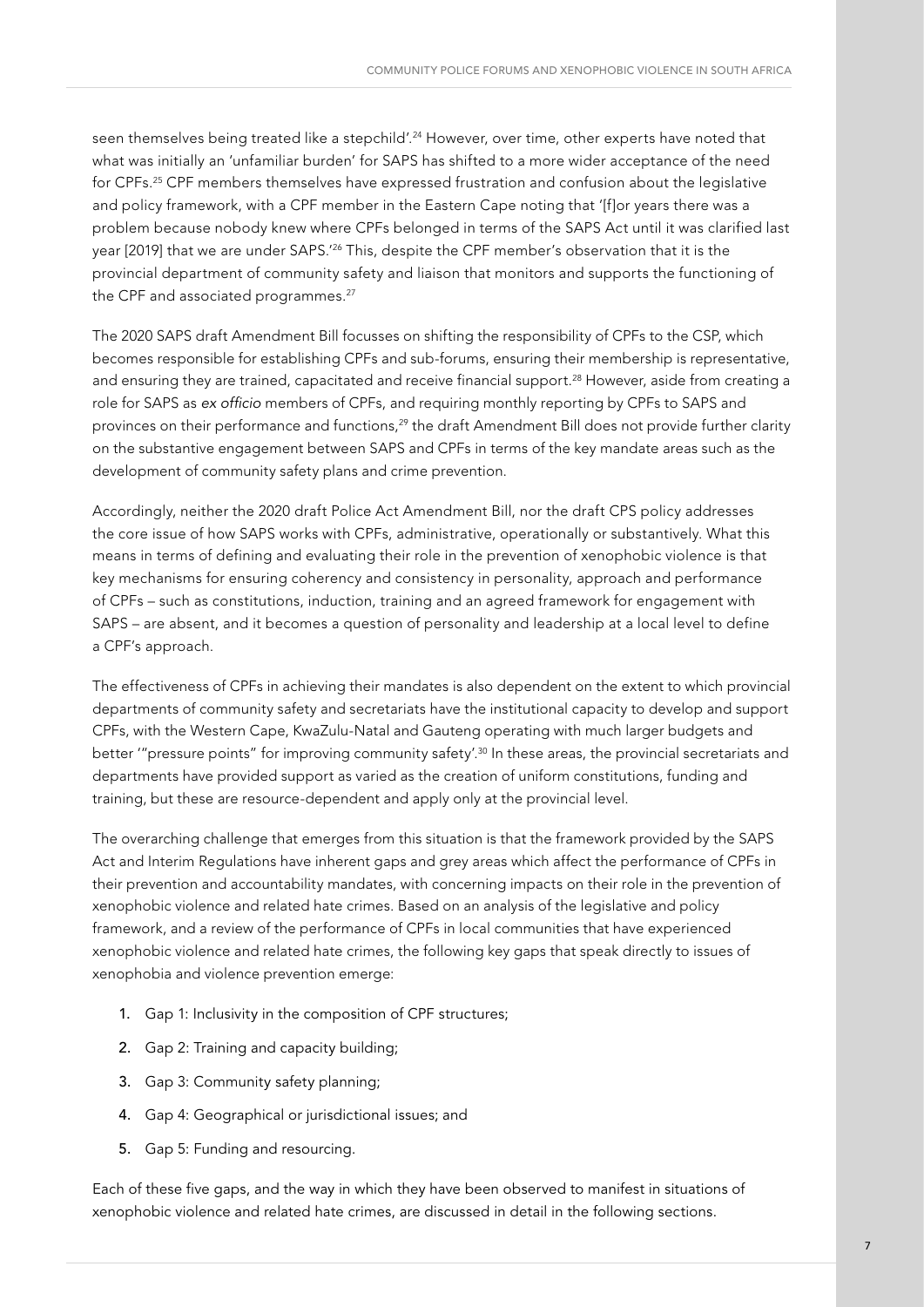#### Gap 1: Composition of CPF structures

The regulatory framework creates a gap in terms of the composition of CPFs, and the requirements of inclusivity and diversity. There is currently no model national-level constitution, or policy guidance, on the composition of CPFs. This is significant because the research indicates that the extent to which CPFs can be effective in the prevention of xenophobic violence and related hate crimes often hinges on the extent to which it is representative of the views, experiences and demographics of the local community. The significance of this factor grows given how central the participation of communities in their own safety, and the setting of policing priorities, are within the policy frameworks set out in the 2016 White Paper for Safety and Security, and the 2016 White Paper for Policing, and the reliance on CPFs to undertake most of that representative work. Unfortunately, gaps within the current regulatory framework mean that CPF membership is often framed and formed along non-representative and exclusionary lines, and becomes politicised.31

The SAPS Interim Regulations provide that in establishing a CPF, station commanders must 'identify community-based organisations, institutions and interest groups in the station area under [their] jurisdiction'.<sup>32</sup> However, no practical quidance is provided on what this means, leaving it to the station commander to determine who is representative of the community. While the regulations speak broadly of an inclusive and non-discriminatory membership of the CPFs, in the absence of clear guidance on these issues there is a risk that CPFs are unrepresentative of the communities they serve. The draft 2020 South African Police Service Amendment Bill goes some way to addressing this, providing that CPFs 'shall be broadly representative of the local community', and '[t]he Minister shall prescribe adequate representation […] representative of demographics of women, youth and other vulnerable groups'.33 Similarly, the CSP community policing policy draft states that CPFs should be comprised of groups that are both broadly representative of the community, including in terms of demographics, and 'must include representation of women, youth and vulnerable groups'.34

The broader approach suggested by draft legislation and policy, but not yet operational in terms of governing the membership of CPFs, still lacks clarity in regulation and other instruments on what 'broad community representation' and 'vulnerable groups' mean. However, it is an improvement on the current SAPS Interim Regulations, in which, as explained above, it is left up to the local station commander to make the determination without any practical guidance on how to do so.

The Interim Regulations also provide that CPFs can establish their own constitutions, developed by CPF 'steering committees', with the provision that the constitution not 'unfairly discriminat[e] against any member of the community on any ground'.<sup>35</sup> While guidance on the contents of constitutions is provided, no information is provided on how SAPS will ensure that the constitution remains within the requirements and the spirit of the Interim Regulations. Individual CPFs and communities are left, then, to make their own interpretations of the requirements, which has resulted in exclusionary membership provisions or practice.<sup>36</sup> At provincial level, the Western Cape and KwaZulu-Natal have developed their own uniform constitutions that are to be used by all CPFs. However, in both instances, these provincial constitutions exclude nonnationals from CPF leadership and decision-making positions, despite the non-discrimination clause contained in the Interim Regulations.<sup>37</sup> A research respondent in KwaZulu-Natal cited the reason for the exclusion of non-nationals on CPFs as 'not [wanting] people from other countries to dictate in SAPS' area'.38 In addition, a non-national was elected to become a secretary in Bloekombos (Western Cape) CPF structures but had to resign because he was told that the provisional constitution does not allow non-South Africans to hold executive, decision-making positions.<sup>39</sup> In terms of non-executive membership, nonnationals are only eligible under the model constitutions of the Western Cape and KwaZulu-Natal if they are representatives of organisations whose constitutions are aligned to the CPF.40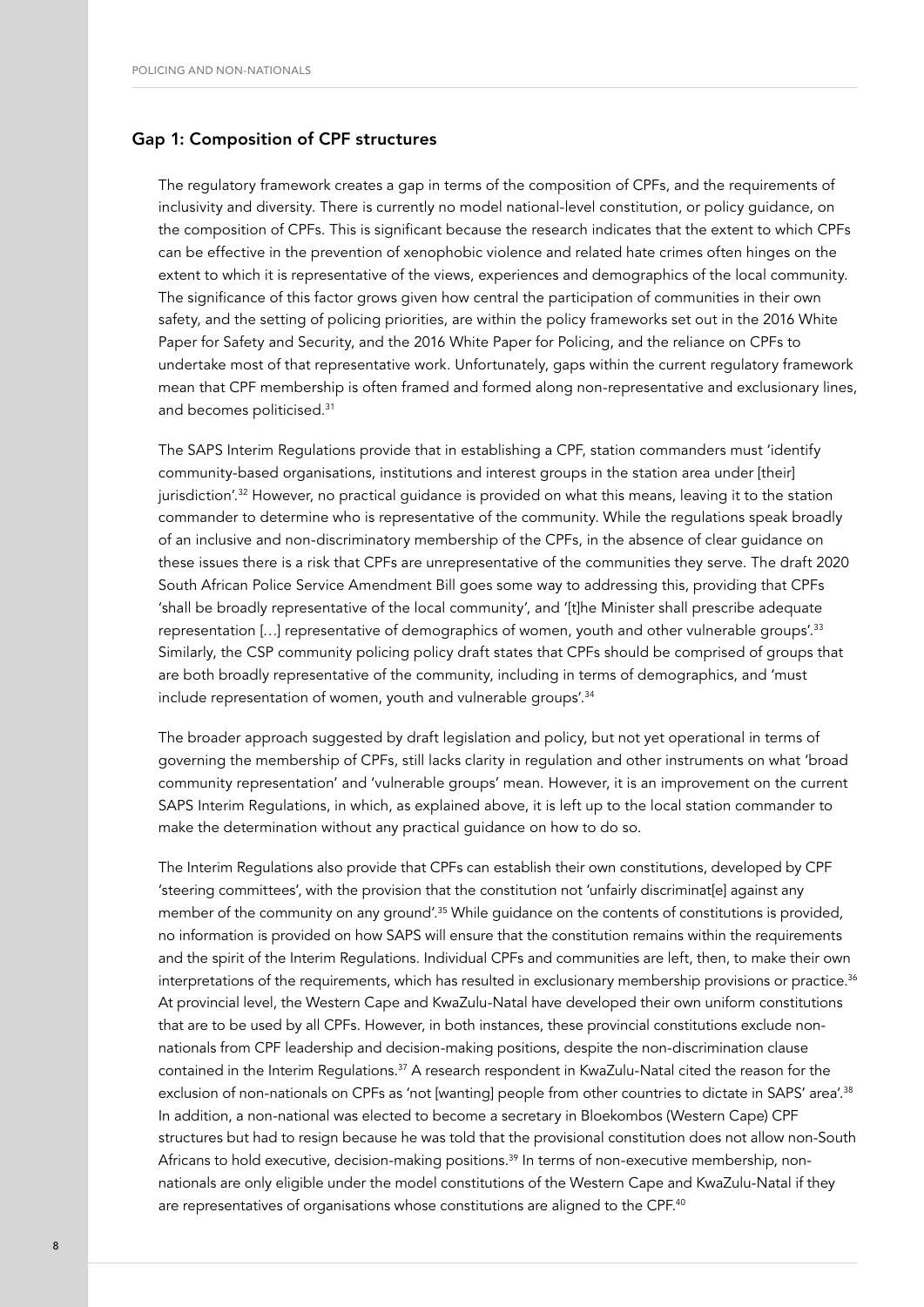The issue of CPF membership representation was evident in analysis of the effectiveness of the CPFs conducted more than 10 years ago. Bruce (2011) observed:

*'…one should be cautious about assuming that the concerns [CPFs] articulate are those of the 'community'. Some CPF members may be 'tuned in' to community perceptions and concerns but CPFs as a general rule cannot be seen to represent communities'.*<sup>41</sup>

Inclusivity of CPF membership, particularly at the executive (management and decision-making) level, is centrally important to their capacity to prevent xenophobic violence and related hate crimes. As set out in the next section of this research report, evidence from the field has illustrated that, in order to prevent violence, CPFs must have links with the local and non-national community. To be effective, the CPF must know community affairs and politics, which necessitates varied and representative membership, and includes attending community meetings (at which most coordinated xenophobic attacks are organised). Utilising this network, CPFs would then have access to the intelligence and networks needed to provide useful information to the Visible Policing (VISPOL) and Crime Intelligence units at their SAPS station. It may also have the benefit of deepening understanding between local and non-nationals within a community, and foster dialogue and social cohesion to address issues of barriers based on race, class, nationality, ethnicity and gender.

Inclusivity is further critical when the role of CPFs in setting policing priorities, and developing community safety plans at the local level is taken into consideration. While it is part of the CPF's role to assist in setting policing priorities at a local level through safety planning, what happens when community sentiment is opposed to the rights and safety of non-nationals? Public opinion surveys indicate a high level of anti-foreigner sentiment in South Africa that cuts across population, socio-democratic and racial markers.42 It is likely therefore that the make-up of CPFs at the community level will include an element, if not a majority, of membership with similarly xenophobic attitudes to the general population and within SAPS. In that context, ensuring a diversity of voices on the CPF is an important element in ensuring safety planning that reflects a cross-section of community concerns (though not the only element–issues of training for CPFs in diversity and non-discrimination is discussed further below). In Dunoon, for example, a project by Freedom House (2016–2017) which sensitised CPF sub-forum members to issues of xenophobia and non-discrimination, resulted in the sub-forum shifting from harbouring xenophobic attitudes, to actively and successfully recruiting non-nationals, and working with non-national communities to prevent crime and violence against them.<sup>43</sup>

Concerningly, non-nationals also face varying degrees of xenophobic sentiment or opposition to their participation in community structures. As a member of the Western Cape Department of Community Safety articulated, 'the inclusion of non-South Africans varies from area to area and also depends on the leadership in those communities. Some communities are very hostile to non-South Africans and it made them feel uncomfortable to attend meetings'.<sup>44</sup> Lack of participation in CPFs by non-South Africans has also been attributed to time availability, fear of victimisation, or name-calling. It was apparent during interviews with some CPF members, who referred to non-nationals as *amakwerekwere*, but quickly apologised to the researcher.

Related to this are the structural barriers to participation by non-nationals in CPFs, given language issues and the proximity of these structures to SAPS. In terms of the former, language and cultural differences can prevent non-nationals from becoming integrated into CPFs. In many communities, there is a linguistic and cultural homogeneity of residents which enables easy social interactions for the majority, but which is also perceived to be a barrier for minorities or those considered to be 'outsiders'.45 In some areas, such as Dunoon or Khayelitsha, researchers observed that non-nationals rarely attend CPF meetings, or any other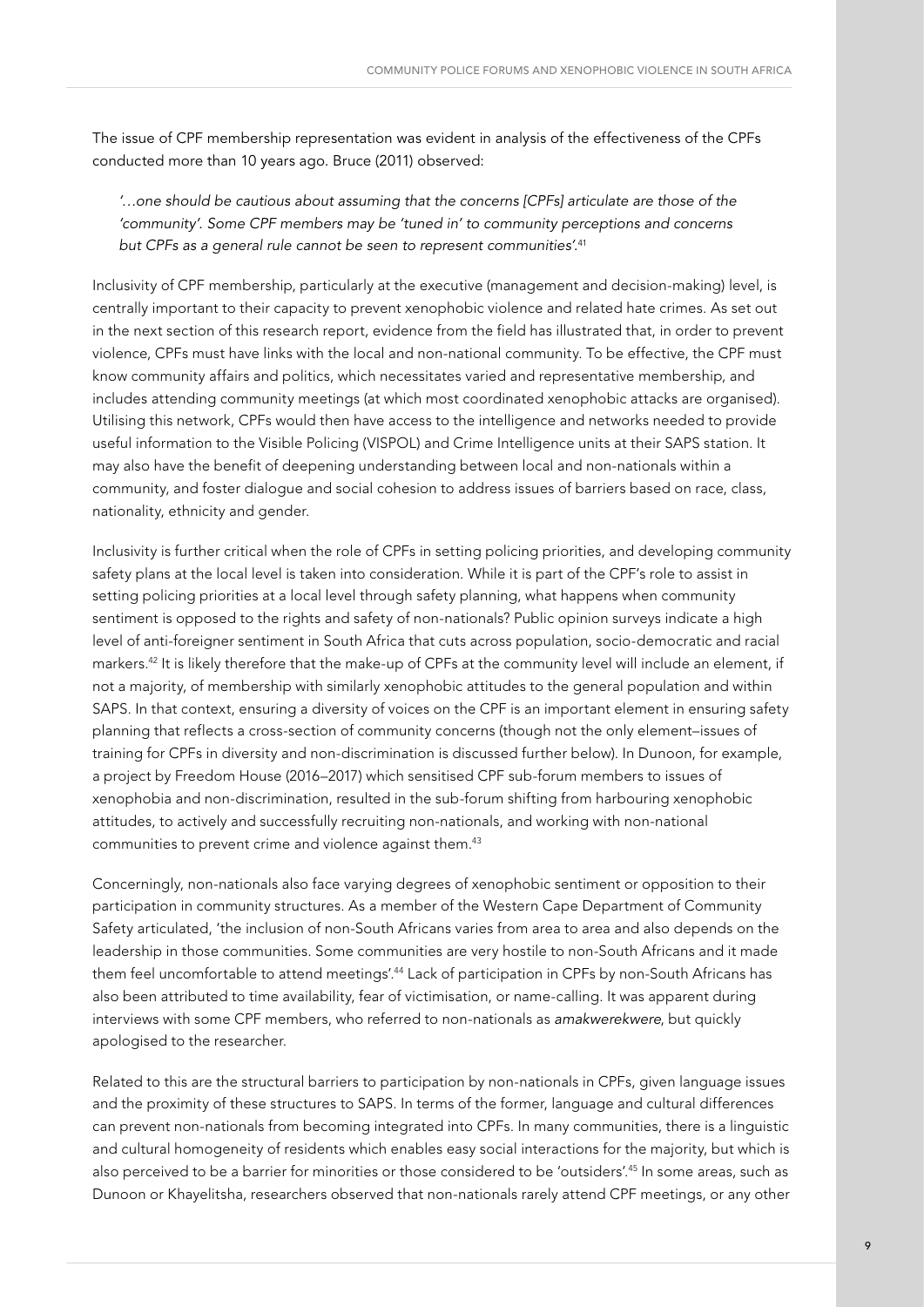community meetings, due to language barriers (with meetings being conducted in local languages).<sup>46</sup> In terms of the latter, non-nationals describe receiving policing services less favourably than South Africans– including in terms of discriminatory and exclusionary policing practices, and lack of protection offered by SAPS during incidents of xenophobic violence and related hate crimes.<sup>47</sup> This has a deleterious impact on levels of trust in SAPS by non-national communities, and may impact their willingness to engage in structures aligned with their local stations, and SAPS-aligned community leaders.<sup>48</sup> The extent to which non-nationals are integrated into their local communities is also a factor in terms of the effect this will have on their capacity and willingness to participate in CPFs, with research that in communities where non-nationals are integrated and participating in community structures, xenophobic violence is less likely to flare.<sup>49</sup>

Finally, inclusivity is also critical to ensuring that CPFs capture broad-based community issues and concerns, and not just those of organised political and business interests (as illustrated in the examples provided in the next section of this research paper). The Regulations stipulate that a CPF and all associated structures are 'non-political' and prohibit members from utilising their membership 'to further or prejudice party-political interests'.<sup>50</sup> Oversight of this provision is weak and, coupled with lack of specificity in the regulatory and policy framework about broader issues of representation, CPFs have had a tendency to become dominated by political or interest groups, and thus 'captured' spaces which lack representativity and legitimacy in their communities.<sup>51</sup> Stakeholders have expressed concern that this has resulted in CPFs being perceived as platforms to advance members' political ambitions, and provide a platform for aspiring politicians.52 A SAPS member in Ikamvelihle in the Eastern Cape warned that CPF members begin to serve the interests of a particular political group and not represent the community and its interests; and that this has serious implications for community–police relations.53 In some CPF areas that have experienced xenophobic violence, the research indicates that the CPF is dominated by one group, or is politically driven or aligned. For example, the CPFs in Khayelitsha were found to be dominated by the Khayelitsha Development Forum, or aligned to the South African National Civic Organisation. This creates exclusions for multiple groups, including non-nationals, and makes the CPF a place to assert political power or domination in the area.<sup>54</sup>

Where non-nationals are represented on CPFs, an emerging research finding is that their inclusion is increasingly motivated by the expectation that non-national members will then work to fund and sustain the CPF. A representative from the Western Cape Department of Community Safety explained that non-nationals were being co-opted to sub-forums because of their socio-economic standing in their communities.55 The same has been shown in Gqeberha, with members using non-nationals to assist with resources.56 This contingent and instrumental membership raises concerns, as it does not rest on the principle of inclusivity, but rather utilises non-national business owners as a means to fundraise for under-resourced CPFs.57

#### Gap 2: Training and capacity building

The Interim Regulations do not include any information on capacitating or training CPF members, be it on the technical aspects of their roles (such as administrative and financial management), community policing, how to oversee SAPS, or how to develop and implement community safety plans. In 2000, Pelser argued that there had been too much focus on 'establishing and maintaining CPFs and little effort […] to develop a comprehensive approach, or to train police and CPF representatives'–a criticism that largely stands today, particularly for CPFs that are located in areas that are already capacity constrained.<sup>58</sup>

There is no SAPS-developed CPF training curriculum for incoming CPF members, with SAPS reportedly only providing a simple induction session.59 When asked whether the induction process covers their core functions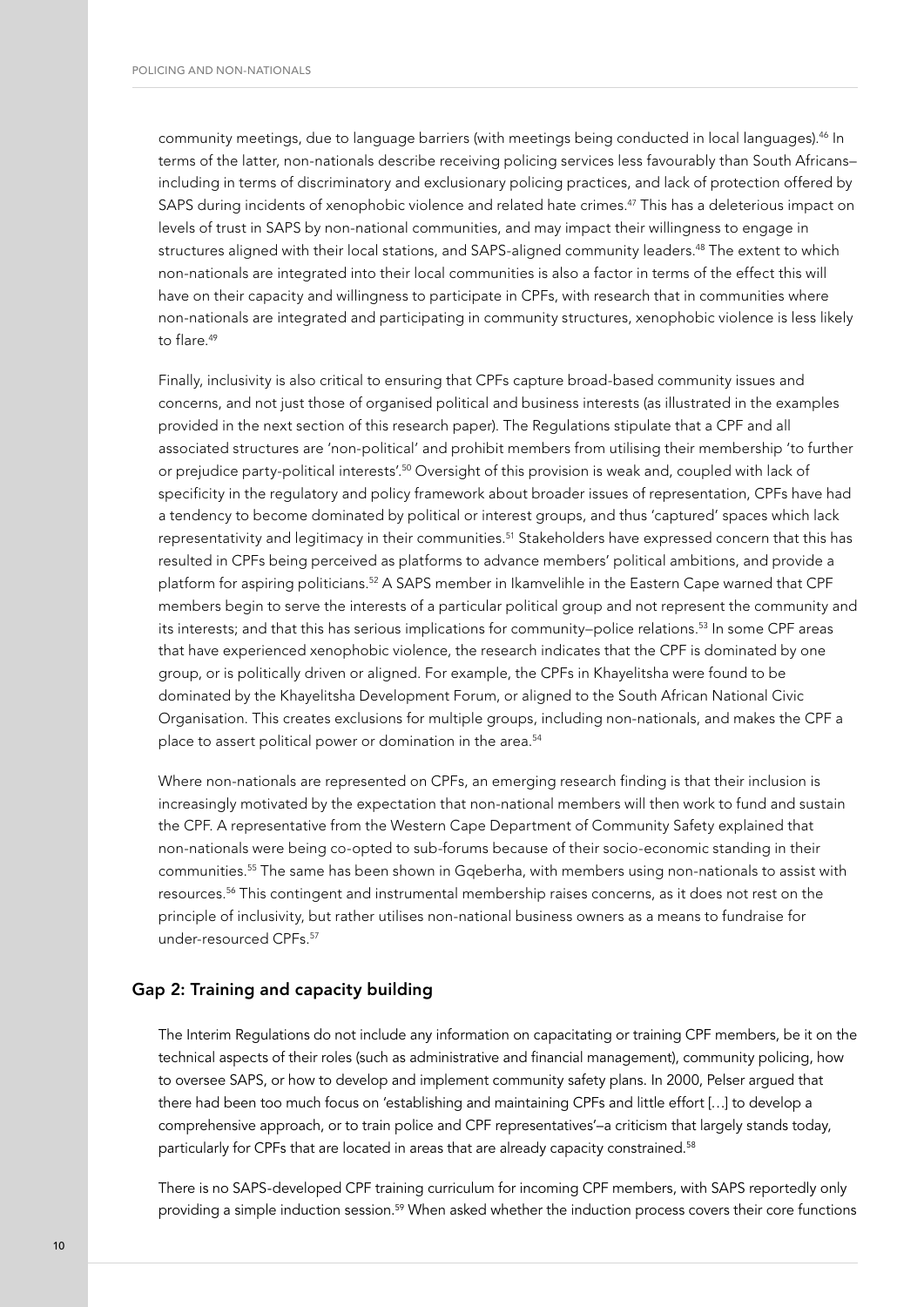as CPF members, a research respondent stated that 'these one-day induction workshops focus on administration functioning and financial matters such as application for funding, compliance with memorandum of agreements, meeting procedures, etcetera'.<sup>60</sup> Provincial departments provide varied training to CPFs, but this is dependent on budget and curriculum development, and is not uniform across or within provinces.61 Some CPFs have received training on their roles, but this tends to be *ad hoc*. For example, several CPFs received capacity building in a peacekeeping role as part of a project conducted by Freedom House in, amongst other sites, Motherwell, in 2016–2017. It was during that training that CPF members reported being aware of their role regarding the prevention of xenophobic violence.<sup>62</sup>. Recently the Wits School of Governance began developing training for CPF members in a collaboration with the CSP.63

The current systemic lack of training for CPF members raises concerns regarding xenophobic violence and related hate crimes on two levels. First, the capacity of members to engage in safety planning and monitoring of SAPS performance will be constrained without the knowledge and skills to actively fulfil this role. One CPF member in Motherwell mentioned to researchers that CPF members were 'hardly trained' and only realised that they play a preventative role regarding xenophobic violence when provided training by the civil society organisation, Freedom House, as part of their peacebuilders training.<sup>64</sup>

Second, it creates a knowledge deficit in CPF membership of the overarching framework that requires equality and non-discrimination in the provision of public policing, safety and security services in South Africa, and its implications for the function and conduct of CPFs. CPFs operate within a broader policing and justice paradigm that has, at its centre, a constitutional, legislative and policy framework that imposes a clear obligation to ensure equitable service delivery to non-nationals, and the effective prevention and detection of xenophobic violence and related hate crimes.<sup>65</sup> This framework, which derives from constitutional guarantees of equality and non-discrimination, applies to the work of CPFs in terms of safety planning, and oversight of police functions. Beyond the legal framework issues, given the data on the prevalence of xenophobia in South Africa, and the actions of some CPFs to plan and conduct attacks (see below), training on issues of diversity, equality and non-discrimination would be beneficial in addressing these challenges.

Field research also indicates that CPF members do not receive training on dealing with matters related to collective violence in general, and xenophobic violence more specifically,<sup>66</sup> which makes their role in broadbased prevention activities aimed at promoting social cohesion somewhat constrained. A CPF member in Ikamvelhile mentioned the importance of continuous dialogue between different community stakeholders, and the need to build solid relationships with non-nationals, as part of improving CPF effectiveness.<sup>67</sup> Similarly, a Somali national interviewed for this report felt that continuous dialogue plays a significant role in building sustainable relationships between community structures, including between local and non-nationals communities.68 Based on these responses, training for CPFs on coordinating and holding community dialogues as part of the prevention mandate could assist in preventing violence.

#### Gap 3: Community safety planning

As part of implementing a prevention mandate, the Interim Regulations require CPFs to play a proactive role in informing crime and violence prevention strategies through the development of community safety plans.<sup>69</sup>

However, there are challenges with the implementation of community safety planning. While the role of the CPF and SAPS in creating community safety plans is provided for in the Interim Regulations, the roles and responsibilities in actioning this is not provided, including how to support the capacity of CPFs to develop the plans. To fill this gap, some provincial departments of community safety have developed guides, toolkits and training on crime prevention, processes required to conduct a needs analysis and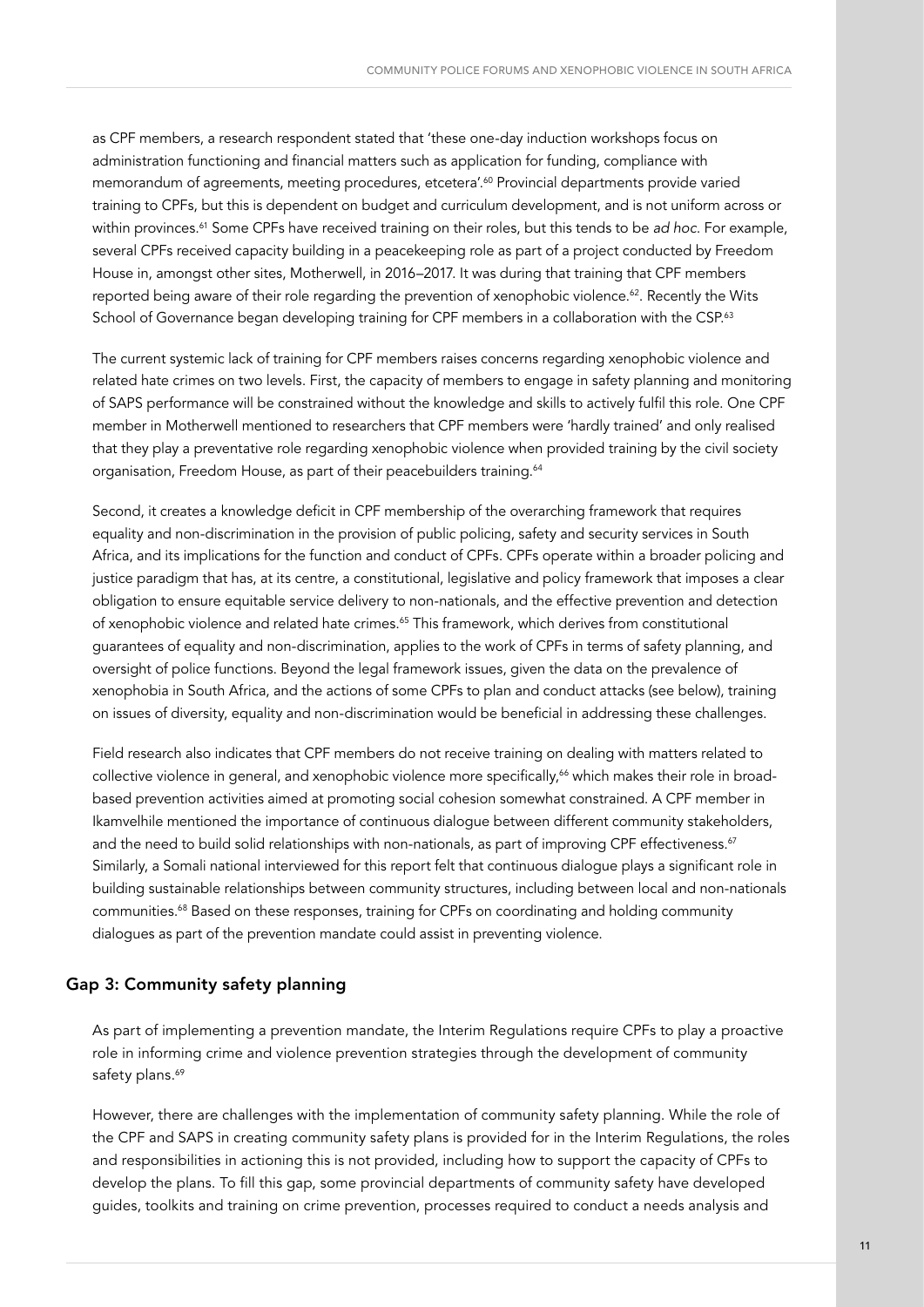community safety audit, and developing community safety plans,70 but this is not uniform across the country. Concerningly, there is evidence that CPFs often only operate in the space of direct crime prevention, rather than safety planning, which is within the mandate of other community safety structures such as the local neighbourhood watch.<sup>71</sup>

Related are the practical challenges experienced by CPFs in accessing SAPS members, which inhibit the capacity of the CPF not only to obtain access to the necessary information and personnel to conduct safety planning and implementation, but also to fulfil other core functions such as oversight. Concerningly, the research indicates that CPF access to SAPS in communities that have experienced xenophobic violence tends to be poor. There are two key barriers to access identified by the research. First, while the Interim Regulations are clear that the station commander is responsible for establishing the CPF and related structures, and that they must be continually available to the CPF, research shows that the station commanders often delegate this role to community policing officers (CPOs). The CPOs are usually part of VISPOL's Social Crime Prevention, and while it makes sense that this delegation would be made, in reality the CPOs are relatively junior, and access by the CPF to the station commander then becomes limited or non-existent. This is mainly because junior members were observed to be dismissive and lack experience in dealing with CPFs.72 This inhibits CPF access to police stations in order to conduct oversight, and to gain information in order to conduct safety planning and implementation. In communities where there is a breakdown in the relationship between SAPS and the CPF, such as Wells Estate (Eastern Cape), CPFs have been observed to engage in vigilantism or extrajudicial activities.<sup>73</sup>

CPF effectiveness is also constrained by limits on direct access to their police stations, or being accommodated in terms of office space and related logistics. Research has found that CPFs who have office space or space at the SAPS station tend to be in a position to better fulfil their function of oversight and crime prevention.<sup>74</sup> Conversely, those CPFs without space reported being 'disconnected' from the station, and have less knowledge about police activities. In some instances, the station was some distance away and not easily accessible to the CPF and community members.<sup>75</sup> In Dunoon (with the SAPS station in Milnerton), the CPF sub-forum operated from negotiated space such as the ward councillor's office or community hall. Once more, the physical disconnect was cited as a barrier to the CPF conducting its work.<sup>76</sup> The issue of office space also relates to resourcing of CPFs, which is discussed in more detail below.

Where CPFs have been able to develop and implement community safety plans, and prevent collective violence including xenophobic violence, such as in New Brighton in Gqeberha, the provincial department of community safety has been crucial in terms of logistical support and guidance in the process.<sup>77</sup> Public participation engagement with different community stakeholders, including councillors, ward committees and municipal officials, is guided by the department. In successful community safety planning, respondents to this research mentioned that in order to develop the plans, data is collected, including information on all shops and the nationalities of people operating in the area, stating 'we are able to consult with everyone, including foreigners so that all angles are being looked at'.<sup>78</sup> In this example, the CPF played a critical role with regards to proactively preventing forms of violence, including xenophobic violence, but despite the support from the provincial department, it still struggles to regularly meet and implement plans.79

#### Gap 4: Geographical and jurisdictional issues

The issue of geography and jurisdiction, as it pertains to defining community $80$  within a policing precinct and sector boundary context, has significant implications in terms of the effective functioning of CPFs and in information sharing and prevention initiatives aimed at xenophobic violence and related hate crimes. The issue stems from policing precincts and the use of sector boundaries.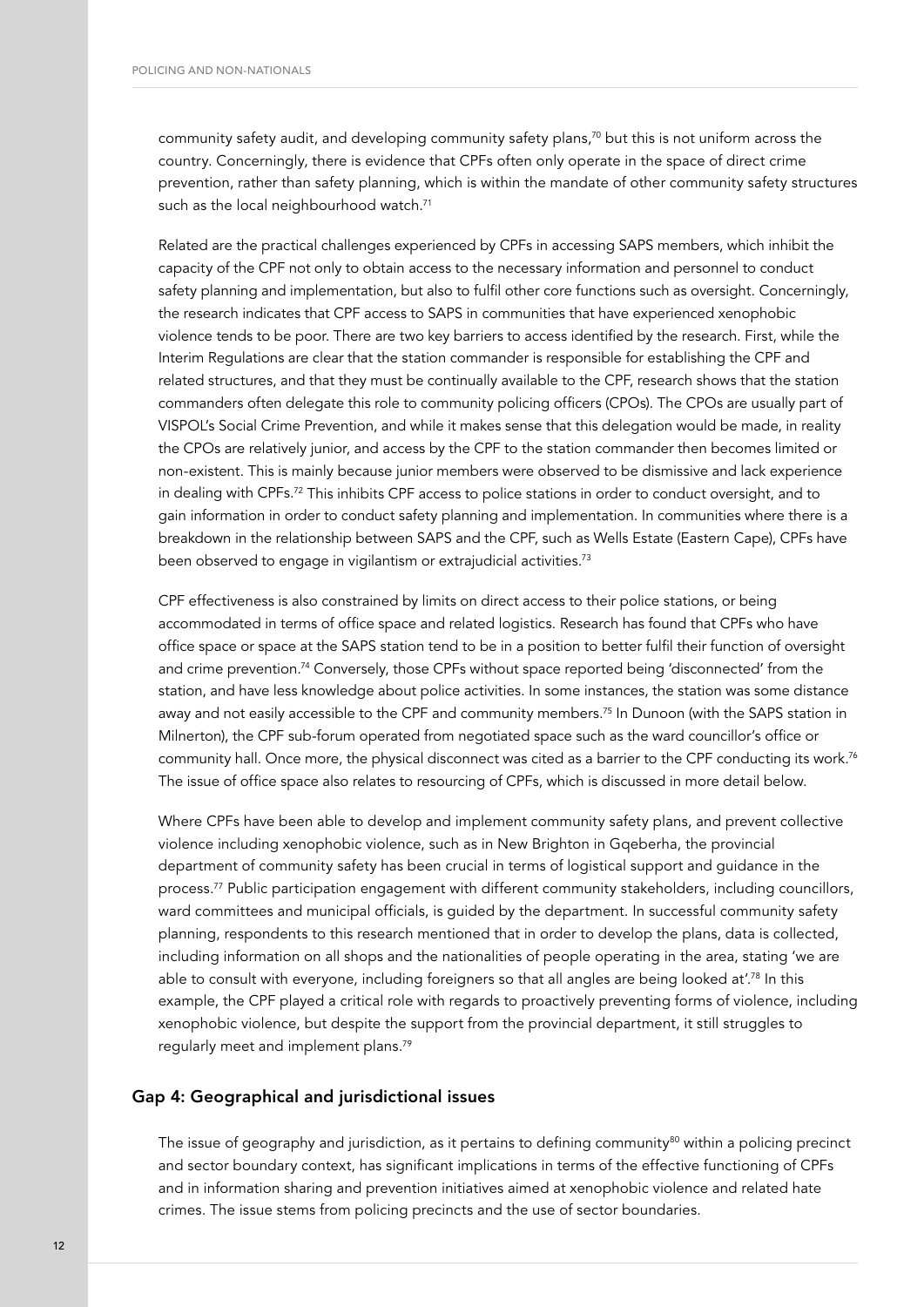CPFs represent the police precinct of the station area as a whole. Given the nature of policing precincts – which can include multiple, distinct areas where crime issues, formality, crime and core sociodemographic elements vary considerably–the Interim Regulations provide for the establishment of CPF sub-forums. The establishment of a sub-forum is led by the CPF itself, taking into the account of the size of the station area, the population density and distribution, the degree of operational independence of satellite police stations (if any), and crime tendencies within the station area.<sup>81</sup> The Interim Regulations require that the sub-forum must be 'broadly representative of the relevant section of the community in the station area concerned'.<sup>82</sup> Once a decision has been made to establish a sub-forum, the procedure mirrors the CPF formation entirely which, as discussed above, has troubling elements in terms of ensuring a representative composition. The sub-forums meet with CPF members to discuss the policing priorities in their areas, who then pass information to SAPS. The Interim Regulations are silent on the relationship between the sub-forums and SAPS directly.

Since SAPS' transition to sector policing, the practice appears to be that CPF sub-forums are generally formed under the geography of SAPS sectors, with sectors being an area demarcated by SAPS that breaks down the policing precinct into manageable portions.<sup>83</sup> Each sector has a sector forum, which is created and led by SAPS and is distinct from CPF structures. The SAPS National Instruction (NI) on sector policing requires that the resources, geography, infrastructure, demographic features and community profile be taken into account when demarcating sectors.<sup>84</sup> In describing the community profile, the NI states: 'This includes the population size and cultural diversity (chiefdoms, indunas and tribal offices) of the area. Also note any interest groups in the community with extraordinary or specific policing needs.'85

In practice, policing sectors do not necessarily align with geographically identified, self-identified policing communities, and SAPS does not always work directly with communities to identify policing sectors that reflect recognised communities, or recognised parts within communities. Sectors are carved up mainly by main roads, and do not reflect community areas.<sup>86</sup>

With the introduction of sector forums, there are somewhat confused reporting lines, as sector forums report to the sector manager, rather than the CPF. It is also clear that sector forums are created and led by SAPS, and reflect their vision of community policing, rather than the CPF and any CPF sub-forums. Further, policing precincts often do not align to other formal types of demarcation, such as ward boundaries, which a study by the Department of Community Safety and Transport suggested would be beneficial on the basis that it would lead to more 'democratic representation' of CPFs.<sup>87</sup>

One of the critical challenges with this misalignment, highlighted by Maroga (2013), is that 'CPFs often cover areas that are too large and diverse for any one police representative to have the kind of detailed knowledge of a particular location that would be expected from a sector manager'.<sup>88</sup> How the interrelationship between SAPS, sector forums, CPFs and CPF sub-forums will function once the migration of CPF management to the CSP is complete is unclear, and not dealt with in either the draft CSP Policy or 2020 SAPS Draft Amendment Bill. More generally, the legislative and policy framework, existing and proposed, does not address the issue of geography and how the misalignment of policing precincts, sector boundaries, and actual communities, should be handled.

As a result, CPF sub-forums and sector forums unnecessarily duplicate in overlapping locations, despite the clear impacts this has on community policing generally, and the prevention of xenophobic violence and related hate crimes more specifically. The challenges are illustrated by the following case study.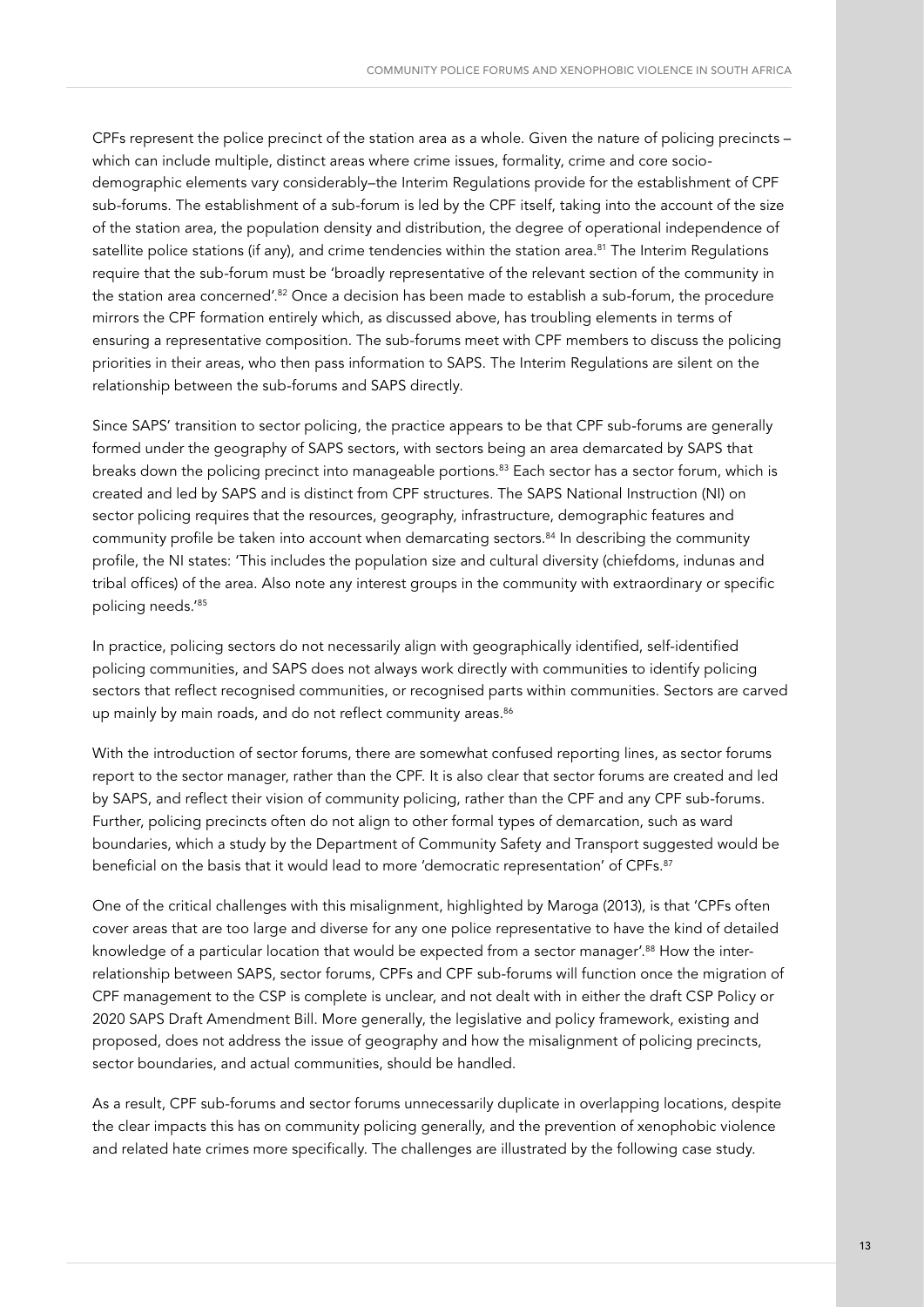#### **Dunoon, Western Cape, 2016**

The police station that covers most of Dunoon is Milnerton SAPS, while Doornbach (largely considered part of the Dunoon community) is covered by Tableview SAPS, with all the areas falling within the same municipal ward boundary. Doornbach is not only in a different policing precinct, but both precincts form part of larger areas which are demographically diverse, with varying crime profiles from Dunoon and Doornbach. Dunoon and Doornbach otherwise represent a recognisable community, with ward and other community structures operating in both.

During a xenophobic incident in 2016, the Doornbach area experienced more effective police intervention and protection by SAPS members from Tableview SAPS than Dunoon by Milnerton SAPS. Non-nationals in Dunoon were upset at the inequitable policing services, and felt that the police were only deployed to protect large shops such as Shoprite and Pick 'n Pay, and MyCiti stations at the expense of vulnerable non-national owned businesses: 'even the police is protecting only Shoprite, not come in [to Dunoon]. Shoprite and the Pick 'n Pay, the white people only. Not for us. Not for black not these foreigners'.<sup>89</sup> This response is partly explained by SAPS Milnerton not being present on the night of the attack of 17 April, and the only police presence being Tableview SAPS, who protected the areas under their geographical jurisdiction, indicating a lack of communication and coordination.<sup>90</sup>

In this situation, there is a need for a CPF sub-forum for Dunoon (Milnerton SAPS), and that needs to be connected to the sub-forum for Doornbach (Tableview SAPS), and the two need to be able to work together, develop coordinated community safety plans, and to work with SAPS collectively. However, the SAPS Act and Interim Regulations do not provide for sub-forum operation in this environment if they fall entirely in a different policing precinct. This creates challenges for creating a cohesive station-level CPF and sub-forum.

#### Gap 5: Funding and resourcing for CPFs

The current regulatory framework for CPFs does not provide much detail in terms of CPF resourcing. The Interim Regulations provide that CPFs can 'raise funds' (which has, in turn, raised issues regarding equity, independence and accountability of CPFs in relation to these fundraising activities), and leaves the provision of logistical support – including the discretion to provide an office to the CPF – to the station commander.91 Though, in a 1997 manual developed to support SAPS' engagement with CPFs, station commanders are encouraged to respond to all 'reasonable requests for information and logistical support' to ensure that CPFs can function effectively.<sup>92</sup>

In practice, resourcing of CPFs is a key issue hampering their capacity to initiate or sustain programming, or carry out basic functions related to their mandate.<sup>93</sup> In 2015, the National Assembly's Portfolio Committee on Police expressed its concern that CPFs were 'not resourced either through budgeting of programmes or provision of infrastructure, for example, office accommodation or transport to carry out prescribed functions'.94 Fieldwork research findings and observations in Motherwell and Ikamvelihle Police Stations in the Eastern Cape found that office space was a fundamental issue of concern, without which the CPF could not effectively fulfil its functions.<sup>95</sup>

In some provinces, departments of community safety provide funding to CPFs, but this depends on availability and allocation of funds.<sup>96</sup> The Western Cape has probably the most developed funding model for CPFs, through their Expanded Partnership Programme (EPP). Under the EPP, CPFs become eligible for funding if their safety plans align to their constitution and oversight functions.<sup>97</sup> The SAPS draft Amendment Bill proposes funding to CPFs through provincial departments, which would codify what has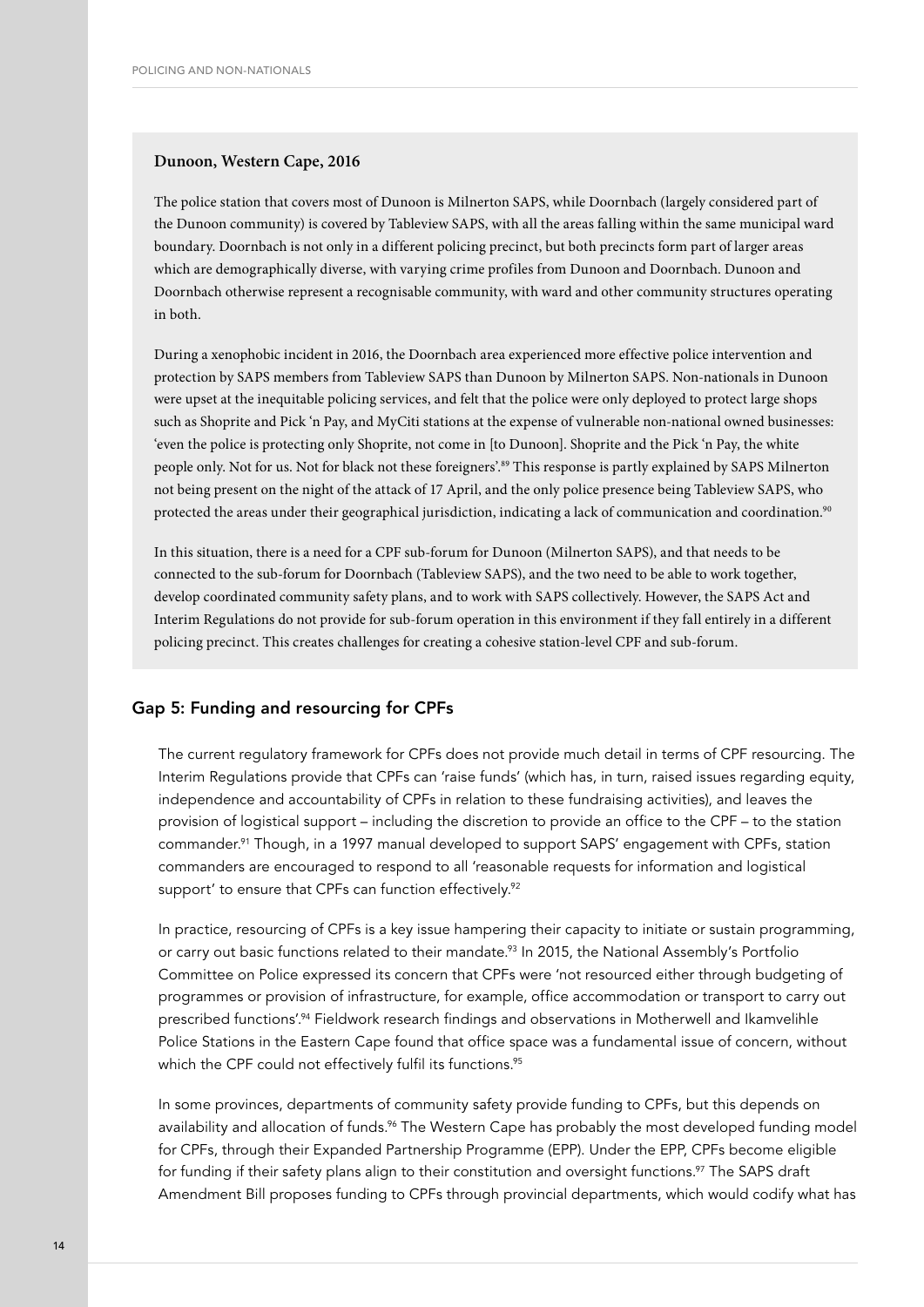been happening in practice for some time in several provinces, but detail on how that funding would be allocated, and on what terms and conditions, will not be available until the Bill passes (and, indeed, if that provision remains following the parliamentary review and consultation process).

The lack of resources for CPFs in areas that have experienced xenophobic violence have led to problematic fundraising initiatives by CPF members. Further, the lack of a stipend for CPF members (their role is purely voluntary) has been a continual source of tension, particularly in poor communities with high levels of unemployment and poverty.<sup>98</sup> In some instances, as described above, CPFs have demanded a protection fee or groceries from non-national shopkeepers to support their activities. A research responded from the Western Cape Department of Community Safety reported that this occurring in Nyanga and Gugulethu.<sup>99</sup> A Somali shopkeeper in Khayelitsha similarly revealed that the CPF asks for protection money.<sup>100</sup> This abuse of power has further undermined the capacity of CPFs to work collaboratively with non-national communities, and thereby prevent xenophobic violence and related hate crimes.

# Conclusion

CPFs' core mandates of oversight and working with SAPS to prevent crime provide a framework under which CPFs can work to prevent xenophobic violence and related hate crimes. However, while the current regulatory framework speaks to principles of inclusivity, and being apolitical, gaps in the framework mean that CPFs can become exclusionary spaces in which non-nationals are often denied participation. Moreover, CPFs' core mechanism to prevent xenophobic violence is through working with SAPS and developing community safety plans–however, the regulatory framework does not fully articulate how this should work. These issues and legislative gaps need to be addressed to enable CPFs to prevent xenophobic violence. Resourcing of CPFs remains a critical issue, with gaps in the provision of technical support, resources and training. Issues stemming from policing precincts and the use of sector boundaries inhibit the flow of information, and effectiveness, of efforts to prevent xenophobic violence. These issues and legislative gaps need to be addressed to promote more effective CPFs in the prevention of xenophobic violence.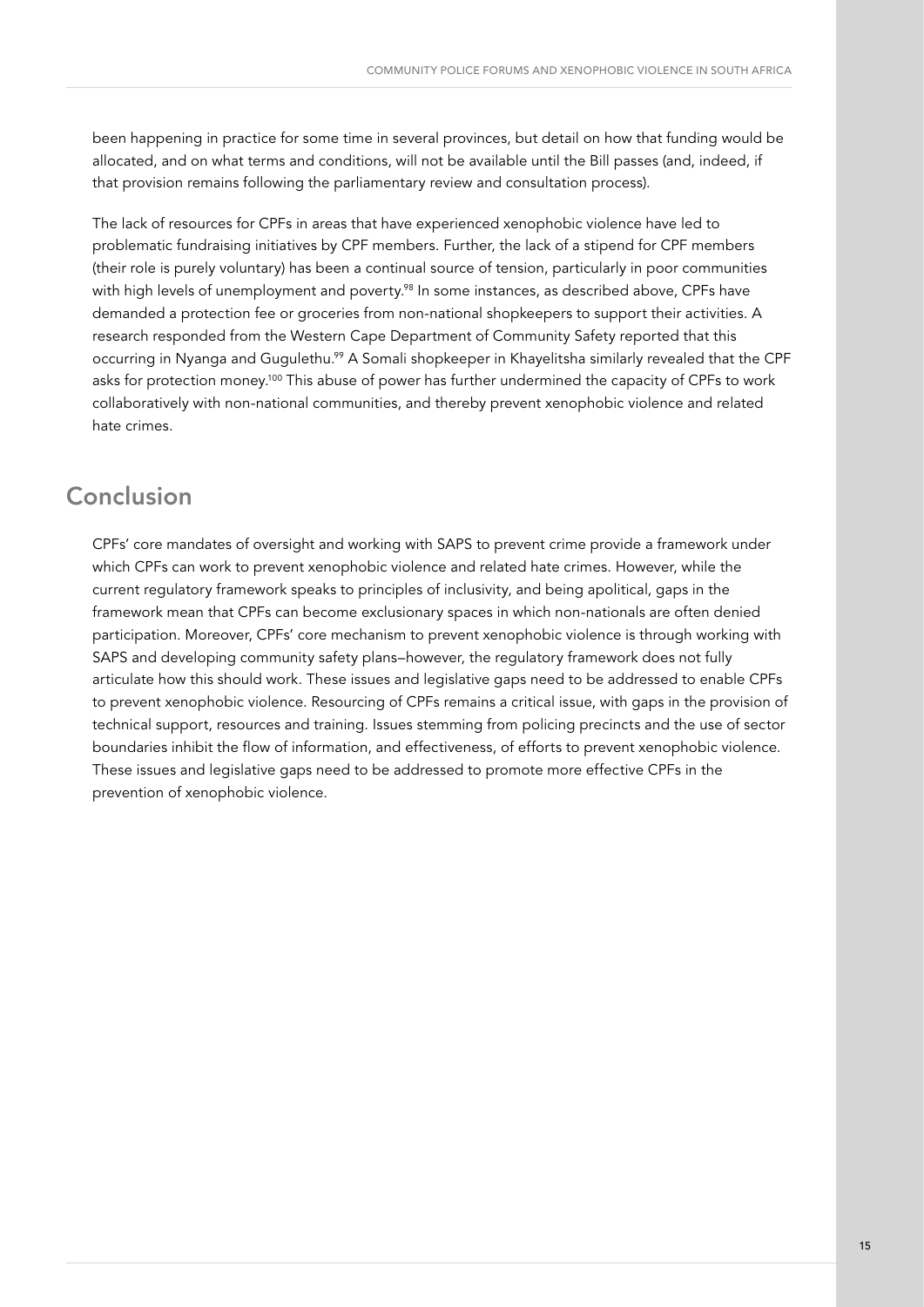# Evidence gathered from the ground

### **Overview**

The preceding review of the regulatory framework governing the formation and functioning of CPFs has highlighted a number of critical gaps that can impede the effectiveness of CPFs in fulfilling their mandate to work cooperatively towards the prevention of crime and violence, including xenophobic violence and related hate crimes. This section focuses on evidence from places that have experienced xenophobic violence, and how CPF structures have functioned and responded, given the known constraints. It first examins of what is known about CPFs, before tracking different scenarios where CPFs have (i) been the cause of violence; (ii) prevented violence, and (iii) been an irrelevant or unimportant actor in violence.

# What is known about CPFs during xenophobic attacks?

Available evidence from an analysis of xenophobic violence suggests that the risk depends on political dynamics at the local level. It also depends on the role of local politicians or leaders and the extent to which they accept non-nationals in their communities. When politicians and community leaders exhibit anti-foreigner sentiments, there is a likelihood of xenophobic violence occurring. Indeed, politicians and community leaders have tended to utilise anti-foreigner sentiment and instigate attacks when faced with service delivery complaints, and for their own personal benefit.<sup>101</sup>

Xenophobic attacks are also more likely to occur in contested urban places that have experienced significant in-migration, most commonly internal migrants from elsewhere in South Africa.<sup>102</sup> Misago establishes that local leadership, including CPFs, SAPS and street committees either (a) directly organise the violence and/or are actively involved in the attacks; (b) are complicit with instigators/perpetrators and sanction their actions; (c) passively encourage or tolerate the violence; or (d) do not make effort to prevent the attacks despite visible warning signs.103

Given these complex dynamics, gaining direct knowledge of the role of CPFs during xenophobic attacks requires in-depth fieldwork and analysis, which was beyond the scope of this research paper. However, there are a few examples and case studies, which can prove illustrative and which are covered in this report, grouped into three basic scenarios:

- 1. CPFs as instigators of xenophobic violence.
- 2. CPFs as central actors in preventing xenophobic violence.
- 3. CPFs as a minor or irrelevant actor in preventing xenophobic violence.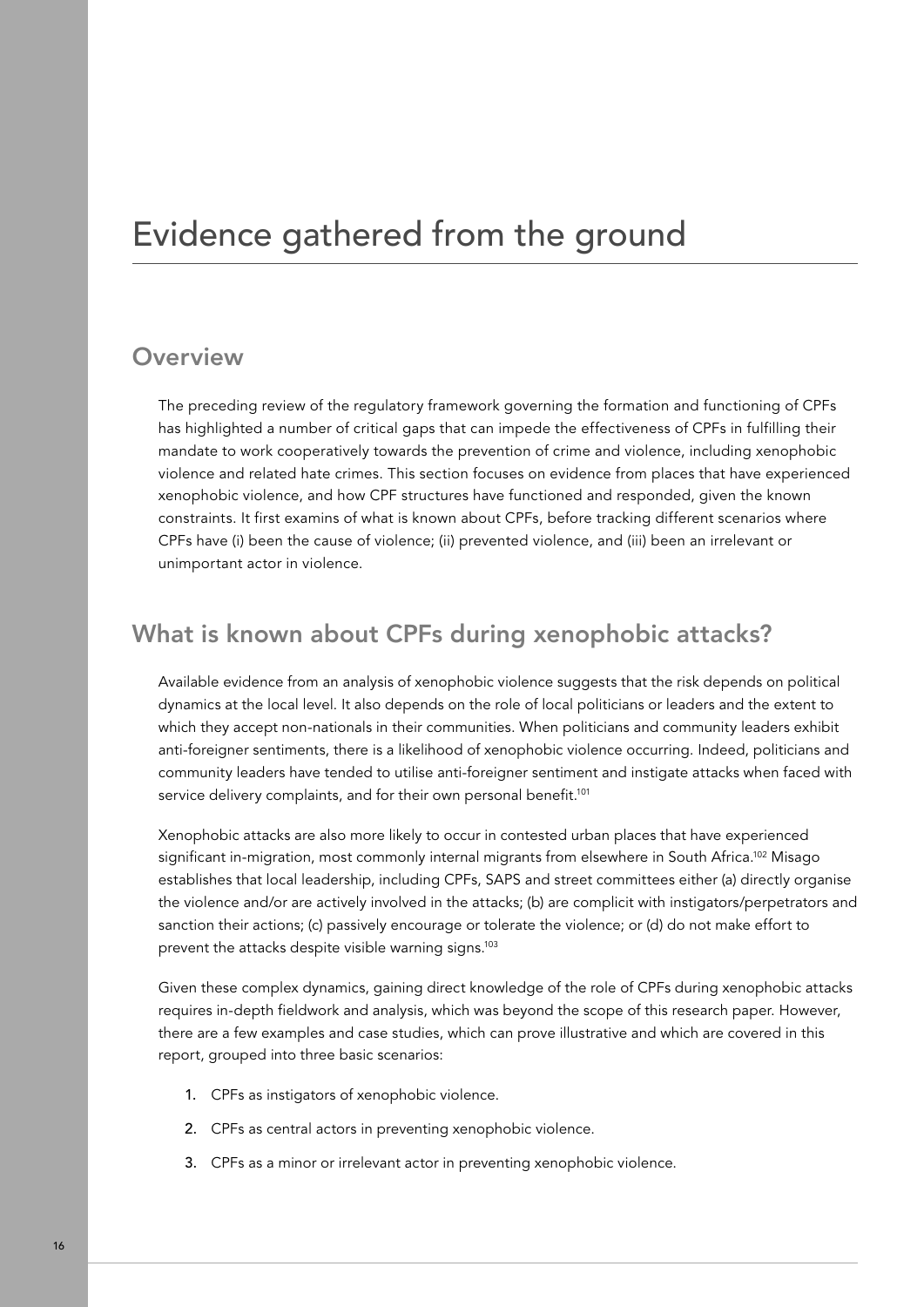Analysis of these three scenarios provides insight into the role of CPFs during xenophobic violence in order to understand the various features and elements of CPFs that can lead them to cause, prevent or be inconsequential in xenophobic violence.

# Scenario 1: CPFs as causing xenophobic violence

In some instances, CPF members have been central to organising community violence targeting 'outsiders'. This was most starkly portrayed in the case of Alexandra in May 2008, below. In almost all instances of orchestrated xenophobic violence, community leaders were the instigators of violence.104 CPF members, as leaders in their communities, and particularly utilising their political affiliations, came to instigate violence.

#### **Alexandra, Gauteng**

In May 2008, widespread xenophobic violence in Gauteng had its origins in Alexandra, where the CPF was central to coordinating and organising the attacks. At a monthly CPF meeting, just prior to the attacks and attended by SAPS, a representative 'announced that his constituency was sick and tired of crime, that the police were doing nothing about it and that Sector Two's residents were going to take up arms and drive out criminals and foreigners themselves.'105 In other words, tired of the lack of provision of police services, the CPF representatives were going to take the law into their own hands.

At a follow up meeting, three days later on 10 May 2008 and attended by the SAPS sector manager, a police officer shared that 'it was decided that they will attack around the hostel and the shack area'.106 It is reported that during this meeting, 'a policeman told community members that 'people must decide on how they deal with someone who has entered his kraal and took his cattle.<sup>'107</sup>

On 11 May, at a meeting held at a local church and again attended by the SAPS sector manager, a nearby building said to house 'Zimbabwean criminals' was identified. The meeting spilled out and attendees started attacking this building, with the inhabitants chased out and followed through the township. From this, the group grew, and, by nightfall, thousands of shacks thought to belong to foreigners had been burnt.<sup>108</sup>

Some of the known drivers of this scenario are described below.

#### The politicised nature of CPFs

CPFs have a tendency, as explained in the previous section, to become politicised spaces, dominated by one interest group or political party. In this way, CPF members can use the CPF to further their political, social or economic agenda. For example, it was found that just before 2016 local government elections, some of the politicians who were also members of the CPF at Atteridgeville (Gauteng) were pushing anti-immigrant messages in order to gain support in their candidacy as councillors.<sup>109</sup> Similarly, a respondent in New Brighton (Eastern Cape) observed that political 'structures that send delegates to CPF elections in some cases also form part of the meetings to orchestrate xenophobic attacks'.<sup>110</sup>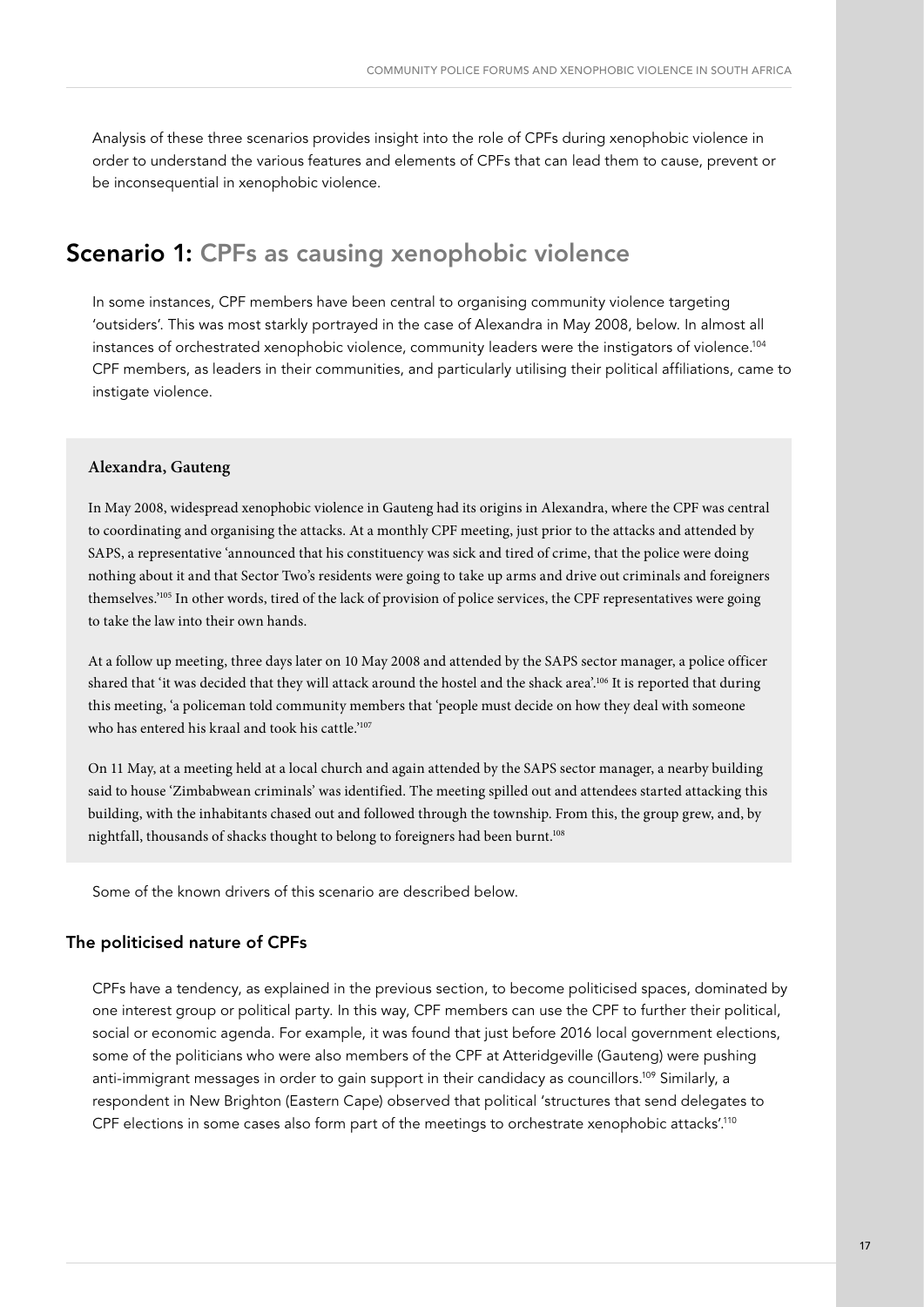#### CPFs as vigilante groups

CPF are prone to become vigilante group. In some communities they have community patrollers who respond to crime complaints. Although their vehicles are distinct from SAPS vehicles they are marked with CPF and SAPS emblem. Often patrollers also carry side firearms and operate as de facto police officers.

As set out in detail in the previous section, in addition to a mandate to work with SAPS on safety planning, many CPFs operate in the space of direct crime prevention.111 In some communities, armed CPF patrollers respond to complaints of crime and use vehicles that, although distinct from SAPS vehicles, are marked with both the CPF and SAPS emblems. In these cases, a propensity of some community members to using violence to manage crime in their communities has been observed by researchers, with CPFs then misused as a platform from which to legitimise these activities.112 In cases where non-nationals are linked to crime, some community members in these situations organise violence against non-nationals, as part of a strategy to deal with the crime.<sup>113</sup>

#### CPFs as xenophobic

As foreshadowed in the previous section, members of CPFs can hold xenophobic views. This is likely true of the SAPS,114 and of the broader community. Public opinion surveys indicate a high level of antiforeigner sentiment in South Africa that cuts across population, socio-democratic and racial markers.115 The 2019 South Africa Reconciliation Barometer shows high levels of distrust towards non-nationals, with 54.1% of respondents expressing distrust for African non-nationals, and 51.9% for non-African people.<sup>116</sup> The 2018 South African Social Attitudes Survey similarly confirms high levels of intolerance against non-nationals, with the perception that the actions of non-nationals themselves precipitating violence against them.117 Related, Afrobarometer's 2018 survey finds that 50% of respondents agreeing that foreign nationals take jobs from South Africans,118 which is one of the key messages observed in monitoring of perceptions and attitudes of South Africans towards non-nationals.119

Given the extent of anti-foreigner sentiment within South African communities, it is likely therefore that the make-up of CPFs at the community level will include an element, if not majority, of membership with similarly xenophobic attitudes to the general population. For example, interviews with CPF members in Khayelitsha revealed the use consciously or not, of derogatory names for non-nationals being used, such as a 'amakwerrekwere' or 'amagweja'.<sup>120</sup> Responding to this, a SAPS member in Khayelitsha noted that special training would be required before the CPF could work to prevent xenophobic violence.<sup>121</sup>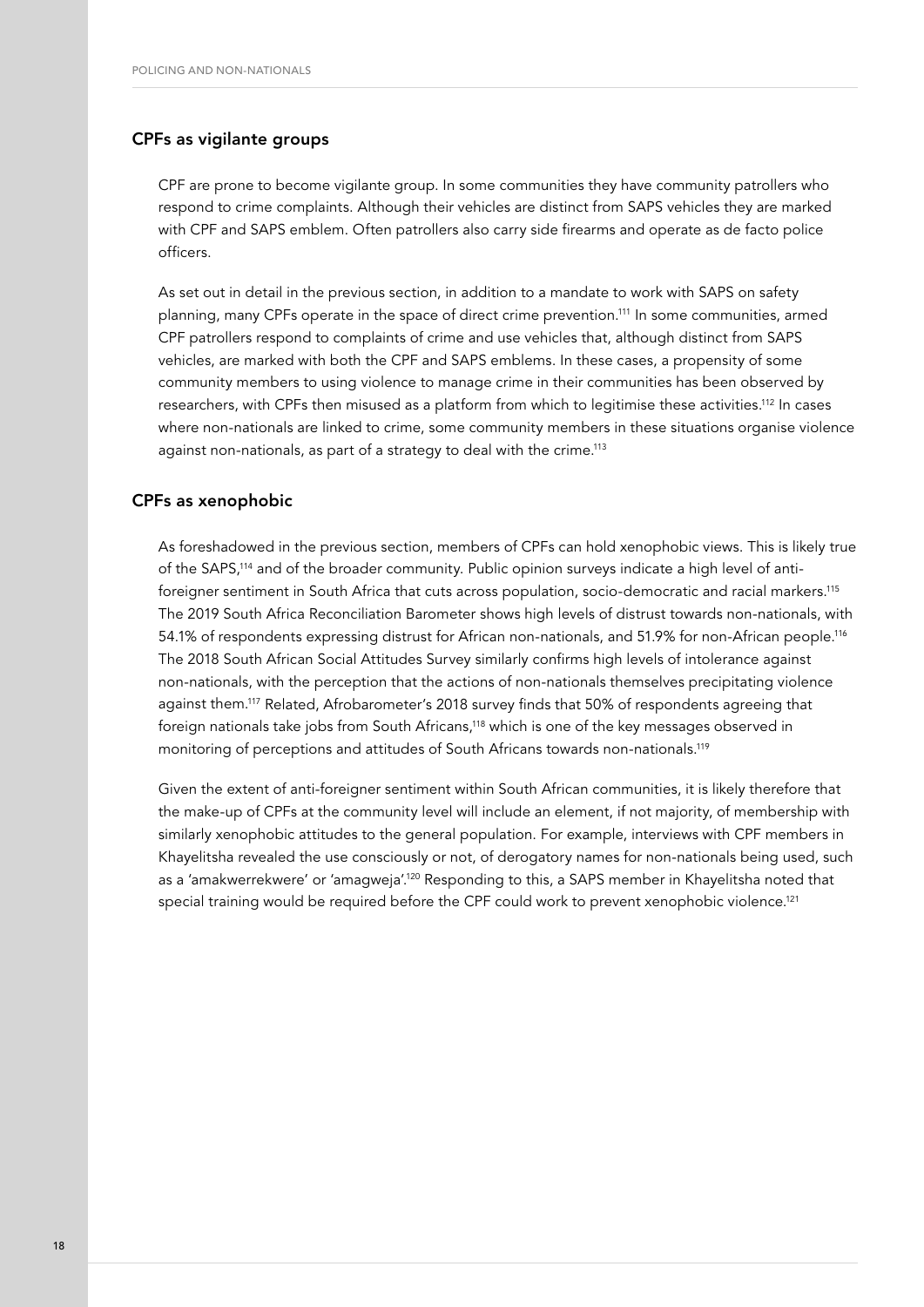# Scenario 2: CPFs as preventing xenophobic violence

From field work in places that have previously experienced xenophobic violence, it is clear that the inclusion of non-nationals in CPFs structures (directly or indirectly) works to prevent xenophobic violence. The following examples highlight the possibilities of CPF efforts to prevent xenophobic violence, with the common theme of non-national inclusion within CPF structures. However, they also indicate the limits of this approach, including a lack of responsiveness by SAPS to information received, and the individual vulnerability of non-nationals who operate in these spaces in a leadership capacity.

#### **Bloekombos, Kraaifontein, Western Cape**

A Zimbabwean who integrated into the community has become part of both the Bloekombos sub-forum and CPF (comprised of six sectors). Active in community affairs through his network of non-nationals, and the broader community through other members, the CPF sub-forum was able to prevent xenophobic violence during a community protest in August 2020. While some shops were looted, the looting was stopped when the CPF gave the information of looters to the SAPS, who proceeded to arrest them.<sup>122</sup>

The Zimbabwean member of the CPF has been in South Africa since the 1990s and is well 'integrated', speaking local languages, and being active in the community as a pastor and trusted leader. Despite this, there remains an element within the community with vocal xenophobic attitudes towards his role and leadership.123 This highlights the vulnerability of non-national should they be willing to become more active in community structures.

#### **Motherwell and Ikamvelihle, Eastern Cape**

Since 2015, the CPFs in Motherwell and Ikamvelihle (which are adjacent) have developed a relationship with non-nationals who are operating spaza shops in the area. This has created a direct line of communication between the CPF and these business owners regarding issues of safety and security. In Ikamvelihle, a Somali person became chairperson of a sub-forum, and was able to directly relay information about planned xenophobic attacks to the station commander and other CPF members in mid-2017, preventing violence.<sup>124</sup>

However, in both Motherwell and Ikamvelhile, non-nationals complain that police will respond promptly to a call with information if received from the CPF, but will 'drop the call' if the caller does not have a South African accent.125 Within the CPF, there is concern that some SAPS members have deliberately dismissed the concerns of non-nationals, citing institutional xenophobia as a possible reason. As a non-national CPF member explained, 'we can get information and give it to the station commander. But you will find that some station commanders don't take you seriously. They hold the information and do nothing…I think we have got a problem of institutional xenophobia because anything related to foreign nationals is not taken seriously in South Africa'.126 This suggests that while CPFs may be in a position to proactively prevent xenophobic violence, their effectiveness can be hampered by a lack of responsiveness by SAPS influenced by xenophobic attitudes within the service itself.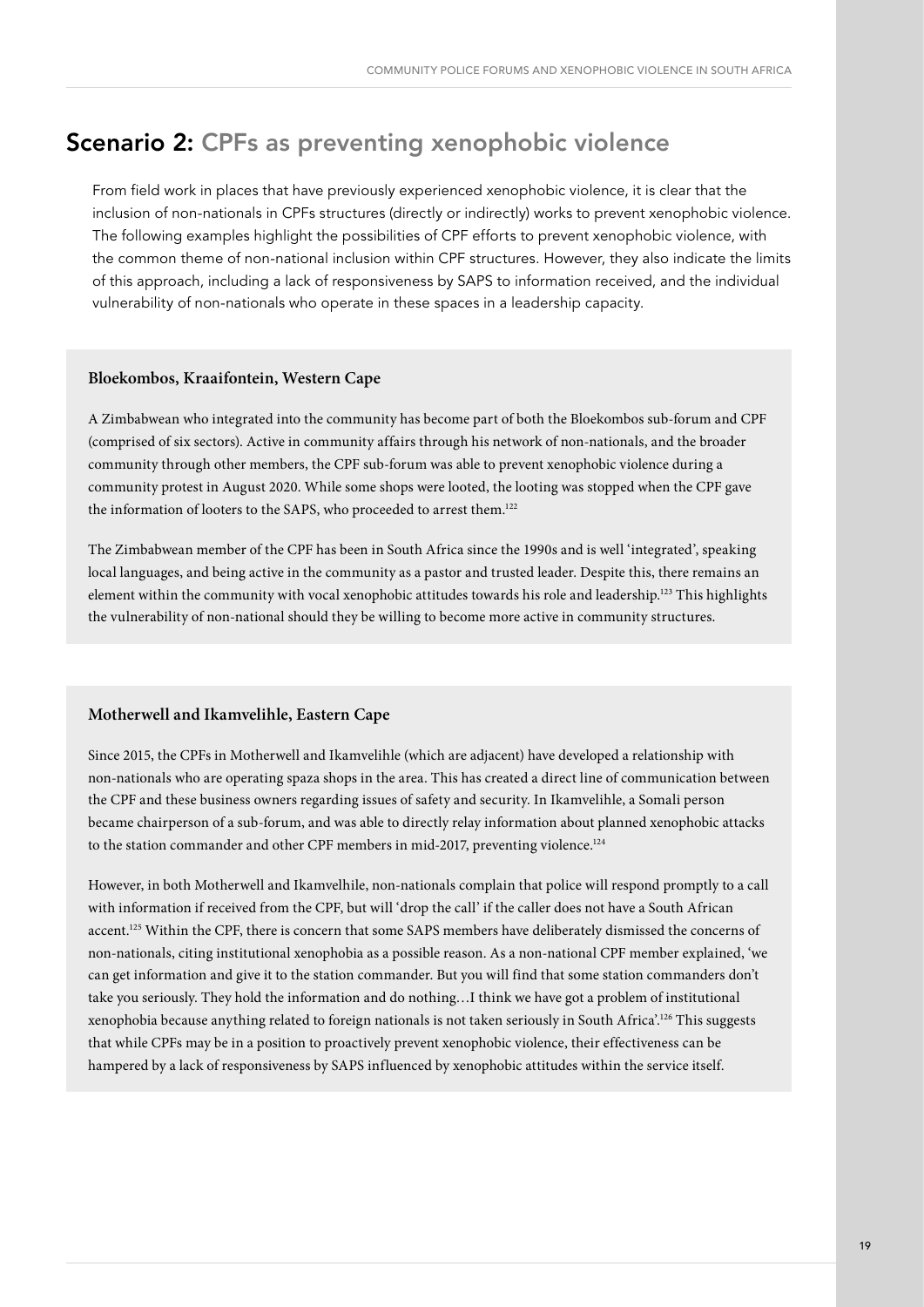#### **Walmer township, Gqeberha, Eastern Cape**

In 2019, xenophobic violence was prevented in Walmer through community dialogue between the CPF, SAPS, peacebuilders, shopkeepers and community members. Due to the established relationship between non-nationals and the CPF, Walmer SAPS members had already been alerted to an imminent xenophobic attack, and supported a platform for community dialogue to resolve the issues. Non-nationals had not only built a relationship with the CPF, but had established and maintained direct contact with the station commander, through their representative, to convey information and seek assistance.<sup>127</sup>

Beyond membership of non-nationals in CPFs, another entry point for the successful prevention of xenophobic violence by CPFs has been their relationship with other non-national community structures and groups. Where a relationship exists, information can be shared in aid of early warning of planned or imminent violence against non-nationals. This has been observed in Lwandle Hermanus, Masiphumelele, Wells Estate, and Ikamvelhile, where business community forums developed a relationship with CPFs and worked together to prevent xenophobic violence, including through the development of conflict resolution mechanisms.128 In Alexandra, a local group of 'Peace Monitors' worked closely with CPF and SAPS to prevent violence in 2017. The Alex Peace Committee was established in 2015 to gather information and intervene to prevent violence against non-nationals and their businesses following the death of Mozambican national Emmanuel Sithole. The initiative was achieved through collaboration with volunteers, community informants, community elders or Izinduna, and ordinary community members.129 Research indicates that the success of the Committee in resolving conflict peacefully and preventing xenophobic violence relies on its mutual collaboration with the CPF and other interested community stakeholders.

# Scenario 3: CPFs as irrelevant or unimportant in the prevention of xenophobic violence

Research indicates that in many of the sites studied that have experienced xenophobic violence, CPFs were found to be barely functional, or facing serious challenges including fraught relationships with both communities and SAPS. This is often closely associated with the perceived failure of SAPS to provide safety. In almost all sites that have experienced xenophobic violence, there is a lack of trust in community leadership, including CPFs.<sup>130</sup> In these instances, community members, including non-nationals, use other community safety mechanisms in order to find security.

During xenophobic attacks, *ad hoc* formations and street committees can form to provide protection against violence. These are almost always pockets of safety, and they tend to rest on personal relationships between the community and non-nationals to succeed in preventing violence.<sup>131</sup> Fieldwork research found that taxi associations in Dunoon and Khayelitsha Site C were central in preventing violence directly targeting non-nationals in 2016 and 2017.132 In explaining why non-nationals and community members used the Dunoon taxi association to stop community violence and resolve conflicts rather than the CPF, a member stated that the CPF was thought to be ineffective and weak.133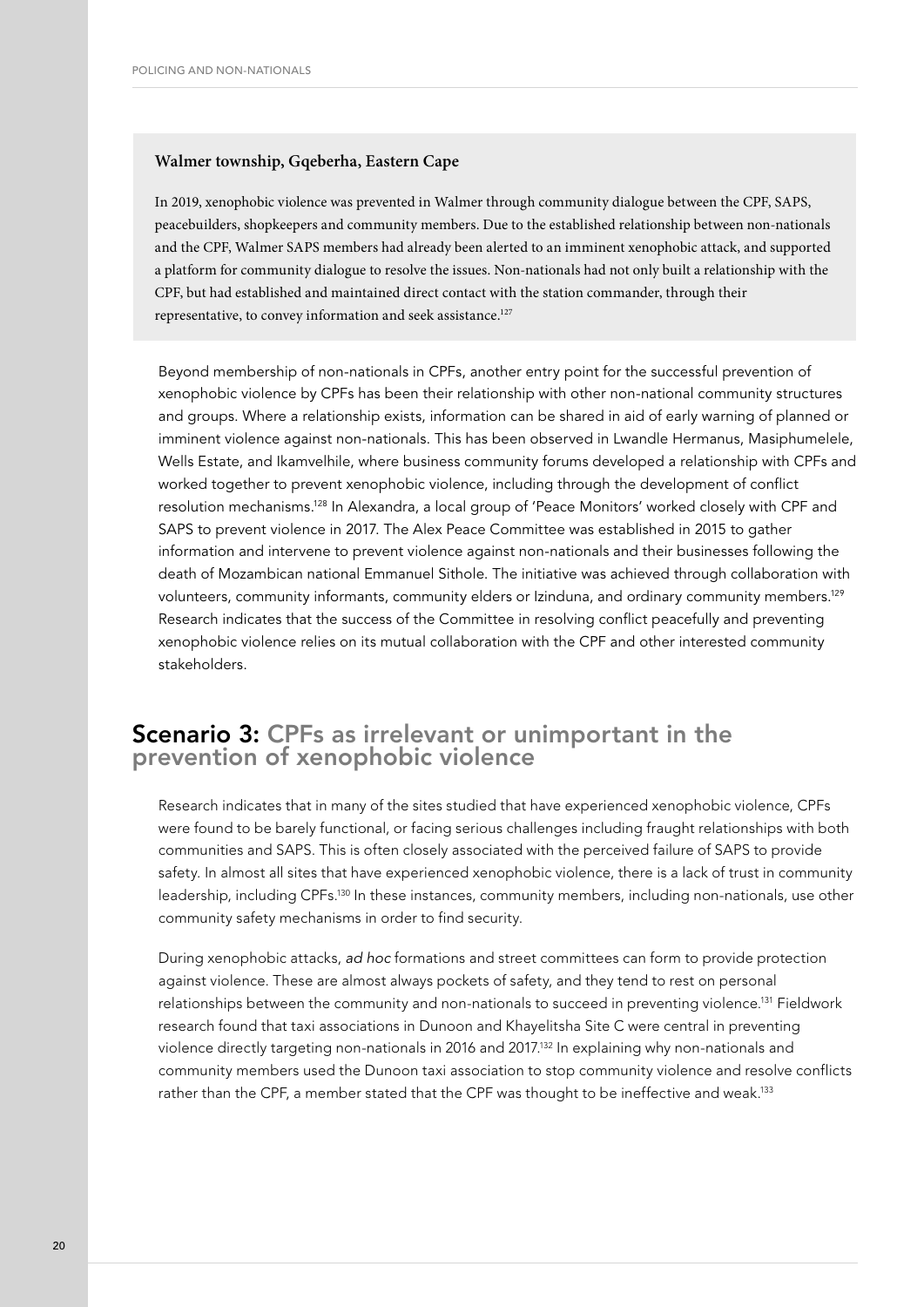# Conclusion

Drawing from the evidence of communities that have experienced xenophobic violence, CPFs' are more likely to play a role in causing xenophobic violence when they are politicised or non-representative spaces; they are willing to use vigilante violence to resolve community conflict; and they display overtly xenophobic sentiments. CPFs are more likely to work to prevent xenophobic violence when they include non-nationals directly and indirectly in their structure and work; they successfully work with other community structures; and they have benefited from civil society intervention to provide them with training and skills to resolve conflict, develop safety plans, and understand non-discrimination and xenophobia. Finally, CPFs are more likely to be irrelevant or unimportant in xenophobic violence when they are perceived to be ineffectual or weak in managing conflict and preventing and violence; they are not trusted by the community; and other mechanisms of community safety provide safety solutions.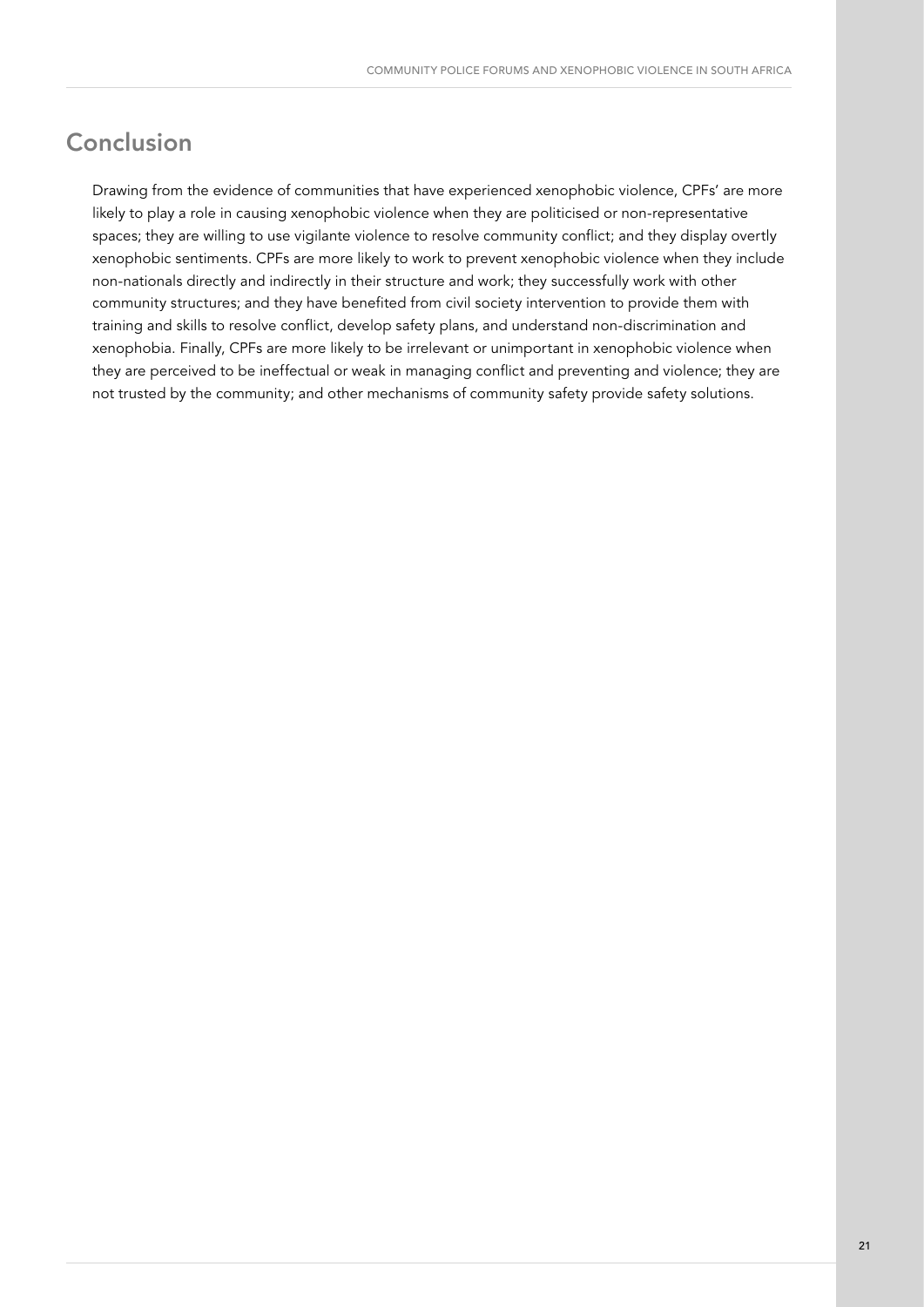# Strengthening the role of CPFs in preventing xenophobic violence and related hate crimes

### Introduction

CPFs have a mandate to prevent violence, including xenophobic violence, but given the challenges identified in their legislative and policy framework as detailed earlier in this report, and how these have manifested in communities that have experienced xenophobic violence, it is clear that this prevention mandate requires strengthening at the regulatory and operational levels. This moment in time presents an opportunity to not only strengthen those aspects of the prevention mandate that are understood from the current regulatory framework that governs CPFs, but to rethink the scope of this prevention role so that it transcends the more narrowly conceived, short-term, interventions and involvement in the prevention of violence, generally, and xenophobic violence, more specifically.

This section provides a context for the reimagining of the role of CPFs in prevention and in doing so expand this role of crisis intervention to include support a more holistic range of prevention interventions. The recommendations then address key gaps in the capacity of CPFs to exercise their current mandate, based on the research findings in this report and present a pathway to allow for an expression of more holistic prevention efforts.

The opportunity to reimagine prevention in the CPF context arises from three factors. First is the work still required to give full effect to the shift in responsibility of CPFs from SAPS to the CSP, with the finalisation (and therefore possibly revision) of the CSP policy, and required provisions in subsequent revisions to the draft SAPS Amendment Bill, and regulations that will follow.

Second, there is an opportunity inherent in the emphasis of the NAP on the potential of local communities to significantly shape the trajectory of the prevention of xenophobic violence and related hate crimes (amongst others). The NAP recognises that local communities can play a positive role in working towards violence prevention and social cohesion, or a negative role in terms of actively fuelling or failing to respond to violence. CPFs are recognised in the key regulatory and policy frameworks governing crime and violence prevention in South Africa as key community stakeholders, which arguably gives them a mandate within the formal policing architecture to play a strong role in the prevention of violence under NAP implementation.134

Third, considerable work has been done over the past five years since the adoption of the White Paper on Safety and Security to develop and articulate a comprehensive prevention architecture in the form of Community Safety Forums (CSF) and the role these compacts. These draw membership from a range of mandate holders including the departments of Social Development, Home Affairs, Education, Health and Local Government, as well as community structures such as CPFs, and can play a strong role in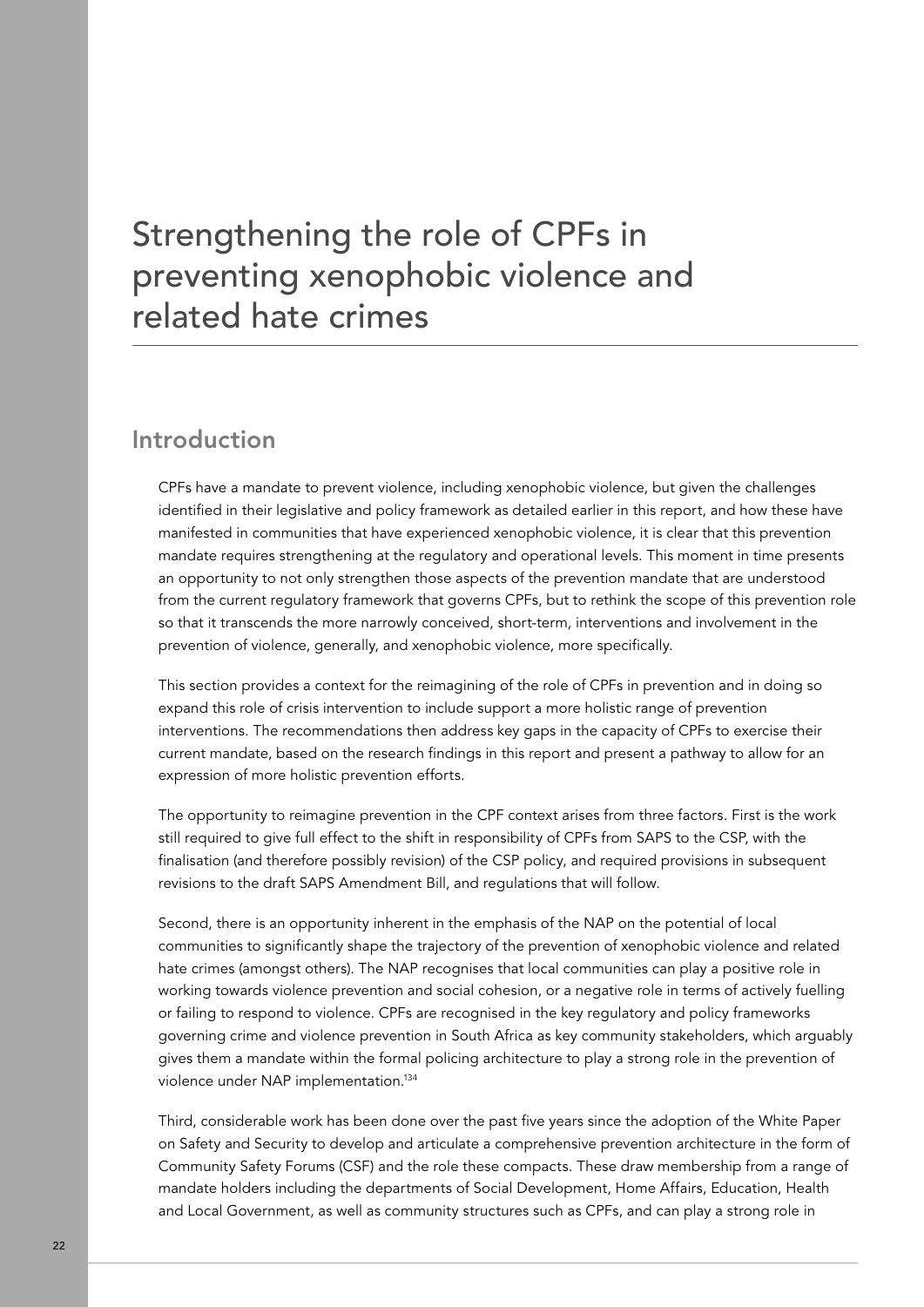promoting safety and violence prevention. This can be applied in the context of the prevention of xenophobic violence as CPFs are key members of the CSF. According to the 2017 CSP Policy on CSF (CSF Policy):135

'[a]mong the functions of the CSF are to stimulate the identification and development of *crime prevention measures and long term strategies for tackling the causes of crime and lack of safety and ensuring that community safety is a high priority for relevant departments, and community formations.'*

According to the CSF Policy this will be achieved through dealing with among others:

- $\blacksquare$  a local perspective on community safety and crime prevention;
- social crime prevention;
- crime prevention through environmental design;
- $\blacksquare$  encouraging and improving participation in community safety initiatives;
- promoting restorative justice;
- improving community cohesion;
- $\blacksquare$  improving community participation in the local economy;
- ensuring safer human settlements; and
- ensuring access to justice.

As highlighted in the introduction to this report, strengthening the role of CPFs in the prevention of violence must be addressed if NAP implementation efforts by DOJ, SAPS and other departments and role players are to be successful.136

### Application of a broader understanding of 'prevention' to addressing the role of CPFs in the prevention of xenophobic violence

The prevention of violence against non-nationals is not within the purview of CPFs alone, nor SAPS. This is evident from the analysis of the role of CPFs in this report, and recognised by the NAP and its implementation plan, which co-opts multiple sectors and is being overseen by the Department of Justice and Constitutional Development. The research indicates that CPFs can play a vital role in the more traditionally understood prevention realms of crisis intervention, and the provision of information to SAPS as part of formal and informal early warning systems and potentially through their partnerships with other mandate holders though facilities such as the CSF in longer term prevention.

There are several pre-requisites that can facilitate the development of these roles. First, it is clear that attitudes at the individual and organisational level of CPFs themselves must be addressed as part of broader efforts to prevent xenophobic violence and related hate crimes at the community level.

Secondly, the regulatory framework for CPFs requires completion, with clarity provided for the support, both technical and financial, required to allow CPFs to function effectively. The gaps in the current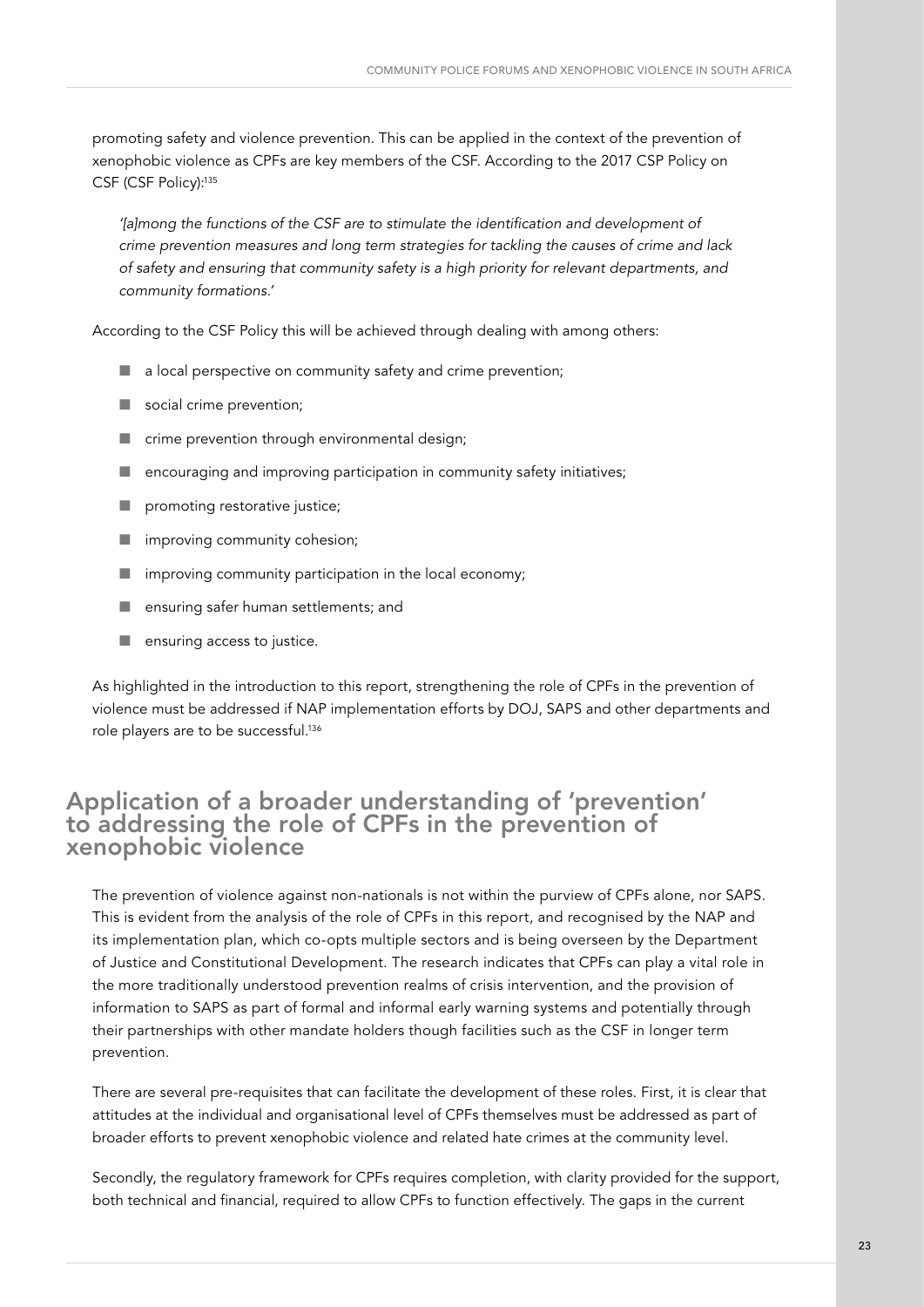framework identified in this report as contributing to the failure of CPFs to fulfil their prevention mandate, is a necessary first step.

Thirdly, longer term, capacity support to CPFs will be vital if they are to play a broader preventive role when it comes to violence prevention, generally, and xenophobic violence, more specifically. This relates to the support CPFs require undertake the development and implementation of community safety planning at the local level. Community safety plans are a vital mechanisms for proactively and sustainably addressing factors that lead to xenophobic violence and related hate crimes at a local level, rather than viewing the role of CPFs in prevention as one of crisis intervention, or information gathering, when violence is planned or threatened.

Fourth, it is important for the NAP itself to develop a clearer understanding and model of what is needed in the form of an intervention role for CPFs. Ideally this should extend beyond crisis intervention to inputs upstream, which will have a prevention effect, and already provided for in the policy and legal mandates that provide for community safety plans in both a policing sphere but also a broader municipal sphere.

Within international human rights and public health discourse is an emerging consensus on the need to broaden the concept of prevention, and ultimately the design and implement programmes and activities, to strengthen the capacity of mechanisms to effectively and sustainably address drivers upstream and in so doing seek to prevent re occurrence. This is an important departure from the traditional approaches which tended to prioritise reactive responses such as early warning systems and place less emphasis on the significance of other factors that converge to enhance preventive efforts, such as understanding and addressing broader societal or environmental factors that lead in this instance to xenophobic violence. This holds particular relevance for how we conceptualise the stated objective of the NAP to develop early warning systems to respond to xenophobic violence which is largely limited to a rapid response mechanism.

Within the Special Procedures of the UN Human Rights Council, the importance of adopting a broadbased approach to prevention, and the deficiencies that underpin the restricted application of the concept, has gained recognition. In 2017, the Special Rapporteur on the promotion of truth, justice, reparation and guarantees of non-recurrence, observed that discussions about prevention have been affected by various forms of reductionism, which includes limiting prevention to a form of crisis response, as evident in the prominence given to early warning systems as an effective means to prevent the onset and escalation of violence.137 The Special Rapporteur stressed that the approach necessary to address the over-reliance on traditional, but crisis-related prevention practices, such as early warning systems, to the exclusion of other less obvious, but equally effective practices. This, he noted, is achieved by adopting a comprehensive framework that addresses prevention, and all its constituent elements, in a holistic and integrated manner, including interventions in civilian institutions, security sector reform, strengthening the role of civil society in violence prevention, and interventions in the cultural and individual spheres.138 The utility of this approach is in its ability to provide a structure of interrelated elements that combine and complement each other to strengthen preventing planning, while also guiding comprehensive decision-making, to ensure non-repetition of violence.<sup>139</sup>

Similar to this idea is the World Health Organisation's ecological model for understanding violence, which uses a four-level socio-ecological model to understand and prevent violence within the context of a complex interplay between individual, relationship, community and societal factors.140 This model has been used extensively in the training of local Community Safety Forums and municipalities in crime and violence prevention.141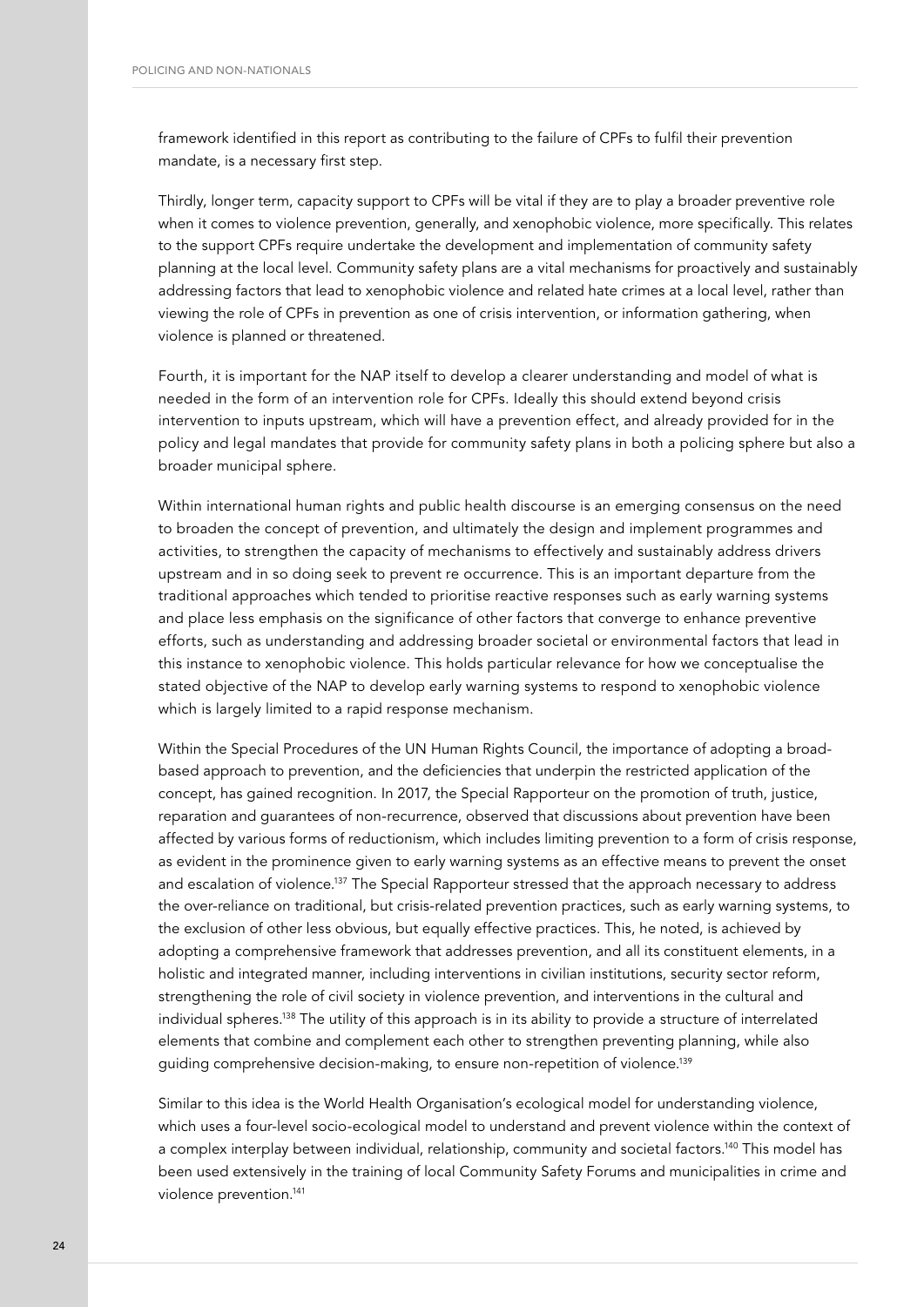Each is discussed in turn below.142

- $\blacksquare$  The individual factors are those that relate to the status of a person (such as gender, age, socio-economic status, immigration status) that increase the risk of becoming a victim or perpetrator of violence. Prevention at this level emphasises the need to address attitudes and behaviours that will assist in the prevention violence.
- The relationship factors are personal relationships that may increase the risk of a person becoming a victim or perpetrator of violence, such as peer groups, families, and friends. If, for example, xenophobic attitudes are entrenched within the culture of a CPF, incoming members may be negatively influenced in terms of their attitudes towards non-nationals. Prevention at this level could include programs designed to promote positive peer norms.
- The community factors are those where social relationships are formed, including schools, workplaces, and, in this context, community groups such as CPFs , which can also influence violence. Prevention at this level focuses on improving the environment in settings where violence is occurring, including the physical and social environment, as well as addressing other factors that can give rise to violence, such as poverty, instability and crime.
- Societal factors are broader, macro-level influences on whether violence is encouraged or prohibited. In this context, the social and political norms, as described above, within South Africa that indicate high levels of xenophobic attitudes, is a contributing factor, together with other issues such as socioeconomic inequality, and the normalisation of violence as an acceptable method of conflict resolution in some contexts.

According to the WHO, the ecological model framework 'treats the interaction between factors at the different levels with equal importance to the influence of factors within a single level'.<sup>143</sup> The ecological model therefore acknowledges that there is not one single factor to explain the risk of violence, and that interventions to prevent that violence from occurring are required concurrently at multiple levels: from the individual through to the societal.

Effective intervention planning can, if utilising the ecological model framework, contribute to addressing factors from the individual to the societal level in local communities that are contributing to violence, and provide a more viable long-term solution to addressing violence and its impacts than interventions focused solely on diffusing tensions once they arise.<sup>144</sup>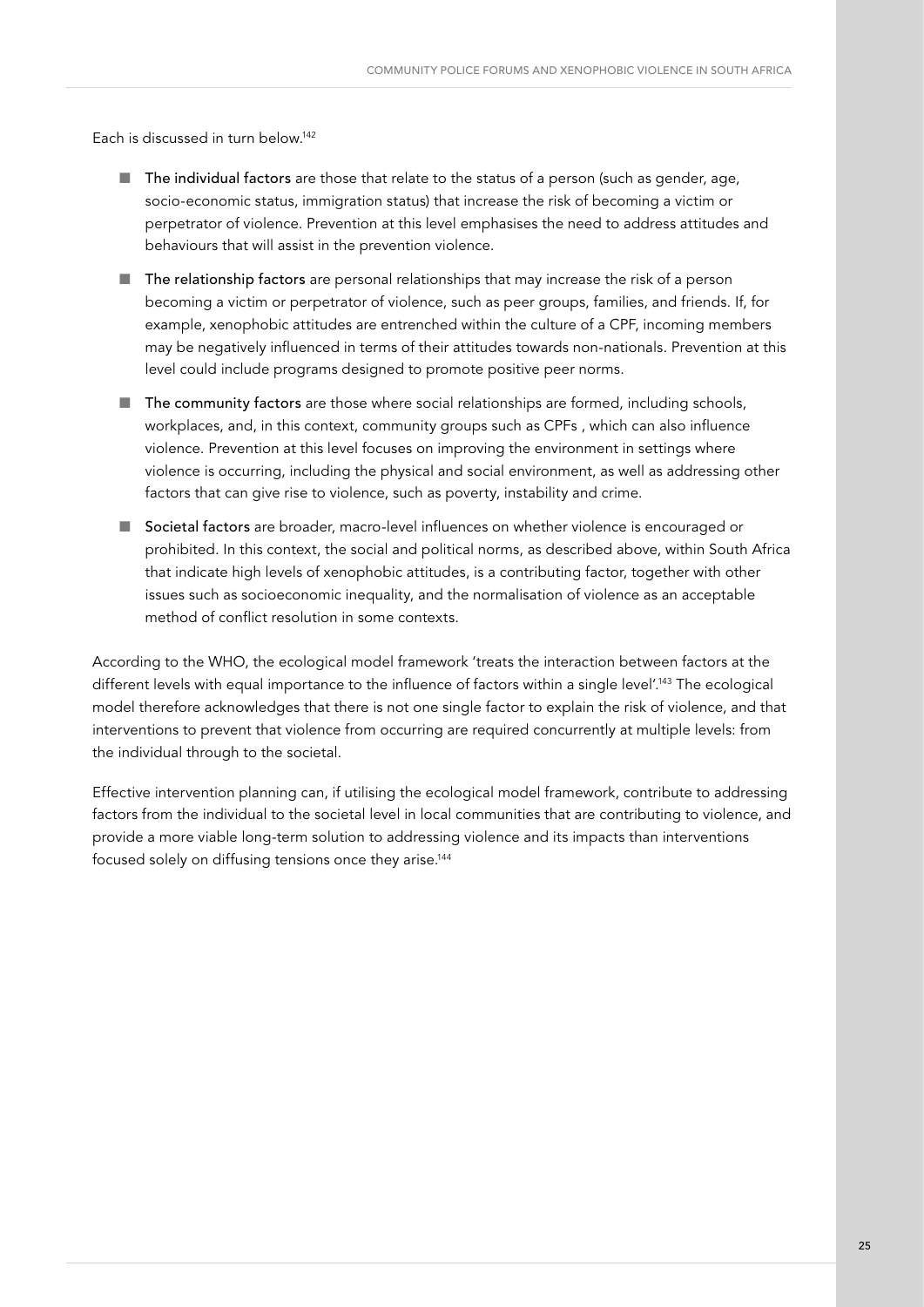# Conclusion and recommendations

This report examined the regulatory framework governing CPFs mandate to play a role in the prevention of xenophobic violence and related hate crimes, and analysed the performance of CPFs in places where xenophobic violence has occurred. It identified a number of critical gaps in both the regulatory framework, and the operational support provided to CPFs which significantly constrain their capacity to fulfil their mandate, including the critical work of developing community safety plans to prevent crime and violence in the local community. Five key gaps emerged from this analysis:

Gap 1: Composition of CPF structures – There are multiple critical gaps in the regulatory framework on the issue of inclusivity and representativity within CPF membership. This leaves the space open to being co-opted by certain groups, or simply the CPF being non-representative of its community, and therefore lacking legitimacy and effectiveness. Similarly, this lack of clarity on membership, and the shaping of community safety plans, opens the possibility for CPFs to become politicised and captured spaces. The exclusion of non-nationals from CPFs – through their lack of membership of identified and recognised community structures, or through provincial uniform CPF constitutions – has been shown to significantly undermine the ability of CPFs to prevent xenophobic violence.

Gap 2: Training and capacity building – The current regulatory framework provides no specific detail on training or capacity building, despite the complex and multifaceted roles of CPF members. Through the transition of CPFs under the ambit of CSP and provincial secretariats, these issues are being somewhat addressed, with some remaining questions around the curriculum and its emphasis primarily on the oversight mandate of CPFs.

Gap 3: Community safety planning – There is little information provided on community safety plans in the regulatory framework, which would be the process through which CPFs and SAPS, possibly in collaboration with CSFs and partners would (ideally) work together to identify crime and safety needs, and work on prevention measures. In terms of preventing xenophobic violence, the limited community safety planning has manifested in a confusion around the role of CPFs in safety planning versus the combating of crime, and serious concerns about the lack of effort in violence prevention.

Gap 4: Geographical and jurisdictional issues – Other than providing for the provision of sub-forums, the regulatory framework provides no information on how SAPS should interact and operate with communities, and it is unclear how sub-forums, sector forums, and CPFs should work together.

Gap 5: Funding and resourcing for CPFs – The current regulatory framework for CPFs does not provide much detail in terms of CPF resourcing, and while on a practical level, this has been taken up by provincial secretariats, the extent of support is dependent on the size and budget of the province, and is not equally spread across CPFs nationally. Lack of resourcing significantly hinders the capacity of CPFs to fulfil their mandate areas, including safety planning.

This report also questioned whether the understanding of 'early intervention' is understood broadly enough to have a sustainable impact on xenophobic violence. Drawing on the work of the UN Special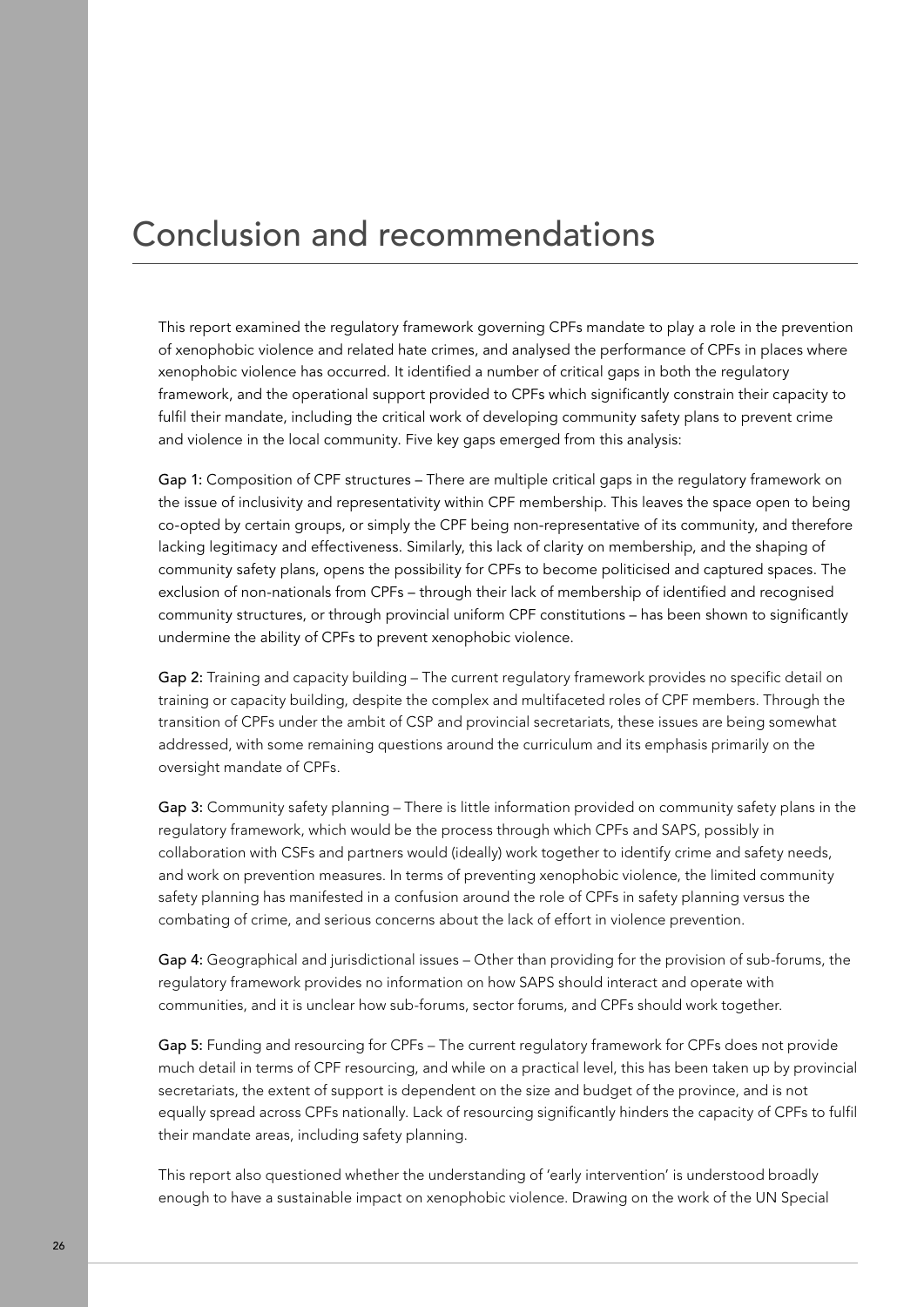Rapporteur and the WHO to define a prevention mandate as one beyond just crisis management, it concluded that urgent interventions are required to address not only the capacity of CPFs, and their attitudes and behaviours, as part of a broader effort to contribute to the sustainable prevention of xenophobia as envisaged by the NAP. This requires intervention from all NAP stakeholders in specific areas that heighten the risk and vulnerability to violence. It also requires that the NAP implementation includes a broader understanding of intervention beyond early warning and rapid response. In doing so, the NAP can contribute to a broader prevention framework that promotes coordination between local provincial and national stakeholder to identify and address key factors that exacerbate xenophobic violence, and address the impact of such violence on communities.

Based on the findings contained herein, and within the context of the broader objectives of the NAP and its implementation priorities, this report concludes with the following recommendations aimed at both CPFs and their stakeholders to improve the role of CPFs in the prevention of xenophobic violence and related hate crimes. As observed by Edwards and Freeman (2021) in their analysis of the capacity of SAPS to prevent, detect and resolve xenophobic violence and related hate crimes,<sup>145</sup> despite the lack of focus in the NAP on role of SAPS and other safety and security role players such as CPFs, it remains an important resource to benchmark and prioritise recommendations to CPFs, as it is the agreed cross-sectoral blueprint for addressing xenophobia. The implementation plan, in particular, contains broad areas of action that relate to the challenges identified in this report, and which can guide the formulation of recommendations for CPFs that keep within the priorities and themes of the NAP itself.146

### Recommendation 1: Close the gaps in the regulatory framework governing CPFs

The effective functioning of CPFs requires a legislative and policy framework that is complete and cohesive. However, as comprehensively detailed earlier in this report, CPFs are still managed under the SAPS Act, and its outdated Interim Regulations, with the 2019 CSP policy on community policing still in draft form, and the required amendment to the SAPS Act to reflect the relationship between SAPS and CPFs not adopted.

Accordingly, the CSP should:

- Update and finalise the 2019 draft policy, and amending the 2020 draft SAPS Amendment Bill, ensuring that the revised drafts address the core issue of how SAPS works with CPFs, administrative, operationally and substantively.
- Develop an induction manual for use by provinces for CPF and Board members to ensure that all members clearly understand their role and functions in relation to crime prevention and policecommunity relations.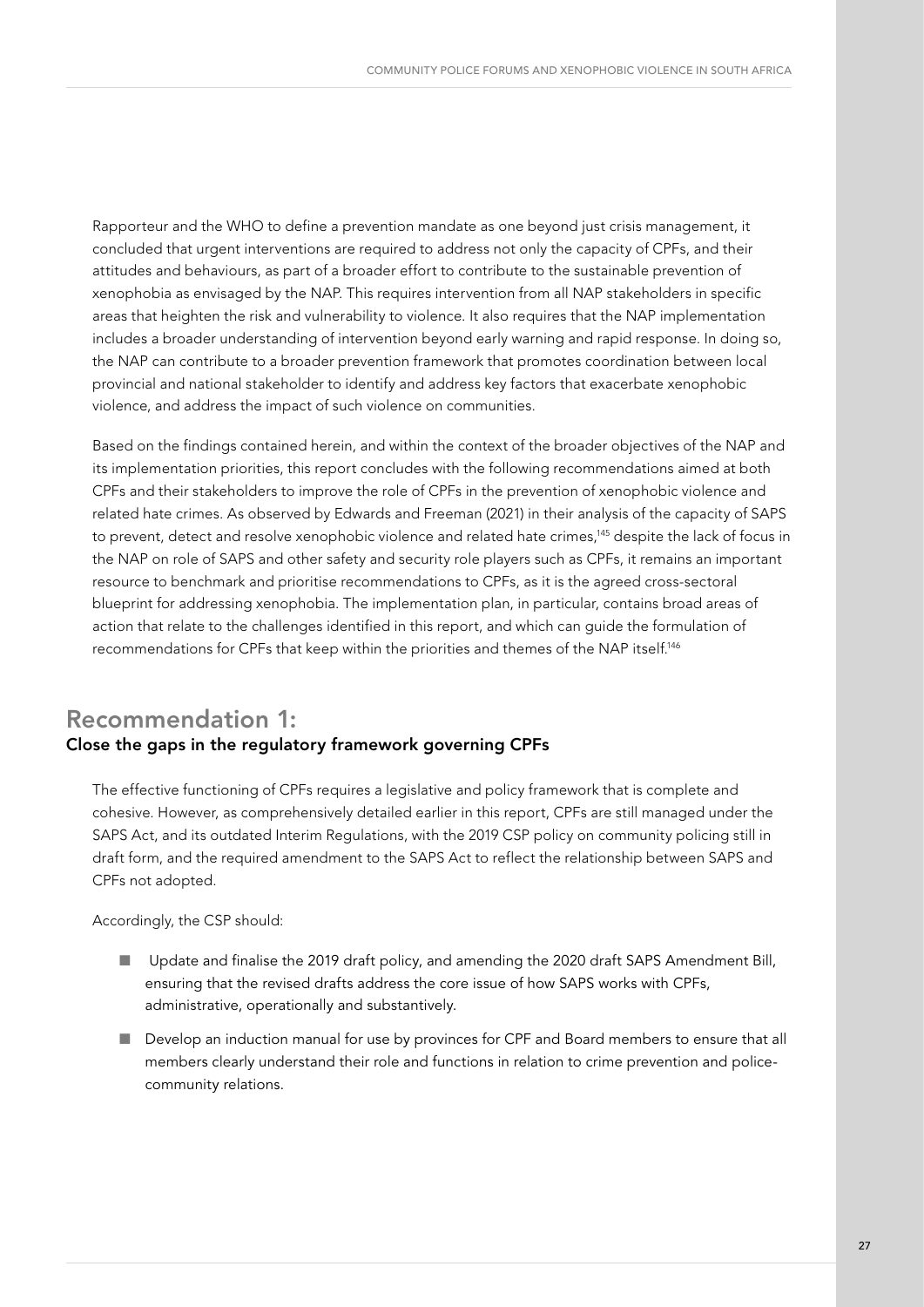### Recommendation 2:

#### Ensure that CPFs are representative, inclusive bodies that work with other community structures

CPFs must be inclusive of non-nationals, who can directly participate in CPF structures and SAPS in order to voice their safety concerns. Broader, community representativity is important in multiple ways, not least because it similarly provides the networks required in order to understand community needs; track community tensions; and effectively detect when community violence may take place. In both instances, the inclusion of non-nationals and a broadly representative CPF enable the CPF to build relationships and build trust that can make the CPF a legitimate structure of community safety. Perhaps obviously, the inclusion of foreign nationals (or any other group) in the CPF should not be based on purely instrumental intentions, such as the resourcing of the CPF. CPFs need to have a genuine wish to protect minority groups, which requires they do not harbour discrimination against them.

Further, the research has demonstrated that that CPFs, in many instances, play a key role in instigating violence against non-nationals, who they largely consider as 'outsiders'. There is increasing evidence that CPFs, either directly organise the violence and/or are actively involved in the attacks; or are complicit with instigators/perpetrators and sanction their actions; or passively encourage or tolerate the violence; or do not make any effort to prevent the attacks despite visible warning signs.<sup>147</sup> This was most starkly portrayed in attacks that took place in Alexandra, Johannesburg in May 2008.148

Finally, evidence very clearly shows that effective xenophobic violence prevention can be led by the CPF when non nationals are integrated in communities and are able to participate fully community structures and bodies including particpting in community safety, local government, business associations, faithbased organisations, minority groups, etc. Once more, these networks are valuable and complementary to policing as they have the effect of strengthening community trust between the police and the community. In addition they can provide valuable information and intelligence to address xenophic violence and other crimes that the police are grappling with. By working together, importantly, there can be a coordinated response that includes multiple community actors (such as CPF patroller groups, neighbourhood watches, street committees, business forums etc.) and levels of policing (sector, station, VISPOL, crime intelligence, etc.). In this context, CPFs would operate as an important conduit between the community and the SAPS.

Accordingly, the CSP should:

- Advise the Minister on amendments required to the 2020 draft SAPS Amendment Bill to clarify the requirement for inclusivity and representativity in CPFs, including the inclusion of minority and vulnerable groups.
- Draft a model constitution for CPFs that includes specific detail on inclusive and representative CPF memberships, and effective engagement with other community structures in the aid of preventing xenophobic violence and related hate crimes.
- Develop a model code of conduct for CPFs, including provision on zero tolerance for xenophobia;
- Develop training designed to enhance the knowledge of CPF members on non-discrimination, diversity and multiculturalism, and to address issues of conscious and unconscious bias on the basis of national origin or ethnicity.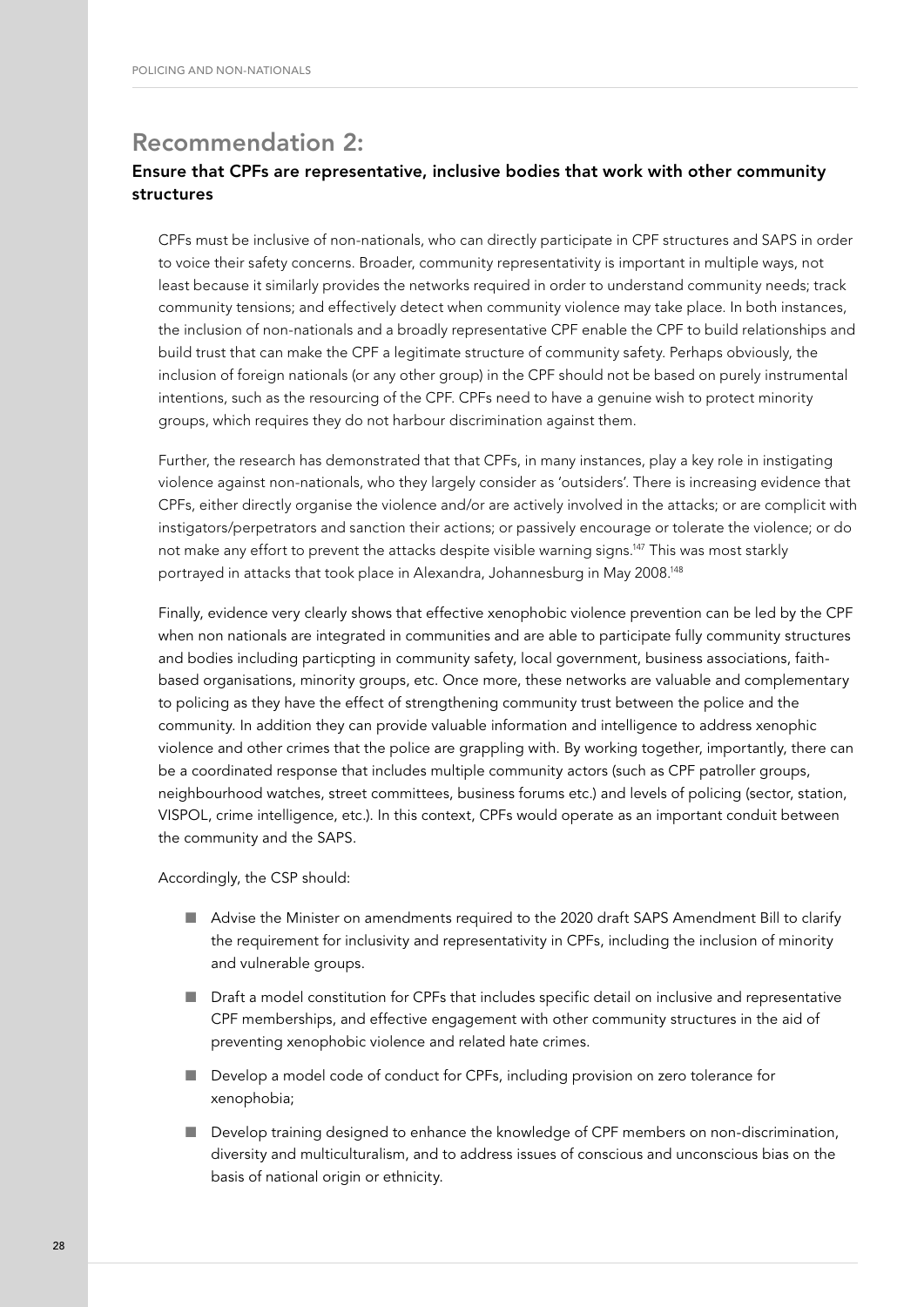# Recommendation 3:

#### Support the development of community safety plans and other prevention activities such as community dialogues and outreach to non-national communities and South Africans on issues of crime, violence, safety and non-discrimination

More information on the roles and responsibilities of SAPS, CPFs and provincial secretariats in developing and implementing community safety plans is needed in the 2020 SAPS Amendment and any subsequent CPF regulations. It is important that SAPS' obligations towards CPFs, and CSFs in particular around community safety plans, is provided in the SAPS Amendment. SAPS should provide support to CPFs in identifying policing needs and conducting safety audits; in developing community safety plans that are inclusive of the whole community; and in providing police resources and support in the execution of plans. Given the overlapping responsibilities with provincial secretariats, the lines of responsibility need to be clearly laid out in the Act and regulations.

Related, the research has shown that CPF must be able to operationally work with the SAPS to implement community safety plans and other violence prevention measures for xenophobic violence. In particular, it is important that the CPF has direct access to visible police and crime intelligence who can develop various strategies from community presence to arrests to prevent xenophobic violence.

Finally, a critical element in an expanded understanding of a prevention role for CPFs is proactive prevention through the use of community dialogues and outreach to both non-national and South African communities. CPFs need to be trained and capacitated to fulfil this function.

Accordingly, the CSP should:

- Advise the Minister on updating and finalising the 2019 draft policy, and amending the 2020 draft SAPS Amendment Bill, ensuring that both deal substantively with the development, implementation and oversight of community safety plans, and the role of CPFs in community dialogue and outreach.
- Develop training for CPFs on the community safety planning, implementation and oversight, community dialogues and outreach, as well as multiple elements of violence prevention, include on non-discrimination and diversity; understanding conflict and conflict resolution skills (such as mediation); violence and violence prevention; community development and community capacity enhancement tools (including community and safety mapping); developing community action plans; civic education; local government processes and service delivery; refugee and migrant rights; and organisational administration and management; and
- Ensure the integration of community policing paradigm and functions of CPFs in police training;

SAPS should:

■ Issue a national instruction on CPFs which sets out the obligations and responsibilities of members (including in relation to accessibility and information flow with CPFs), ensure that members are trained on the instruction, and monitor compliance.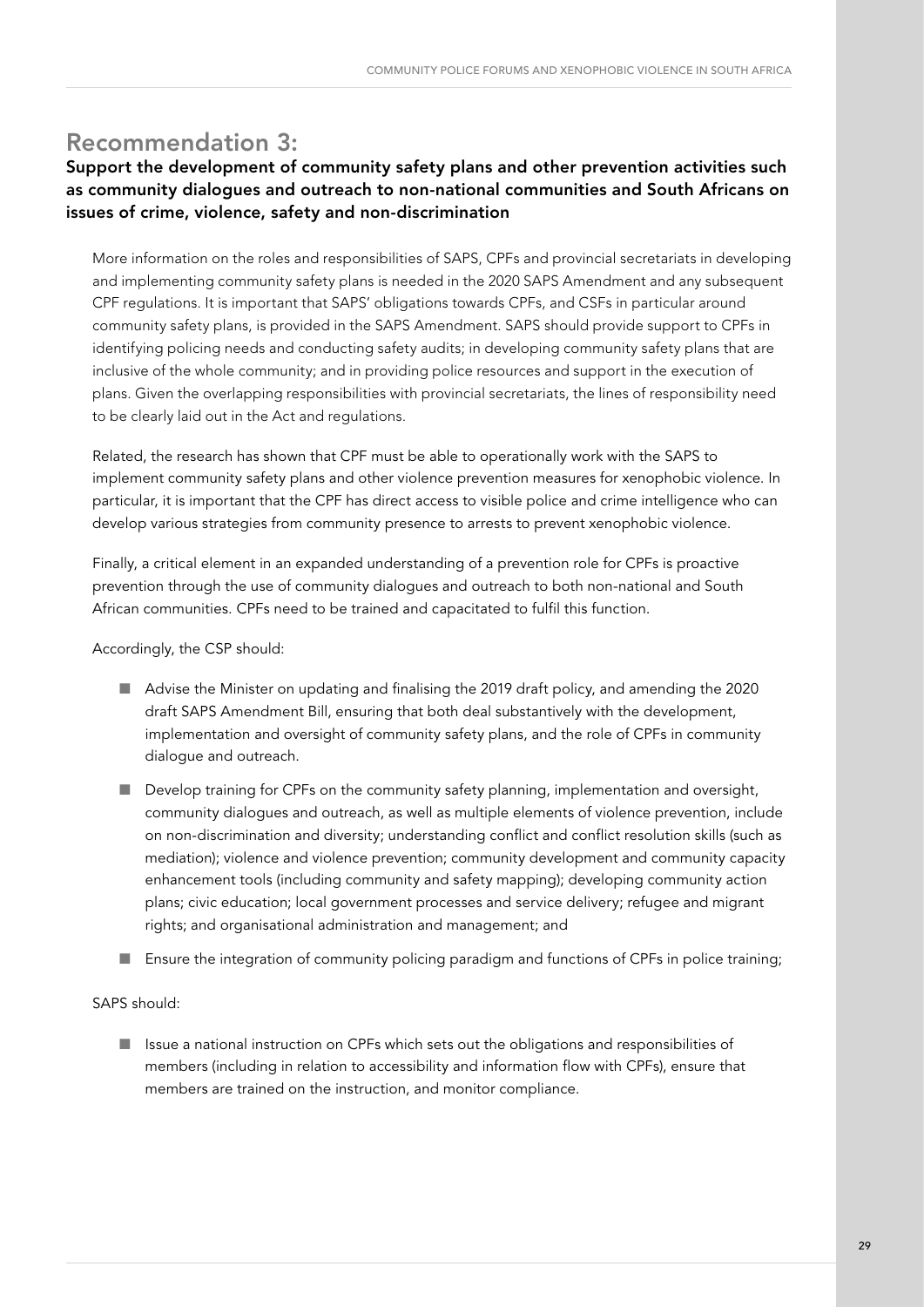### Recommendation 4: Work at the community level

As detailed above, how the relationship between SAPS, sector forums, CPFs and CPF sub-forums will function once the migration of CPF management to the CSP is complete is unclear, and not dealt with in either the draft CSP Policy or 2020 SAPS Draft Amendment Bill. CPF sub-forums and sectors forums should not be unnecessarily duplicated in overlapping locations. Only one should exist and the necessary regulatory changes should be made to the SAPS national instruction on sector policing and CPFs so as the formations directly 'speak' to one another.

Accordingly, the CSP should:

■ Advise the Minister on the changes required to the 2020 draft SAPS Amendment Bill and draft CSP policy to clarify the relationship between SAPS, sector forums, CPFs and CPF sub-forums.

SAPS should:

- Work directly with communities in order to identify policing sectors that reflect recognised communities or recognised parts within communities.
- Adapt their sectors and community policing to reflect recognised community.

### Recommendation 5: Secure resourcing for CPFs

In order to conduct community engagement and violence prevention activities such as community dialogues, it is important that CPFs are appropriately resourced. However, resourcing of CPFs has been continually identified in the research as a key factor in their lack of effectiveness in fulfilling their prevention mandate, with resources and capacity often dependent on the extent of provincial support.

The CSP should:

■ Facilitate access to stations, resources and funding to ensure that CPFs have adequate resources to implement community safety plans, and to conduct other prevention activities.

### Recommendation 6:

#### Establish mechanisms and procedures to improve the flow of information between CPFs and SAPS as part of the development of a Rapid Response Mechanism

The NAP locates the development of an early-warning system within the Department of Justice, from a coordination standpoint. SAPS will require internal processes that support an effective early-warning facility within its broader crisis intervention response to xenophobic violence. CPFs will become an invaluable part of the information network, providing issues such as representivity identified in this report and its recommendations are addressed.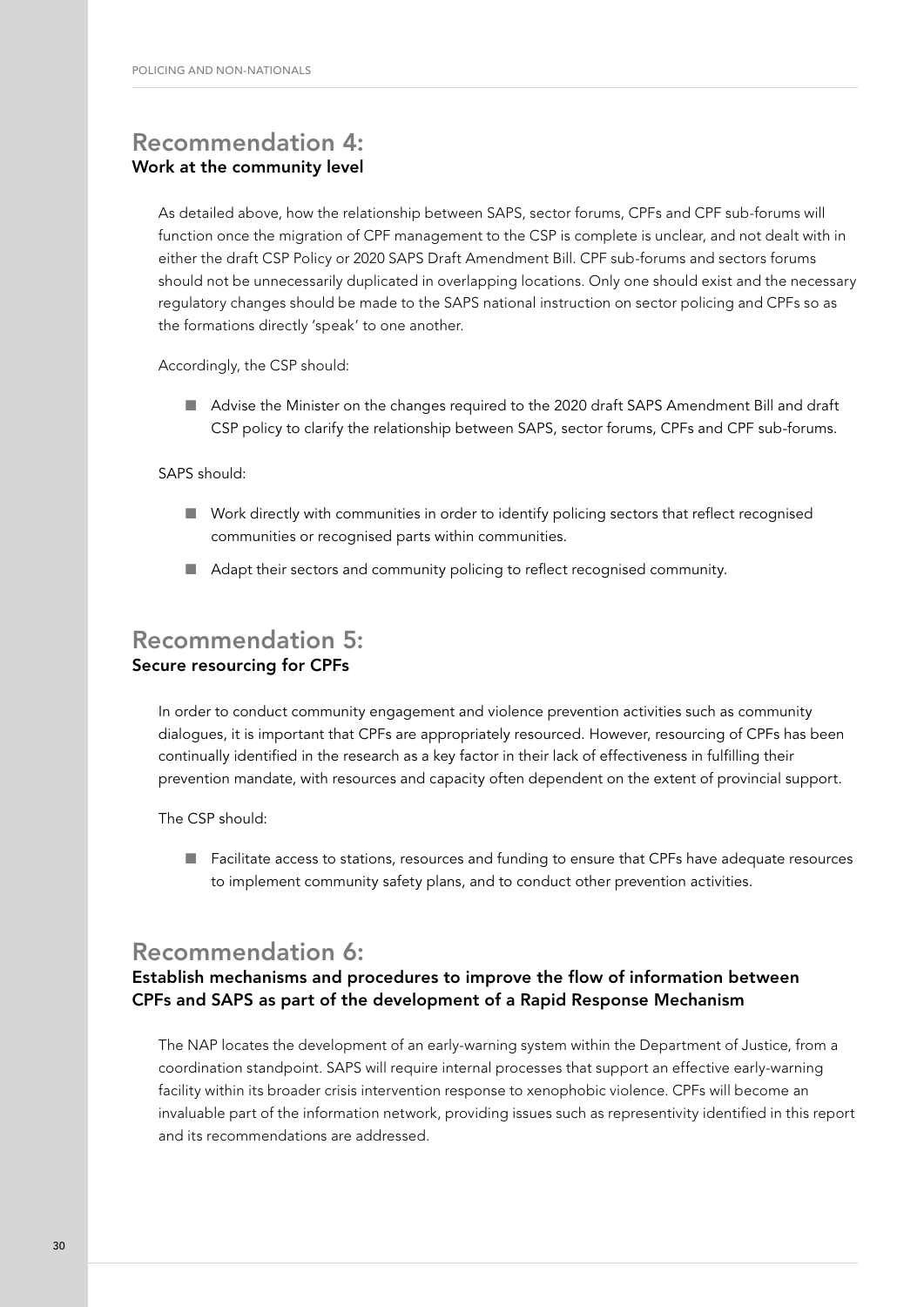The CSP should:

- Ensure that CPFs have the necessary training and resources on the collection and transmission of information to SAPS as part of an early-warning system for xenophobic violence and related hate crimes.
- Engage with the Department of Justice on the development of the NAP early warning mechanism.

# Recommendation 7:

#### Broaden the conceptualisation in the NAP of an early warning system to extend beyond a rapid response to encompass a prevention planning

It important for the NAP, as a cross-sectoral blueprint for addressing xenophobia, to develop a clearer conceptualisation of the role of CPFs, which should ideally extend beyond early warning to inputs upstream and which will have a prevention effect. This role in prevention is provided for in the CPFs' own mandate but also in the CSFs that are designed to encompass a broader developmental safety mandate and a wider municipal sphere.

At a local level this intervention framework could be informed by the elements of the NAP implementation plan prioritised for the local community including:

- Safety auditing:
	- Incorporate questions of levels of racism, anti-foreigner sentiment, homophobia, racial incidents, interracial relations and perceptions of national identity into safety audits.
- **■** Early warning:
	- Collection of accurate reported statistics from relevant stakeholders on the number of cases of racist and xenophobic violence and attacks.
	- Provision of information to facilitate rapid response.
- Capacity building:
	- Multi-faceted educational strategies of government departments to combat racism, racial discrimination, xenophobia and related intolerance.
	- Develop and implement anti-racism and xenophobia and equality promotion modules in the school curriculum.
	- Design and implement programmes that engender and promote values of racial, cultural and religious tolerance for all people regardless of difference.
- ཝ Social cohesion:
	- Rollout social mobilisation campaigns to address racism, racial discrimination, xenophobia, and other intolerance.
	- Facilitate the integration of migrants into host communities where they stay.
- Equitable service delivery:
	- Develop and implement mechanisms to ensure that non-nationals receive the policing services to which they are constitutionally entitled.
	- Encourage and facilitate reporting of crimes by and against non-nationals
	- Adopt zero tolerance of corruption and racism in services, especially policing.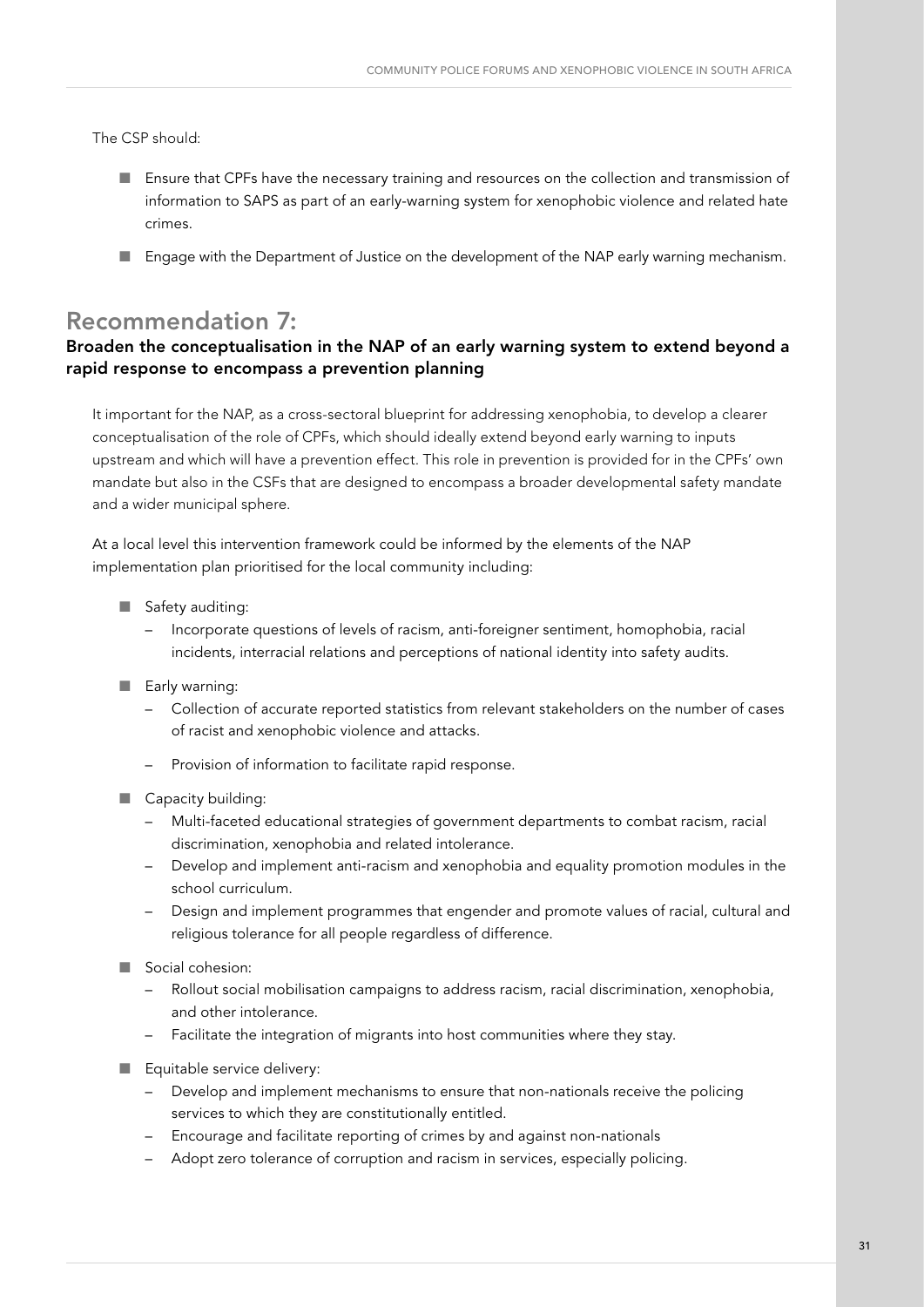- Response capability to xenophobic violence:
	- Establish an accessible database/ directory of service providers to provide assistance to victims of racism, racial discrimination, xenophobia and related intolerance.

The NAP focal point and co-ordinating department should:

■ Develop and provide tools to support local CPF and CSF safety planning to incorporate key elements of the NAP and prevention programming against racism, racial discrimination, xenophobia and related intolerance. Currently the NAP provides for the development of municipal model toolkits to combat racism, racial discrimination, xenophobia and related intolerance and this can be refined in terms of the potential roles of CPFs and CSFs in this process.

### Recommendation 8: Include CPFs as a stakeholder in NAP implementation planning and delivery

As the research that underspins this report has highlighted, the work of CPFs is affected by a range of societal factors including the normalisation of violence, including gender-based violence; high levels of crimes in South Africa; and a trust deficit in the police as a legacy of Apartheid. In order to realise the intended outcomes of the NAP, CPFs should be included as a key stakeholder in the implementation planning and development.

The DOJ should include CPFs in the planning and development of NAP implementation in relation to the following key NAP outcomes:

- encourage the collection of data regarding racism, racial discrimination, xenophobia and related intolerance and allow for a more comprehensive assessment of the needs to effectively combat it;
- ensure that the concerns of individuals and groups encountering racism, racial discrimination, xenophobia and related intolerance are more effectively addressed;
- increase the effectiveness and coherence of measures against racism, racial discrimination, xenophobia and related intolerance including financial and human resources;
- strengthen programmes for individuals and groups encountering racism, racial discrimination, xenophobia and related intolerance in education, health, employment, housing, food security, social services and access to justice including where necessary through appropriate remedies;
- facilitate the identification of legislation that needs to be amended or adopted with a view to improving the protection of victims;
- and build a more equal society and strengthen the rule of law and democracy.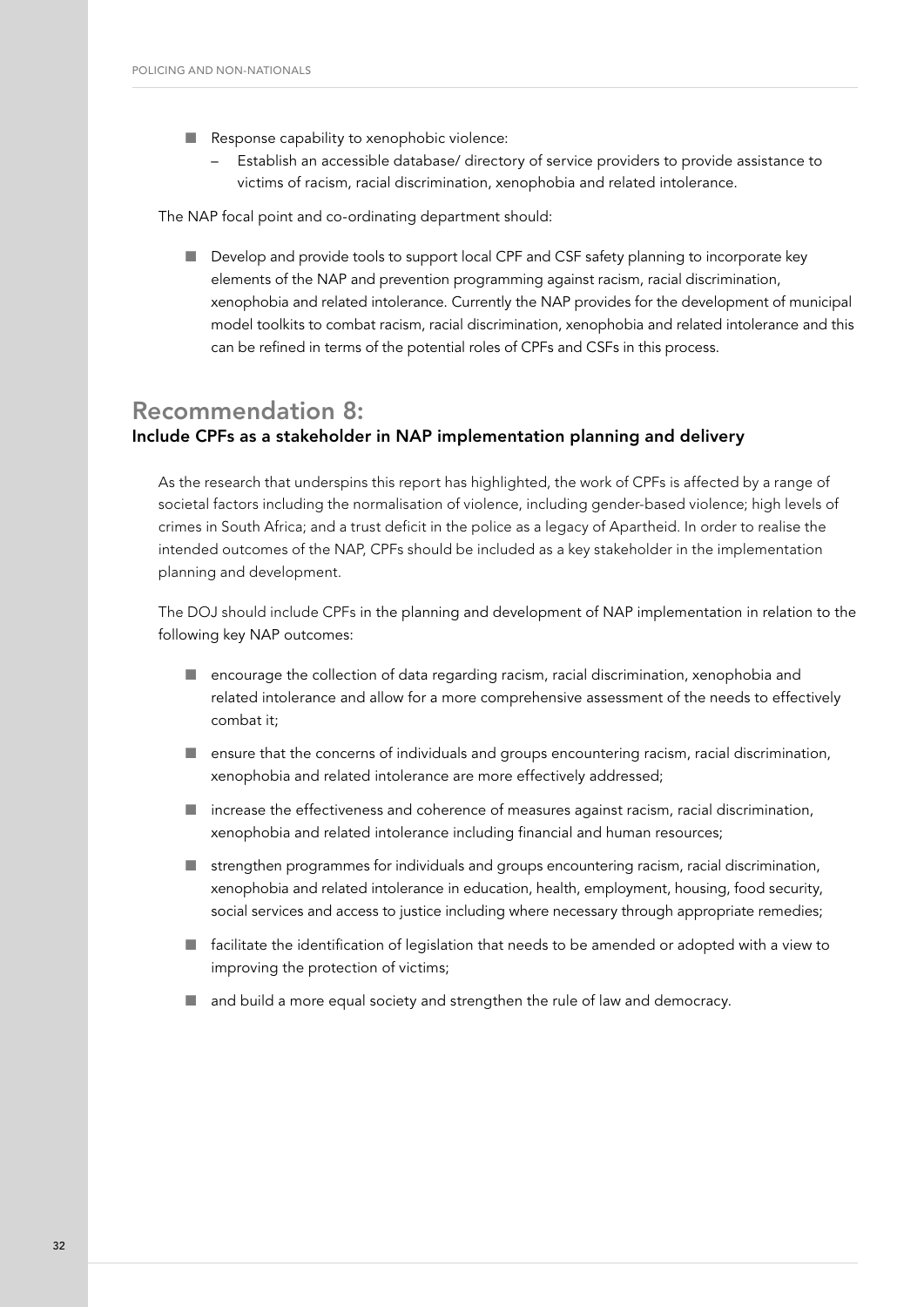# Annexure 1:

# Legislative and policy framework for CPFs

| Legislation                            | Year | <b>Relevant sections</b>                                                                                                                                                                                                                                                                                                                                                                                                                                                                                                                                                                                                                                                                                                               |
|----------------------------------------|------|----------------------------------------------------------------------------------------------------------------------------------------------------------------------------------------------------------------------------------------------------------------------------------------------------------------------------------------------------------------------------------------------------------------------------------------------------------------------------------------------------------------------------------------------------------------------------------------------------------------------------------------------------------------------------------------------------------------------------------------|
| Interim<br>Constitution <sup>149</sup> | 1993 | Section 221(1) gave directive to parliament for the establishment of Community<br>Police Forums (CPFs).                                                                                                                                                                                                                                                                                                                                                                                                                                                                                                                                                                                                                                |
|                                        |      | Section 221(2) on the functions of the CPF:                                                                                                                                                                                                                                                                                                                                                                                                                                                                                                                                                                                                                                                                                            |
|                                        |      | "(a) the promotion of accountability of the Service to local communities and<br>co-operation of communities with the Service;<br>(b) the monitoring of the effectiveness and efficiency of the Service;<br>(c) advising the Service regarding local policing priorities;<br>(d) the evaluation of the provision of visible police services, including-<br>(i) the provision, siting and staffing of police stations;<br>(ii) the reception and processing of complaints and charges;<br>(iii) the provision of protective services at gatherings;<br>(iv) the patrolling of residential and business areas; and<br>(v) the prosecution of offenders; and<br>(e) requesting enquiries into policing matters in the locality concerned." |
| SAPS Act <sup>150</sup>                | 1995 | Section 18(1) of the 1995 SAPS Act states:                                                                                                                                                                                                                                                                                                                                                                                                                                                                                                                                                                                                                                                                                             |
|                                        |      | "The Service shallliaise with community through community policing forums<br>and area and provincial community boardswith the view to-                                                                                                                                                                                                                                                                                                                                                                                                                                                                                                                                                                                                 |
|                                        |      | (a) establishing and maintaining a partnership between the community and<br>the Service;<br>(b) promoting communication between the Service and the community;<br>(c) promoting co-operation between the Service and the community in<br>fulfilling the needs of the community regarding policing;<br>(d) improving the rendering of police services to the community at national,<br>provincial, area and local levels;<br>(e) improving transparency in the Service and accountability of the Service to<br>the community; and<br>(f) promoting joint problem identification and problem-solving by the Service<br>and the community."                                                                                               |
|                                        |      | Section 19(1) determines how the Police Service must execute its functions,<br>including cooperation with communities to combat crime.                                                                                                                                                                                                                                                                                                                                                                                                                                                                                                                                                                                                 |
| Constitution <sup>151</sup>            | 1996 | While the final Constitution did not explicitly speak to CPFs, its Chapter 7,<br>Section 18 contemplated their establishment.                                                                                                                                                                                                                                                                                                                                                                                                                                                                                                                                                                                                          |
|                                        |      | Section 206(3)(c): "each province is entitled to promote good relations<br>between the police and the community."                                                                                                                                                                                                                                                                                                                                                                                                                                                                                                                                                                                                                      |
|                                        |      | In case of breakdown of relations, Section 206(5) states each province "may<br>investigate or appoint a commission of inquiry into complaints of police<br>inefficiency or of a breakdown in relations between the police and<br>communities."                                                                                                                                                                                                                                                                                                                                                                                                                                                                                         |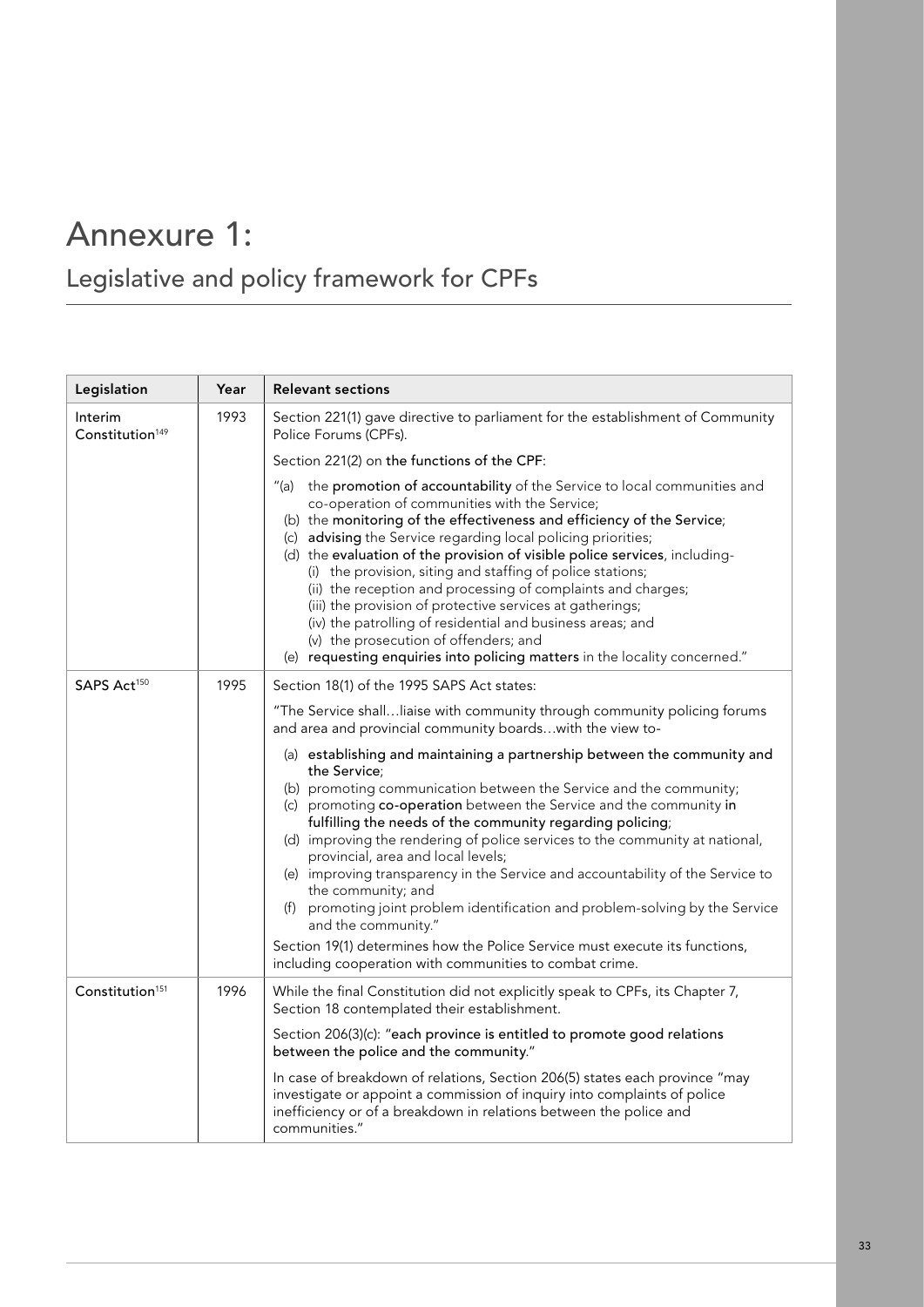| Interim<br>Regulations for<br>Community<br><b>Policing Forums</b><br>and Boards <sup>152</sup>                  | 2001           | Provides the rules for the establishment of CPFs and sub-forums, Area<br>Community Police Boards and Provincial Community Police Boards; provides<br>some general principles on the functioning of CPFs and related structures;<br>briefly outlines a Community Safety Plan; and provides some information on<br>logistical support and fundraising. Perhaps because the regulations are interim,<br>the bulk of the material covers fairly detailed instructions of the establishment of<br>CPFs, their sub-forums, and other related structures.                                                                                                                                                                                                                     |
|-----------------------------------------------------------------------------------------------------------------|----------------|------------------------------------------------------------------------------------------------------------------------------------------------------------------------------------------------------------------------------------------------------------------------------------------------------------------------------------------------------------------------------------------------------------------------------------------------------------------------------------------------------------------------------------------------------------------------------------------------------------------------------------------------------------------------------------------------------------------------------------------------------------------------|
| Civilian<br>Secretariat for<br><b>Police Service</b><br>Act <sup>153</sup> (and<br>regulations <sup>154</sup> ) | 2011<br>(2016) | The Act outlines that one of the objectives of the secretariat is to "provide<br>guidance to community police fora and associated structures and facilitate their<br>proper functioning" (s 5(i)). The Act states that the CSP will "develop frameworks<br>and strategies to ensure uniformity, accountability and enhancement of<br>community police fora and associated structures" (s 6(c)(i)(vii)). The Act states that<br>one of the core functions of provincial secretariates is to "promote community<br>police relations", including "manag[ing] the enhancement of community safety<br>structures" (s 17(b)).                                                                                                                                                |
|                                                                                                                 |                | The CSP regulations states the Partnerships Unit "reports on guidance to<br>community police fora and the status of their functionality in provinces." (s 28(b)(v).)                                                                                                                                                                                                                                                                                                                                                                                                                                                                                                                                                                                                   |
| <b>SAPS National</b><br>Instruction 3 of<br>2013: Sector<br>Policing                                            | 2013           | "The CPF may be used to facilitate the establishment and effective functioning<br>of a sector forum" (s 10(2).) The term "may", and the fact that section 10(1)<br>outlines that a sector forum "must be established for each demarcated sector"<br>suggests the sector forum can be established by SAPS separately from the CPF.<br>The purpose (10(1)) of the forum is "to enhance interaction between the police<br>and the community in order to jointly address safety and security issues in the<br>sector", which overlaps considerably with CPFs and sub-forums.                                                                                                                                                                                               |
| <b>Western Cape</b><br>Community<br>Safety Act <sup>155</sup>                                                   | 2013           | Section 5(2)(a-c) of Act requires the Head of the Community Safety Department<br>to evaluate the level of functionality of CPFs and boards, and the relation<br>between police and the CPFs and boards; regularly attend the meetings of the<br>community police forums and boards in order to promote the objectives of<br>section 18(1) of the SAPS Act; and annually report his or her findings in respect<br>of paragraphs (a) and (b) to the Provincial Minister for Community Safety. The<br>Act provides a regulatory framework for how the provincial Department of<br>Community Safety (DOCS) exercises its oversight function over the police in the<br>province.<br>Section 5(3) enables the WC DOCS to provide funding, training and resources to<br>CPFs. |
| <b>CSP Community</b>                                                                                            | 2016           | The CSF policy clearly articulates that the SAPS are responsible for the                                                                                                                                                                                                                                                                                                                                                                                                                                                                                                                                                                                                                                                                                               |
| Safety Forum<br>Policy <sup>156</sup>                                                                           |                | "establishment of and support for the functioning of the CPFs"<br>The policy goes to lengths to explain the difference between a CSF and CPF,<br>with CPFs being one of the stakeholders represented in CSFs, which operate at<br>the municipal level to "facilitate and enhance co-operation, integrated planning<br>and coordinate implementation of safety programmes and projects in the local<br>sphere."                                                                                                                                                                                                                                                                                                                                                         |
| White Paper on                                                                                                  | 2016           | The White Paper outlined a community-centric approach to policing.                                                                                                                                                                                                                                                                                                                                                                                                                                                                                                                                                                                                                                                                                                     |
| Police <sup>157</sup>                                                                                           |                | "Delivering on [community-oriented policing] requires the SAPS and Community<br>Policing Forums (CPFs) to forge cooperative partnerships to facilitate regular<br>communication and information sharing. Issues relating to the operational<br>effectiveness of CPFs and their ability to properly execute their mandate in<br>terms of oversight over the police will be resolved by locating these structures<br>within the Civilian Secretariat for Police."                                                                                                                                                                                                                                                                                                        |
|                                                                                                                 |                | The White Paper states that, in order to avoid conflict, street committees must<br>be located within CPFs; and that CPFs must be inclusive of youth.                                                                                                                                                                                                                                                                                                                                                                                                                                                                                                                                                                                                                   |
| White Paper on<br>Safety and<br>Security <sup>158</sup>                                                         | 2016           | Refers to CPFs and recognises active citizenry and coordinated partnerships as a<br>key component to a sustainable strategy for citizen safety. The white paper<br>argues there should be "[p]ublic and community participation in the<br>development, planning and implementation of crime and violence prevention<br>programmes and interventions."                                                                                                                                                                                                                                                                                                                                                                                                                  |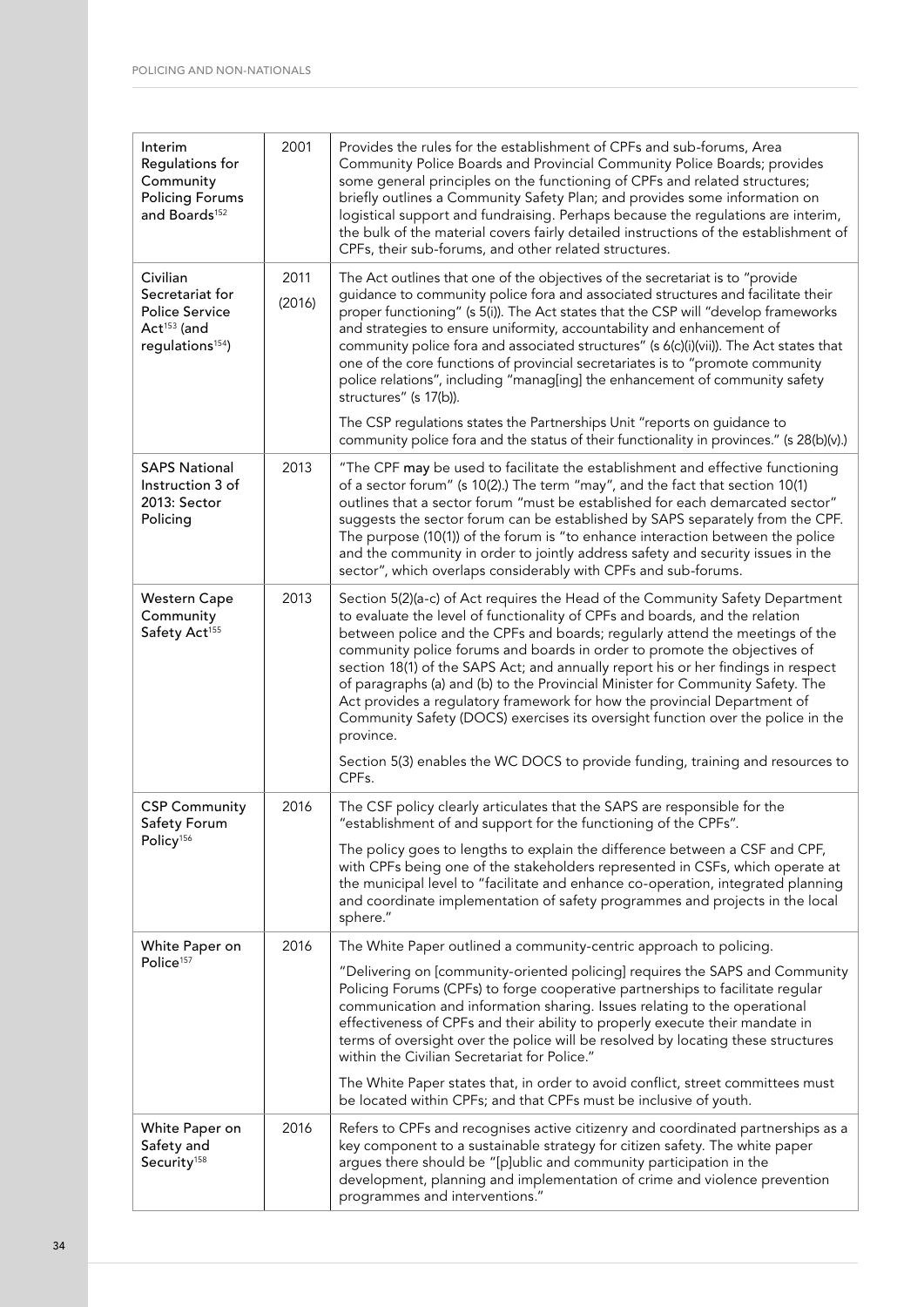| Draft CSP<br>Community<br>Policing Policy <sup>159</sup> | 2019 | The draft policy considers the role of various actors in community policing,<br>including CPFs, CSFs, neighbourhood watches, patrollers and private security.                                                                                                                                                                                                                                                                                                                                                                                                                                                                                                                                                              |
|----------------------------------------------------------|------|----------------------------------------------------------------------------------------------------------------------------------------------------------------------------------------------------------------------------------------------------------------------------------------------------------------------------------------------------------------------------------------------------------------------------------------------------------------------------------------------------------------------------------------------------------------------------------------------------------------------------------------------------------------------------------------------------------------------------|
|                                                          |      | The functions of CPFs (additional to those outlined in the Interim Constitution<br>and SAPS Act):                                                                                                                                                                                                                                                                                                                                                                                                                                                                                                                                                                                                                          |
|                                                          |      | • "To initiate, develop and implement sustainable crime prevention projects that<br>will improve the safety of communities, in line with the policing priorities of the<br>local community;<br>• To participate and mobilise communities in crime prevention programmes and<br>initiatives;<br>• To promote joint problem solving between the police service and<br>communities;<br>• To work in collaboration with other safety structures;<br>• To ensure sustained community support and participation in CPFs;<br>• To hold community meetings and ensure effective communication with the<br>community"<br>Provincial Secretariates are "responsible for the establishment, administration<br>and regulation of CPFs" |
| <b>Draft SAPS</b><br>Amendment<br>Bill <sup>160</sup>    | 2020 | 6B.(1) "The MEC shall be responsible for establishing community policing<br>forums at police stations in the province which shall be broadly representative of<br>the local community."<br>(2) "The station commander and the members designated by him or her from<br>time to time for that purpose, shall be ex officio members of the community<br>policing forum and sub-forums established at the police station concerned."<br>17A.(2) "The provincial secretariats shall, in consultation with the MEC, facilitate<br>the allocation of funds and resources for the effective functioning of community<br>policing forums and community policing boards."                                                           |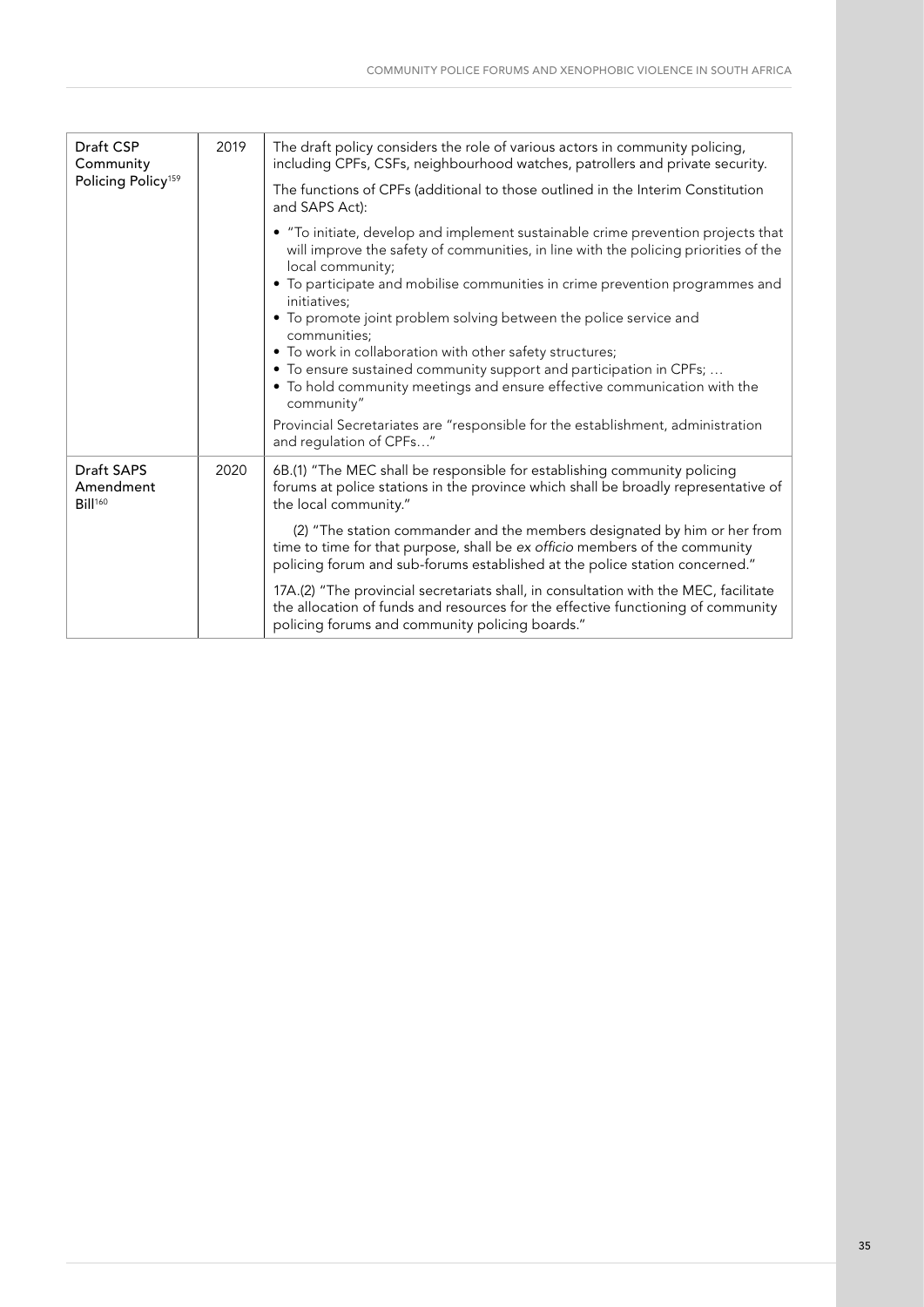# Endnotes

- 1 See, for example, Civilian Secretariat for Police (2016), White Paper on Policing, available at http://www.policesecretariat.gov. za/%£%downloads/bills/2016\_White\_Paper\_on\_Policing.pdf (accessed 1 April 2021), and South African Police Service (SAPS) Act 96 of 1995, section 18(f), which promotes 'joint problem identification and problem-solving by the Service and the community'.
- 2 South African Human Rights Commission, 'Non-Nationals', available at https://www.sahrc.org.za/home/21/files/FINAL%20Non-Nationals%20Educational%20Booklet.pdf (accessed 7 February 2021).
- 3 Government of South Africa (2019), National Action Plan to Combat Racism, Racial Discrimination, Xenophobia and Related Intolerance, para 80.
- 4 For a detailed examination of this issue, see David Bruce (2011), *Unfinished Business: The architecture of police accountability in South Africa*, p. 1, APCOF Policy Paper No. 2, available at http://apcof.org/wp-content/uploads/2016/05/No-2-Unfnished-Business-Thearchitecture-of-Police-Accountability-in-South-Africa-David-Bruce.pdf (accessed 1 April 2021).
- 5 The South African Police Service Act 68 of 1995, section 18.
- 6 SAPS, Interim Regulations for Community Police Forums and Boards, 2011, s 8(2).<br>7 Proposal for the legislative amendment to shift responsibility from the SAPS to the
- 7 Proposal for the legislative amendment to shift responsibility from the SAPS to the CSP have been made in the SAPS Amendment Bill 2020 (submitted by the CSP for public comment in 2020 but still to be presented to Parliament). However, the extent to which this shift in responsibility can be delegated to the provincial secretariats for Police Services who operate under provincial legislation is not clear.
- 8 David Bruce (2011), *Unfinished Business: The architecture of police accountability in South Africa*, APCOF Policy Paper No. 2, available at http://apcof.org/wp-content/uploads/2016/05/No-2-Unfnished-Business-%£%The-architecture-of-Police-Accountability-in-South-Africa-David-Bruce.pdf (accessed 1 April 2021).
- 9 terim Constitution Act 200 of 1993, sections 221(1) and (2).
- The South African Police Service Act 68 of 1995, sections 18(1) and 19(1).
- 11 Constitution of the Republic of South Africa, Act 108 of 1996.
- 12 For a detailed examination of this issue, see David Bruce (2011), *Unfinished Business: The architecture of police accountability in South Africa*, APCOF Policy Paper No. 2, available at http://apcof.org/wp-content/uploads/2016/05/No-2-Unfnished-Business-The-architectureof-Police-Accountability-in-South-Africa-David-Bruce.pdf (accessed 1 April 2021).
- 13 Civilian Secretariat for Police (2026), White Paper on Policing, available at http://www.policesecretariat.gov.za/downloads/bills/2016\_ White\_Paper\_on\_Policing.pdf (accessed 1 April 2021).
- 14 Civilian Secretariat for Police (2016), White Paper on Safety and Security, available at https://www.gov.za/documents/safety-and-securitywhitepaper#%£%(accessed 1 April 2021).
- 15 Civilian Secretariat for Police (2016), Policy for Establishment of Community Safety Forums, pp. 4–5.
- 16 South African Police Service Interim Regulations for Community Police Forums and Boards.
- 17 SAPS, Interim Regulations for Community Police Forums and Boards, 2011, s 8(2).
- 18 For a full analysis of how the accountability mandate of CPFs can be broadly defined to include an element prevention, see David Bruce (2011), *Unfinished Business: The architecture of police accountability in South Africa*, APCOF Policy Paper No. 2, available at http://apcof. org/wp-content/uploads/2016/05/No-2-Unfnished-Business-The-architecture-of-Police-Accountability-in-South-Africa-David-Bruce.pdf (accessed 1 April 2021).
- 19 David Bruce (2011), *Unfinished Business: The architecture of police accountability in South Africa*,APCOF Policy Paper No. 2, available at http://apcof.org/wp-content/uploads/2016/05/No-2-Unfinished-Business-The-architecture-of-Police-Accountability-in-South-Africa-David-Bruce.pdf (accessed 1 April 2021).
- 20 Ibid.
- 21 For a full explanation of the legislative and policy framework guiding the promotion of community safety, and the role of crime and%£%violence prevention in that, see Burton P and Sali C, 'Decriminalising petty by-laws in South Africa: Approaching vagrancy and homelessness within a developmental safety paradigm', in Ballard, Burton, Edwards, et al. (2021), *Poverty is Not a Crime: Decriminalising Petty By-Laws in South Africa*, APCOF Research Paper No. 30, available at https://apcof.org/portfolio\_category/research-papers/.
- 22 Civilian Secretariat for Police (2019), Community Policing Policy, pp. 21–24.<br>23 Civilian Secretariat for Police (2019), Community Policing Policy, pp. 21–24.
- 23 Email correspondence with representative of KZN Department of Community Safety and Liaison, 15 August 2020.
- 24 Interview with members of Department of Community Safety and Liaison, KwaZulu-Natal, 20 August 2020.
- 25 Interview with ISS policing expert, 13 August 2020.<br>26 Interview with a Community Policing Forum mem
- 26 Interview with a Community Policing Forum member, New Brighton Police Station, Eastern Cape, October 2020.<br>27 Ibid

27 Ibid.

- 28 Draft South African Police Service Amendament Bill, 2020, sections 6B(1), 6B(3), and 17A(c).<br>29 Draft South African Police Service Amendment Bill, 2020, sections 6B(2) and 6H(2).
- 29 Draft South African Police Service Amendment Bill, 2020, sections 6B(2) and 6H(2).
- 30 Interview with ISS policing expert, 29 July 2020.
- Interview with senior SAPS Social Crime Prevention officer, 1 September 2020.
- 32 South African Police Service Interim Regulations for Community Police Forums and Boards, 2001, section 2(2)(a).
- 33 Draft South African Police Service Amendment Bill, 2020, section 61(c).
- 34 Civilian Secretariat for Police Services, *Community Policing Policy*, 2019, pp 18–19.
- 35 South African Police Service Interim Regulations for Community Police Forums and Boards, 2001, section 7.<br>36 Field work conversations with various CPF members in Goeberha, Eastern Cape, 2016
- 36 Field work conversations with various CPF members in Gqeberha, Eastern Cape, 2016.
- 37 Western Cape Department of Community Safety, The Uniform Constitution for Community Police Forums and Boards in the Western Cape, 2010, p18. While the Western Cape PDCS has recently developed directives and guidelines for CPF membership elections to encourage inclusiveness and standard uniformity in CPF structures, this focussed mainly on the inclusion of neighbourhood watches, and did not resolve the exclusion of non-South Africans. See Western Cape, Department of Community Safety (2019), 'Community Policing Forums Annual General Meeting directives and guidelines'.
- 38 Interview with members of Department of Community Safety and Liaison, KwaZulu Natal, 20 August 2020.
- Interview with a CPF member, Bloekembos, Western Cape, August 2020.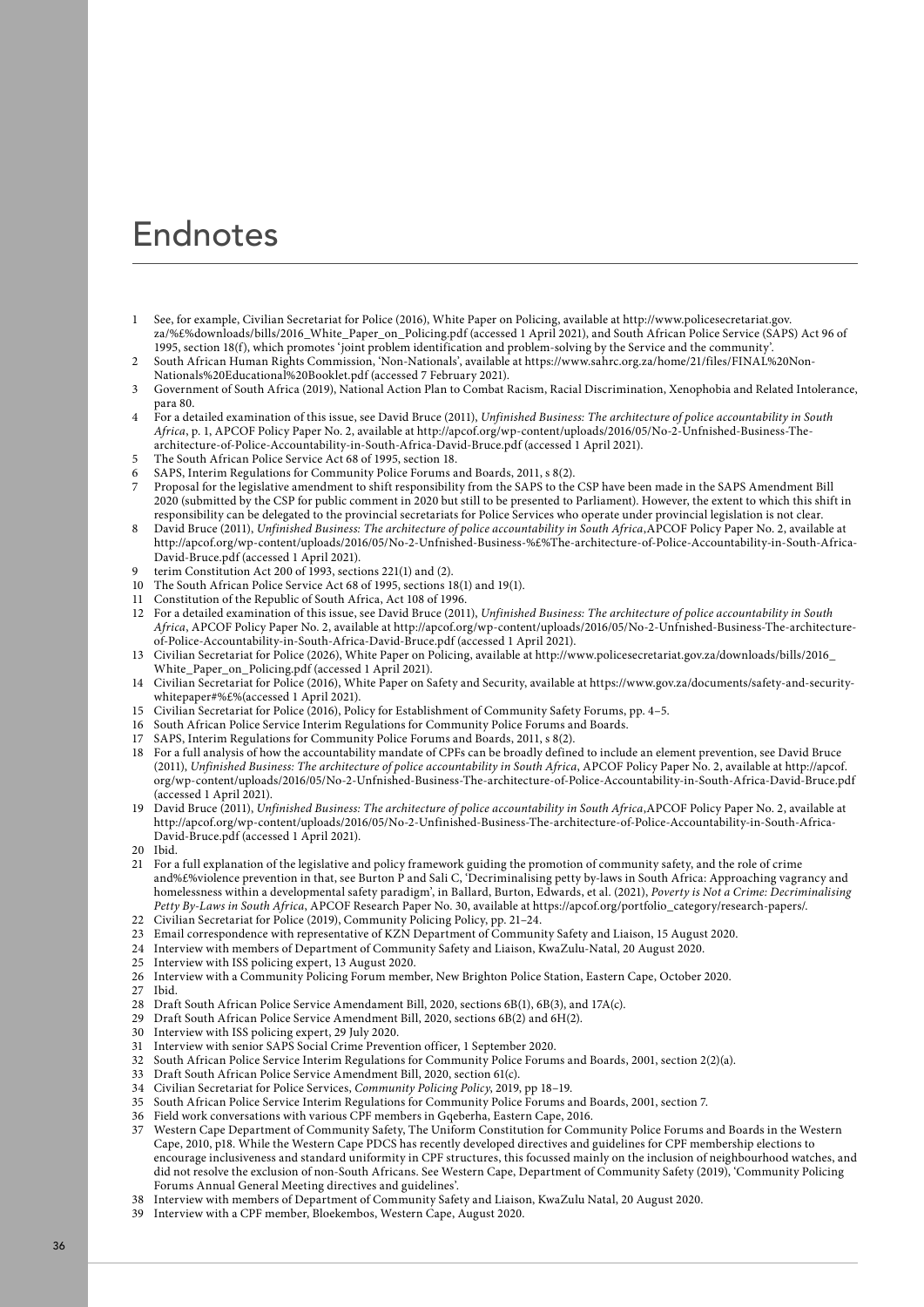- 40 Under the KwaZulu-Natal and Western Cape constitutions for CPFs, any person who belongs to an organisation or interest groups as well as other recognised community structures can be nominated and elected to become a member of a CPF. In terms of some these constitutions, non-South Africans can also be part of the CPF but only if they are part of an organisation or an interest group to represent their interest in the CPF such as a business forum, association or church group. The assumption is that in these communities there are groups or organisations which are considered representative of the 'community'. Interview with members of Department of Community Safety and Liaison, KwaZulu-Natal, 20 August 2020; Interview with members of the Department of Community Safety, Western Cape, 14 August 2020.
- 41 David Bruce (2011), *Unfinished Business: The architecture of police accountability in South Africa*,APCOF Policy Paper No. 2, available at http://apcof.org/wp-content/uploads/2016/05/No-2-Unfnished-Business-The-architecture-of-Police-Accountability-in-South-Africa-David-Bruce.pdf (accessed 1 April 2021).
- 42 Southern African Migration Project (SAMP) (2017), *The Perfect Storm: The Realities of Xenophobia in Contemporary South Africa*. Cape Town: Idasa.
- 43 Author's own observations, having worked directly on the project.
- 44 Interview with members of Department of Community Safety, Western Cape, 2020.
- 45 Interview with an Ethiopian shopkeeper, Ikamvelihle, Eastern Cape, 2020.
- 46 Interview with a Community Policing Forum member in Khayelitsha, Western Cape, 2017.
- 47 For a full analysis of the policing of non-nationals in South Africa, see Louise Edwards and Laura Freeman (2021), *Policing and nonnationals: Analysis of police prevention, detection and investigation of xenophobic violence in South Africa*, African Policing Civilian Oversight Forum, 2021, available at https://apcof.org/portfolio\_category/publications/ (accessed 26 May 2021).
- 48 Ibid.<br>49 See l
- See M Langa, 'A follow-up report on the Community Work Programme in Bokfontein', Centre for the Study of Violence and Reconciliation, August 2015, available at https://www.csvr.org.za/wp-content/uploads/2015/07/A-Follow-Up-Report-on-the-Community-Work-Programme-in-Bokfontein.pdf (accessed on 19 August 2021).
- 50 South African Police Service Interim Regulations for Community Police Forums and Boards, 2001, section 6(4).
- 51 Minnaar, A, Community policing in a high crime transitional state: The case of South Africa since democratisation in 1994, in D Wisler and I Onwudiwe (eds) (2010), *Community policing – International patterns and comparative perspectives*, CRC Press.
- 52 Interviews with members of Department of Community Safety and Liaison, KwaZulu-Natal, 20 August 2020.
- 53 Interview with SAPS member, Ikamvelihle Police Station, Eastern Cape, 2016.
- 54 Azwi Netshikulwe, Guy Lamb, Ncedo Mngqibisa and Laura Freeman, Khayelitsha: Xenophobia and Outsider Exclusion, 2017.
- 55 Interview with member of the Department of Community Safety, Western Cape, 2020.
- 56 Interview with a Somali community member, Gqeberha, Eastern Cape, 2020.
- 57 The inherent danger in this approach is reflected in research about the rise, and consequences, of extortion on businesses, including in particular Somali-run businesses, in Khayelitsha, Cape Town, as described in Peter Gastrow (2021), *Lifting the Veil on Extortion in Cape Town*, Global Initiative Against Transnational Organised Crime, available at https://globalinitiative.net/wp-content/uploads/2021/04/ Lifting-the-veil-on-extortion-in-Cape-Town-GITOC.pdf (accessed on 23 July 2021).
- 58 E. Pelser, 'An Overview of Community Policing in South Africa', Annex C in Policy Guidance on Support to Policing in Developing Countries, I. Clegg, R. Hunt, and J. Whetton, 2000, University of Wales, Swansea.
- 59 Interview with senior SAPS social crime prevention member, 1 September 2020.
- 60 Interview with a Community Policing Forum member, Ikamvelihle police station, Eastern Cape, October 2020.
- 61 A uniform training curriculum for CPFs on 'Civilian Oversight' is currently being developed by the Civilian Secretariat for Police, with curriculum development from the Wits Schools of Governance. The CSP explains: 'Since 2019, the Department has engaged Wits School of Governance (WSG) to develop a Training Programme for CPFs on Civilian Oversight. Phase 1 – national Train-the-Trainer training Sessions – are scheduled to start in September 2020, and Phase 2, which will be the en-masse roll- out phase of Training of CPF members at their respective police stations across all provinces. Funding for support to the CPFs training programmes is done by the CSPS and through the Safety and Security Sector Education and Training Authority (SASSETA)', Annual Report 2019/2020, at 50. However, given its focus on training on civilian oversight, it is not clear whether the uniform curriculum will include training on the development of community safety plans; violence and crime prevention; or have any focus on the inclusion of minority groups, including non-nationals. 62 Interview with a Community Policing Forum member, Motherwell, Eastern Cape, 2020.
- 63 Civilian Secretariat for Police Service, 'Annual Report 2020', at 50, available at <http://www.policesecretariat.gov.za/downloads/reports/> CSPS\_2019\_2020\_Annual\_Report.pdf (accessed on 23 July 2021).
- 64 Interview with a Community Policing Forum member, Motherwell, Eastern Cape, 2020.
- 65 Louise Edwards and Laura Freeman (2021), *Policing and non-nationals: Analysis of police prevention, detection and investigation of xenophobic%£%violence in South Africa*, African Policing Civilian Oversight Forum, p 3, available at https://apcof.org/portfolio\_category/ publications/ (accessed 26 May 2021).
- 66 Interview a Community Policing Forum member, Ikamvelihle, Eastern Cape, 2020.
- 67 Ibid.
- 68 Interview with a Somali Community member, Gqeberha, Eastern Cape, 2020.
- 69 South African Police Service Interim Regulations for Community Police Forums and Boards.<br>70 See for example, in KwaZulu-Natal the KZN PDCS 'Developing a Community Safety Plan: K
- 70 See, for example, in KwaZulu-Natal the KZN PDCS, 'Developing a Community Safety Plan: KwaZulu Natal Provincial Community Police Board Toolkit'. National CSP has developed a guide on community safety plans for provincial and municipal officials. However, this guide focusses on a much broader conceptualisation of the community safety plan, in which the CPFs and SAPS are merely potential actors of community safety, rather than central role players. See: CSP and SALGA (2020), *Developing Community Safety Plans: A Guidebook for Provincial and Municipal Officials*. A CPF member in the Eastern Cape explains: 'The Department of Safety and Liaison provides us with guidance on how to develop community safety plans throughout the process and logistical support such as venues for meetings. This is something they started last year [2019], including the training of the CPF members." (Interview with New Brighton CPF member, Eastern Cape, October 2020). This intervention and support from PDCS provides enabling information andsystems – and funding – for CPFs, which may improve the ability of the CPF to develop community safety plans that include the police as central actors. However, this may not always be the case, and, as mentioned above, the 2020 SAPS amendment bill makes no specific reference to the police's obligations vis-à-vis community safety plans and crime prevention.
- 71 Interview with former SAPS senior official, 5 August 2020; interview with senior SAPS social crime prevention member, 1 September 2020; interview with ISS policing expert, 13 August 2020.
- 72 Interview with a Community Policing Forum member, New Brighton, Eastern Cape, 2020.
- 73 Interview with a Community Policing Forum members, Wells Estate, Eastern Cape, 2019.
- 74 Fieldwork in 2016–2017 in Motherwell and Ikamvelihle, where, in both stations, the CPF has an office space.
- 75 Interview with a Community Policing Forum members, Wells Estate, Eastern Cape, 2019.
- 76 Interview with sub-forum members in Dunoon, Western Cape, 2016.
- Interview with a Community Policing Forum member, New Brighton, Eastern Cape, 2020.
- 78 Ibid.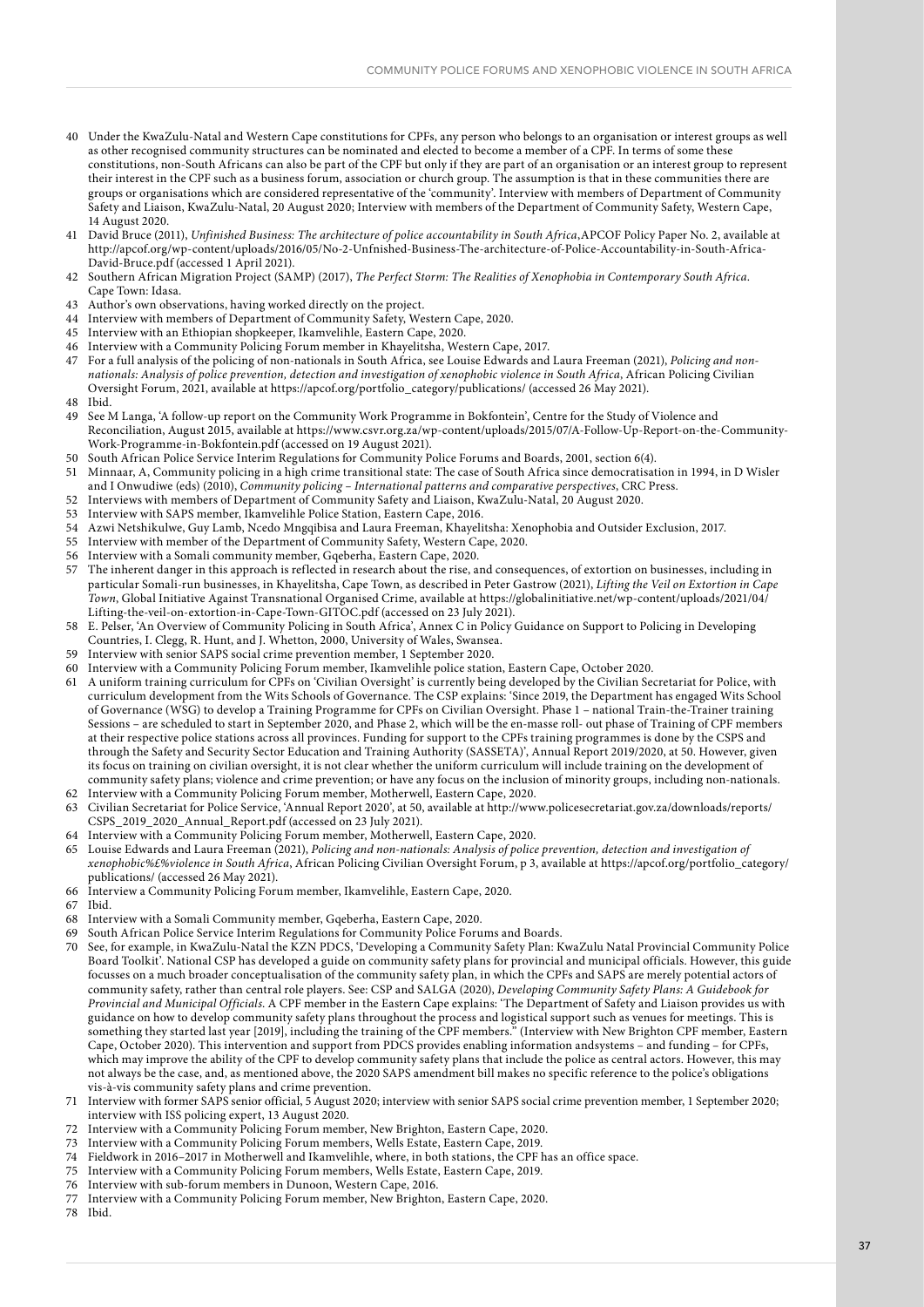- 79 InInterview with a Community Policing Forum member, New Brighton, Eastern Cape, 2020.
- 80 While the concept of 'community' is relatively vague, it is used here to refer to geographically defined places, wherein the majority of people would agree it constitutes a place and wherein is a sense of identity attached to the space. This will be a combination of self-defined and geographically defined.
- 81 South African Police Service Interim Regulations for Community Police Forums and Boards, 2001 s 3(2)(a)–(d).
- 82 South African Police Service Interim Regulations for Community Police Forums and Boards , 2001 s 3(2)(e).
- 83 For more on the movement to sub-forums under policing sectors, see Western Cape Government (2010), Uniform Constitution for Community Police Forums and Boards in the Western Cape.
- 84 SAPS, National Instruction: Sector Policing, 2013, s 6(3).
- 85 Ibid.
- 86 Communication with APCOF representative, 2020.
- 87 The North West Department of Community Safety and Transport conducted a research project which looked at the establishment of ward-based CPF in the province, with the idea this may lead to more "democratic representation" of CPF. The findings pointed to the need for decentralising the CPF from policing precincts to wards for democratic representation of its members. See their Annual Performance Plan for 2019/20, p.26.
- 88 Maroga, M, 'Two sides of the same coin? Sector policing and community policing forums', SA Crime Quarterly, No. 6, December 2003.
- 89 Interview with Somali national, Dunoon, Western Cape, 2017.
- 90 Lauren October and Laura Freeman, 'Dunoon: Xenophobia and Outsider Exclusion', 2017, available at https://freedomhouse.org/ sites/%£%default/files/Dunoon\_ZA\_Community\_Case\_Study\_FINALcompressed.pdf (accessed on 15 June 2021).
- 91 South African Police Service Interim Regulations for Community Police Forums and Boards, 2001, s 11(1) and (2), and s 12(1). 92 Department of Safety and Security, Community Policing: A Manual for the South African Police Service Department of Safety and%£%Security, April 1997.
- 93 Safety and Violence Initiative (SaVI) & Centre of Criminology, UCT, Report on research findings for the projects: CCOS02940: Design of Standard Operating Procedures and Models on Section 6.1-6.13 Neighbourhood Watch & CCOS02941: Design of Standard Operating Procedures and Models on Section 5.1-5.3 Community Police Forums, May 2016.
- 94 PMG, 'Civilian Secretariat for Police on DVA reports; National & Provincial Community Police Boards on its establishment, mandate and activities', 27 May 2015 <https://pmg.org.za/committee-meeting/20966/>.
- 95 Fieldwork in Gqeberha area, Eastern Cape, 2016.
- 96 For example, 'fiscal pressures in the last decade in KZN' reducing funding there (Email correspondence with KZN Department of Community Safety and Liaison representative, 15 August 2020).
- 97 WC DOCS, Implementation Evaluation of the Expanded Partnership Programme Full Evaluation Report, 2015.
- 98 Azwi Netshikulwe and Laura Freeman, 'Motherwell: Xenophobia and Outsider Exclusion', 2017, available at https://freedomhouse. org/%£%sites/default/files/Motherwell\_ZA\_Community\_Case\_Study\_FINAL.pdf (accessed on 15 June 2021).
- 99 Interview with members of Department of Community Safety, Western Cape, 2020.
- 100 Interview with a shopkeeper, Khayelitsha Site C, Western Cape, 2017.
- 101 Loren Landau and Jean-Pierre Misago, 'Who to blame and what's to gain? Reflections on space, state, and violence in Kenya and South Africa', Africa Spectrum 44, 1, 2009.
- 102 Landau, presentation to SAHRC national hearing on xenophobia, February 2018.
- 103 J P Misago, 'Migration, governance and violent exclusion: Exploring the determinants of xenophobic violence in post-apartheid South Africa', Unpublished PhD Thesis, University of the Witwatersrand, Johannesburg, 2016, p. 211.
- 104 Interview with ACMS/Xenowatch representatives, 31 July 2020.
- 105 Jonny Steinberg, 'Security and disappointment: Policing, Freedom and Xenophobia in South Africa', British Journal of Criminology, 52, 2012, p. 347.
- 106 Tamlyn Monson & Jean Pierre Misago, "Why history has repeated itself: The security risks of structural xenophobia", South African%£%Crime Quarterly, No. 29, September 2009, p. 27.
- 107 Ibid.
- 108 Jonny Steinberg, 'Security and disappointment: Policing, Freedom and Xenophobia in South Africa', British Journal of Criminology, 52, 2012, pp. 347–348.
- 109 Interview with councillor in Atteridgeville, 2019.
- 110 Interview with member of Community Policing Forum, New Brighton, Eastern Cape, 2020.
- 111 Interview with former SAPS senior official, 5 August 2020; interview with senior SAPS social crime prevention member, 1 September 2020; interview with ISS policing expert, 13 August 2020.
- 112 J P Misago, L B Landau and T Monson, Towards Tolerance, Law, and Dignity : Addressing Violence against Foreign Nationals in South%£%Africa, Johannesburg, IOM and FMSP, 2009, p. 14.
- 113 Interview with ACMS/Xenowatch, July 2020.
- 114 Louise Edwards and Laura Freeman (2021), Policing and non-nationals: *Analysis of police prevention, detection and investigation of xenophobic violence in South Africa*, African Policing Civilian Oversight Forum, p. 11, available at https://apcof.org/portfolio\_category/ publications/ (accessed 26 May 2021).
- 115 Southern African Migration Project (SAMP), 'The Perfect Storm: The Realities of Xenophobia in Contemporary South Africa', 2017 Cape%£%Town: Idasa.
- 116 Elnari Potgieter, SA Reconciliation Barometer Survey: 2019 Report, IJR <http://www.ijr.org.za/home/wp-content/%£%uploa ds/2019/12/800108-IJR-Barometer-Report-2019-final-web.pdf>, p. 66.
- 117 Steven Gordon, 'Understanding xenophobic hate crime in South Africa', *Journal of Public Affairs*, Vol. 20, Issue 3, 2020 <https://%£%onlinelibrary.wiley.com/doi/abs/10.1002/pa.2076>.
- 118 Dominique Dryding, 'Half of South Africans would refuse asylum, bar foreign workers, place refugees in camps', Afrobarometer%£%Dispatch No. 360, May 2020 <https://afrobarometer.org/sites/default/files/publications/D%C3%A9p%C3%AAches/ ab\_r7\_dispatchno360\_%£%south\_africans\_question\_integration\_of\_immigrants\_and\_refugees.pdf>, p. 2; Institute for Justice & Reconciliation, 'South Africans%£%bemoan the presence of foreigners in their spaces', February 2015, <https://afrobarometer.org/sites/ default/files/press-release/southafrica/%£%saf\_pr\_xenophobia.pdf>.
- 119 Crush J and Ramachandran S. 2014. Xenophobic violence in South Africa: Denialism, minimalism, realism. Migration Policy Series No.66.%£%SAMP. https://media.africaportal.org/documents/Xenophobic\_violence.pdf (Retrieved 22 November 2020). 120 Interview with SAPS officer, Lingelethu Police Station, Khayelitsha, Western Cape, 2020.
- 121 Ibid.
- 122 Interview with a Community Policing Forum member, Bloekembos Western Cape, 2020.
- 123 Ibid
- 124 Interview with a member of the Ikamvelihle peacebuilding team, Korsten, Eastern Cape, 2019.
- 125 Interview with a Somali Community member, Gqeberha, Eastern Cape, 2020.
- 126 Interview with a Community Policing Forum member, New Brighton, Eastern Cape, 2020.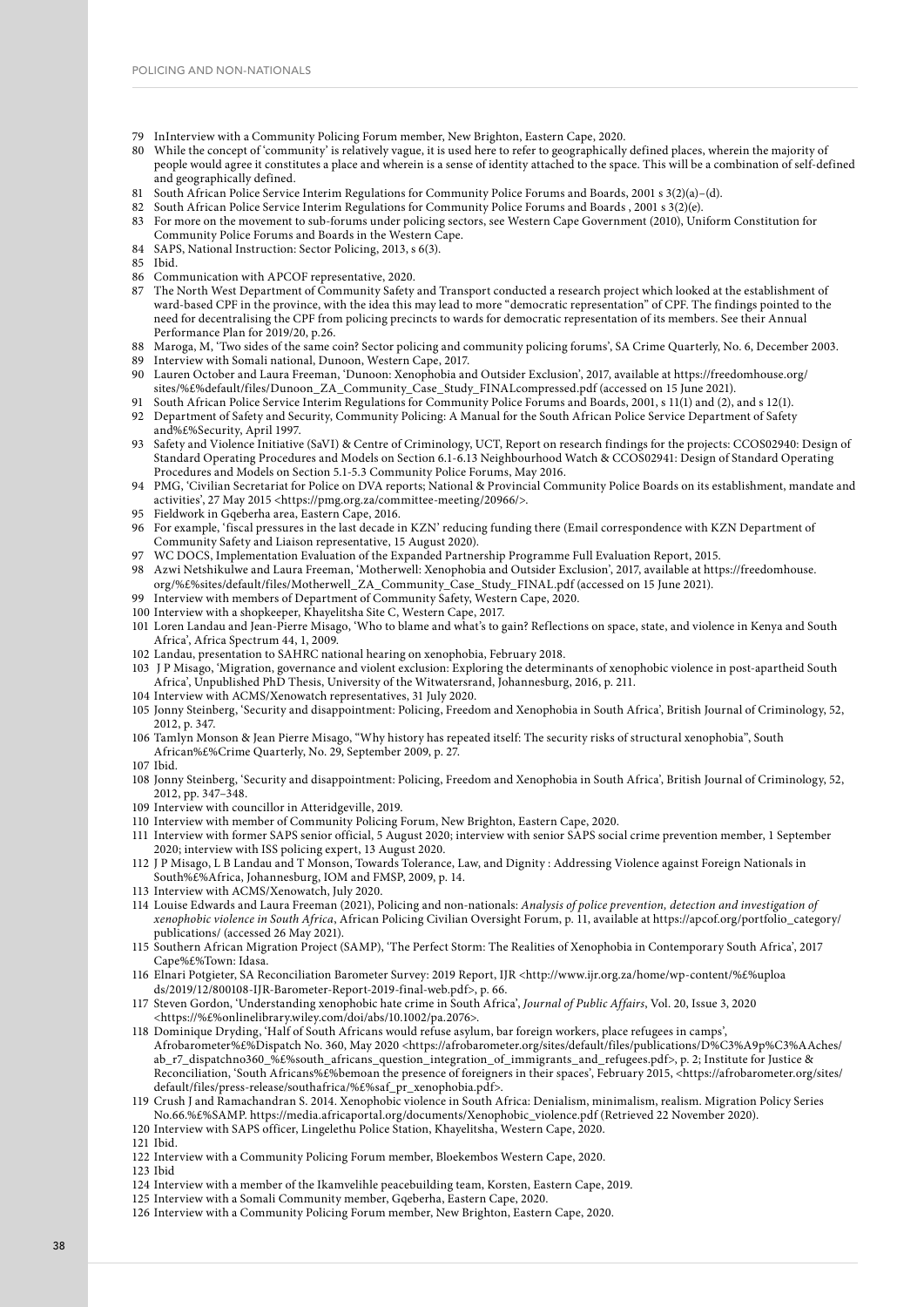127 Fieldwork and interviews in Walmer, 2016–2017.

- 128 Interview with members of Sinobulumko Business Forum, Lwandle, Western Cape, 2020. Also, Interview with Ethiopian shopkeeper, Masiphumelele, Western Cape, 2019.
- 129 Freedom House, 'Alexander Research Report Xenophobia & Outsider Exclusion', Dunoon, 2017, p. 7 https://freedomhouse.org/ sites/%£%default/files/Alexandra\_ZA\_Community\_Case\_Study\_FINAL.pdf.
- 130 Jean-Pierre Misago, Synthesis Report: Xenophobia and Outsider Exclusion, 2017 < https://freedomhouse.org/sites/default/files/ South\_%£%Africa\_Community\_Social\_Cohesion\_Profiles\_Synthesis%20Report.pdf>.
- 131 There are multiple examples of this, including Alexandra, 2008; Lwandle, 2019; Katlehong, 2018.
- 132 Lauren October and Laura Freeman, Dunoon: Xenophobia and Outsider Exclusion, 2017 https://freedomhouse.org/sites/default/ files/%£%Dunoon\_ZA\_Community\_Case\_Study\_FINALcompressed.pdf, Interview with members of Dunoon taxi association, Dunoon, Western Cape, 2016, Interview with a shopkeeper, Khayelitsha Site C, Western Cape, 2017.
- 133 Interview with the taxi association member, Dunoon, Western Cape, 2016.
- 134 Government of South Africa, National Action Plan to Combat Racism, Racial Discrimination, Xenophobia and Related Intolerance, 2019, para 80.
- 135 Community Safety Forum Policy, Civilian Secretariat of Police Services 2017, http://www.policesecretariat.gov.za/downloads/ policies/%£%community\_policing.pdf.
- 136 Community Safety Forum Policy, Civilian Secretariat of Police Services 2017, http://www.policesecretariat.gov.za/downloads/ policies/%£%community\_policing.pdf.
- 137 United Nations General Assembly, 'Report of the Special Rapporteur on the promotion of truth, justice, reparation and guarantees of%£%non-recurrence', Pablo de Greiff, Seventy-second session, 12 October 2017, UN Doc A/72/523, pp 3 and 8.
- 138 United Nations General Assembly, 'Report of the Special Rapporteur on the promotion of truth, justice, reparation and guarantees of%£%non-recurrence', Pablo de Greiff, Seventy-second session, 12 October 2017, UN Doc A/72/523, pp 3–22.
- 139 United Nations General Assembly, 'Report of the Special Rapporteur on the promotion of truth, justice, reparation and guarantees of%£%non-recurrence', Pablo de Greiff, Seventy-second session, 12 October 2017, UN Doc A/72/523, p 9.
- 140 For more information on the ecological model, see Burton P. and Sali, C, Decriminalising petty by-laws in South Africa: Approaching%£%vagrancy and homelessness within a developmental safety paradigm, in Ballard, Burton, Edwards, et al. (2021), "Poverty is Not a Crime:%£%Decriminalising Petty By-Laws in South Africa", APCOF Research Paper No. 30, available at https://apcof.org/ portfolio\_%£%category/research-papers/.
- 141 See, https://www.saferspaces.org.za/resources/entry/building-safer-communities-toolkit.
- 142 Dahlberg LL, Krug EG. Violence-a global public health problem. In: Krug E, Dahlberg LL, Mercy JA, Zwi AB, Lozano R, eds. World%£%Report on Violence and Health. Geneva, Switzerland: World Health Organization; 2002:1–21. See also, World Health Organisation, 'The%£%ecological framework', available at https://www.who.int/violenceprevention/approach/ecology/en/ (accessed 15 June 2021) and Centre%£%for Disease Control and Prevention, 'Violence Prevention: The Social-Ecological Model', available at https:// www.cdc.gov/%£%violenceprevention/about/social-ecologicalmodel.html (accessed on 15 June 2021).
- 143 World Health Organisation, 'The ecological framework', available at https://www.who.int/violenceprevention/approach/ecology/ en/%£%(accessed 15 June 2021).
- 144 Burton P and Sali C, Decriminalising petty by-laws in South Africa: Approaching vagrancy and homelessness within a developmental%£%safety paradigm, in Ballard, Burton, Edwards, et al. (2021), *Poverty is Not a Crime: Decriminalising Petty By-Laws in South Africa*, APCOF%£%Research Paper No. 30, June 2021, available at https://apcof.org/portfolio\_category/research-papers/.
- 145 Louise Edwards and Laura Freeman (2021), *Policing and non-nationals: Analysis of police prevention, detection and investigation of xenophobic%£%violence in South Africa*, African Policing Civilian Oversight Forum, 2021, p. 26, available at https://apcof.org/portfolio\_ category/%£%publications/ (accessed o 26 May 2021).
- 146 This includes development of an early warning system that includes a Rapid Response Mechanism for data collection, campaigns to build%£%awareness and encourage public reporting of incidents of xenophobia, promoting social cohesion, combating xenophobia (including in%£%particular an activity on facilitating the integration of migrants int the communities where they say), and promoting constitutional and%£%human rights awareness. See: Government of South Africa, National Action Plan to Combat Racism, Racial Discrimination, Xenophobia%£%and Related Intolerance, 2019, para 195.
- 147 JP Misago, 'Migration, governance and violent exclusion: Exploring the determinants of xenophobic violence in post-apartheid South%£%Africa', Unpublished PhD Thesis, University of the Witwatersrand, Johannesburg, 2016, p. 211.
- 148 Jonny Steinberg, Security and disappointment: Policing, Freedom and Xenophobia in South Africa, *British Journal of Criminology*, 52, 2012, p. 347.
- 149 Interim Constitution Act 200 of 1993.
- 150 The South African Police Services (SAPS) Act 68 of 1995.
- 151 Constitution of the Republic of South Africa, Act 108 of 1996.
- 152 South African Police Service, Interim Regulations for Community Police Forums and Boards, R.384, 11 May 2001.
- 153 Civilian Secretariat for Police Service Act 2 of 2011.
- 154 CSP, Civilian Secretariat for Police Service Regulations, 2016.
- 155 Western Cape Community Safety Act of 2013.
- 156 CSP, Policy for Establishment of Community Safety Forums, 2016.
- 157 CSP, White Paper on Policing, 2016.
- 158 CSP, The White Paper on Safety and Security, 2016.
- 159 CSP, Community Policing Policy, 2019.
- 160 SAPS, Draft South African Police Service Amendment Act, 2020.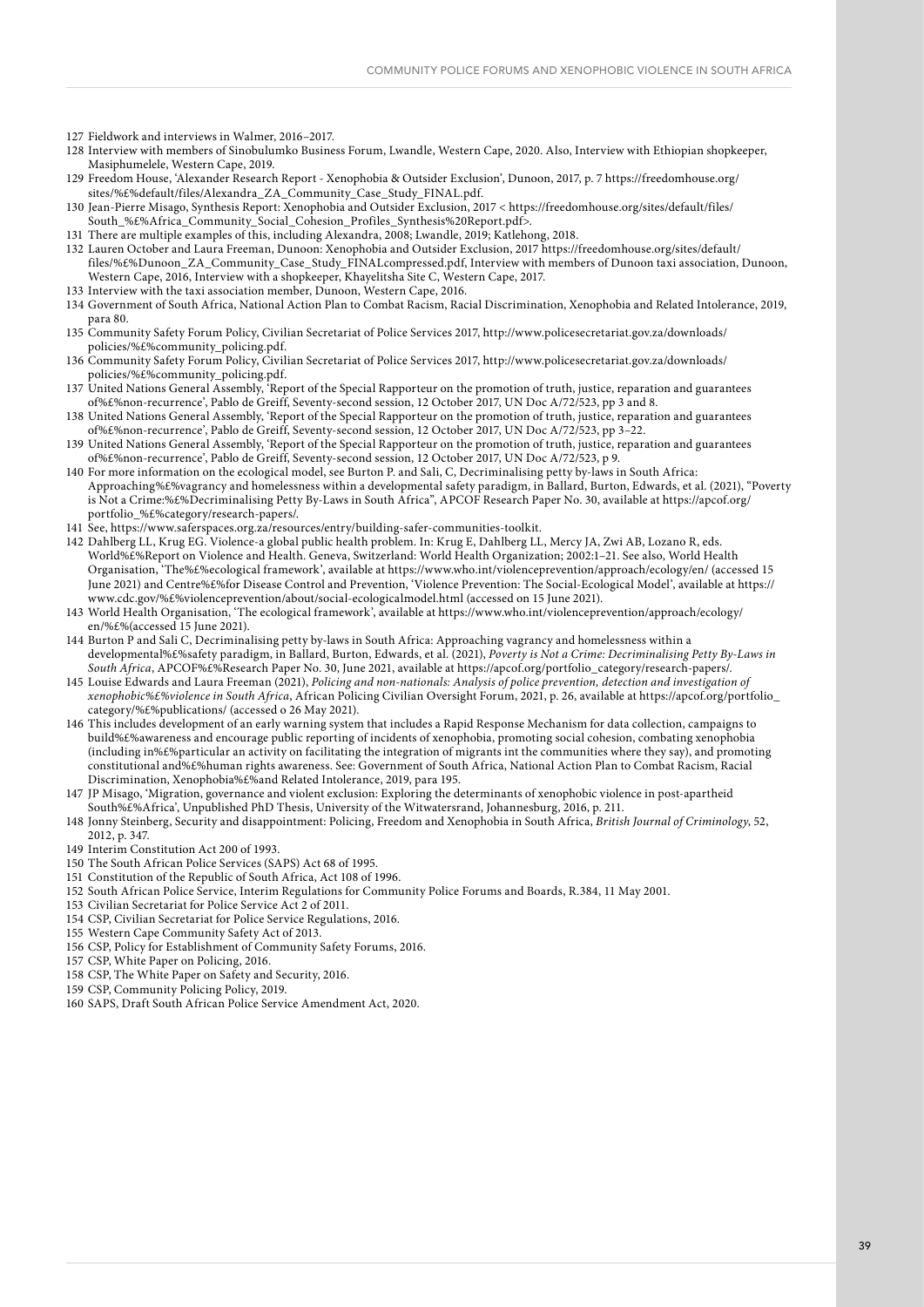# About the authors

Louise Edwards (B.A. (Arabic), L.L.B, L.L.M (International Law)) has spent the past 10 years working on police accountability across Africa. Her focus has included the provision of technical legal assistance to organs of the African Union, Regional Economic Communities and national stakeholders in the drafting and implementation of regional legal standards for rights-based policing. This includes leading the drafting of the Guidelines on the Conditions of Arrest, Police Custody and Pre-Trial Detention in Africa (ACHPR, 2014), the Guidelines on the Policing of Assemblies in Africa (ACHPR, 2017), and the Common Standards for Policing in East Africa (EAC/EAPCCO, 2010). Prior to this, Louise was a lawyer in private practice (Allens) and in the community legal sector.

Azwi Netshikulwe is a researcher at University of Cape Town working as part of the South–South Migration Hub Azwi has experience in conducting social research on issues relating to migrants, xenophobia, xenophobic violence and related hate crimes; as well as taxi violence and community structures, mainly in South Africa's townships. He is also interested in understanding issues relating to migration inequalities and social cohesion.

Laura Freeman is a researcher at the University of Cape Town's South–South Migration Hub and Research Associate at the Safety & Violence Initiative. Laura has focused much of her research and work on migration and xenophobic violent exclusion. She has worked as both a researcher and practitioner in communities that have experienced xenophobia, including developing programmes to foster social cohesion, inclusion and integration. Laura has taught postgraduates and professionals about xenophobia in Africa. Prior to her current post, Laura worked in the non-profit sector as Deputy Director at ALPS Resilience and Conflict & Migration Advisor at Freedom House Southern Africa. Laura has also lectured in conflict studies and political philosophy at UCT.